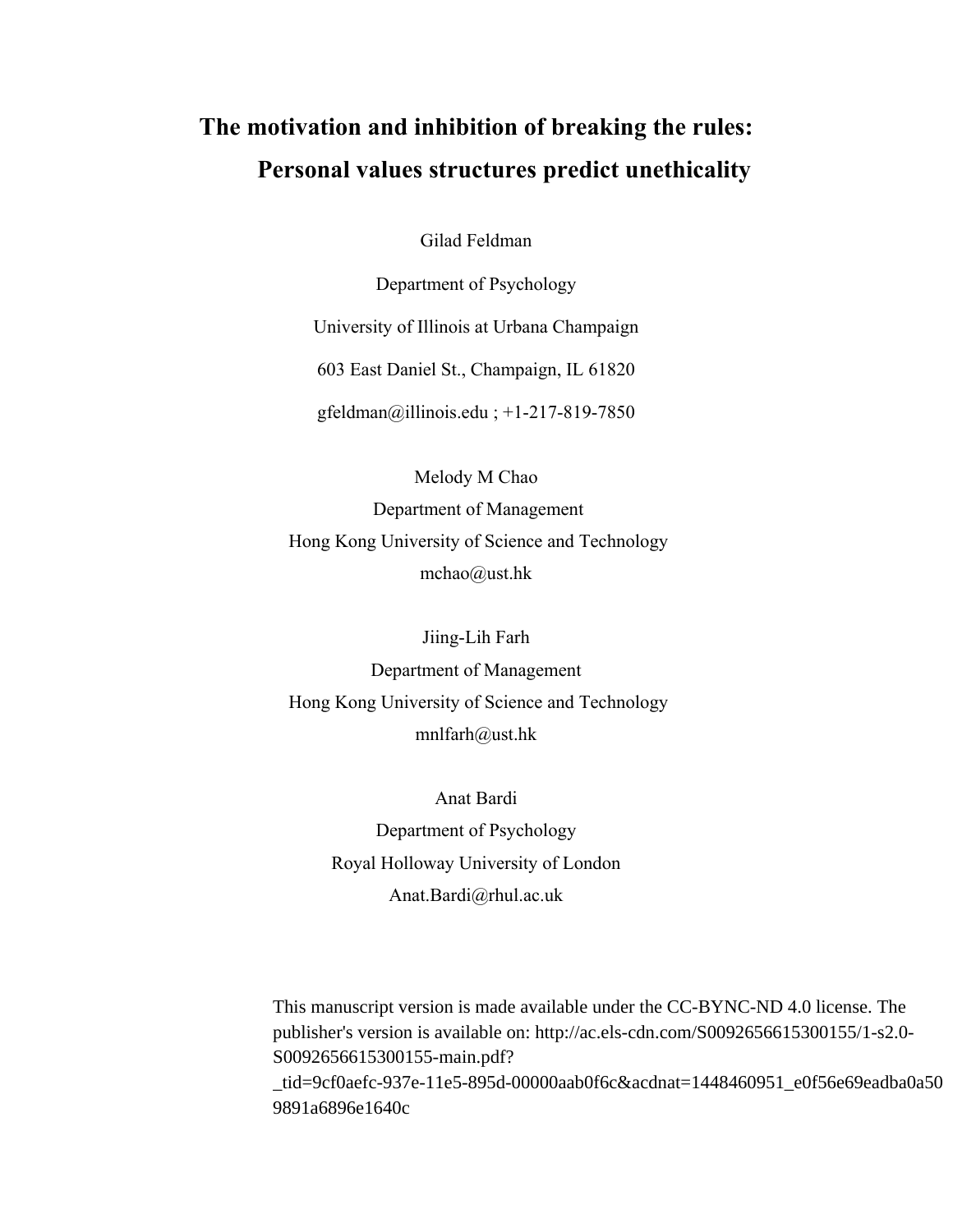# **Acknowledgements**

We would like to thank David Stillwell and Michal Kosinski for access and guidance regarding the myPersonality project data and to Ravi Iyer for access and guidance regarding the YourMorals project data.

The work described in this article was supported by a grant from the Research Grants Council of the Hong Kong Special Administrative Region, China (Project 641311) awarded to Jiing-Lih Farh.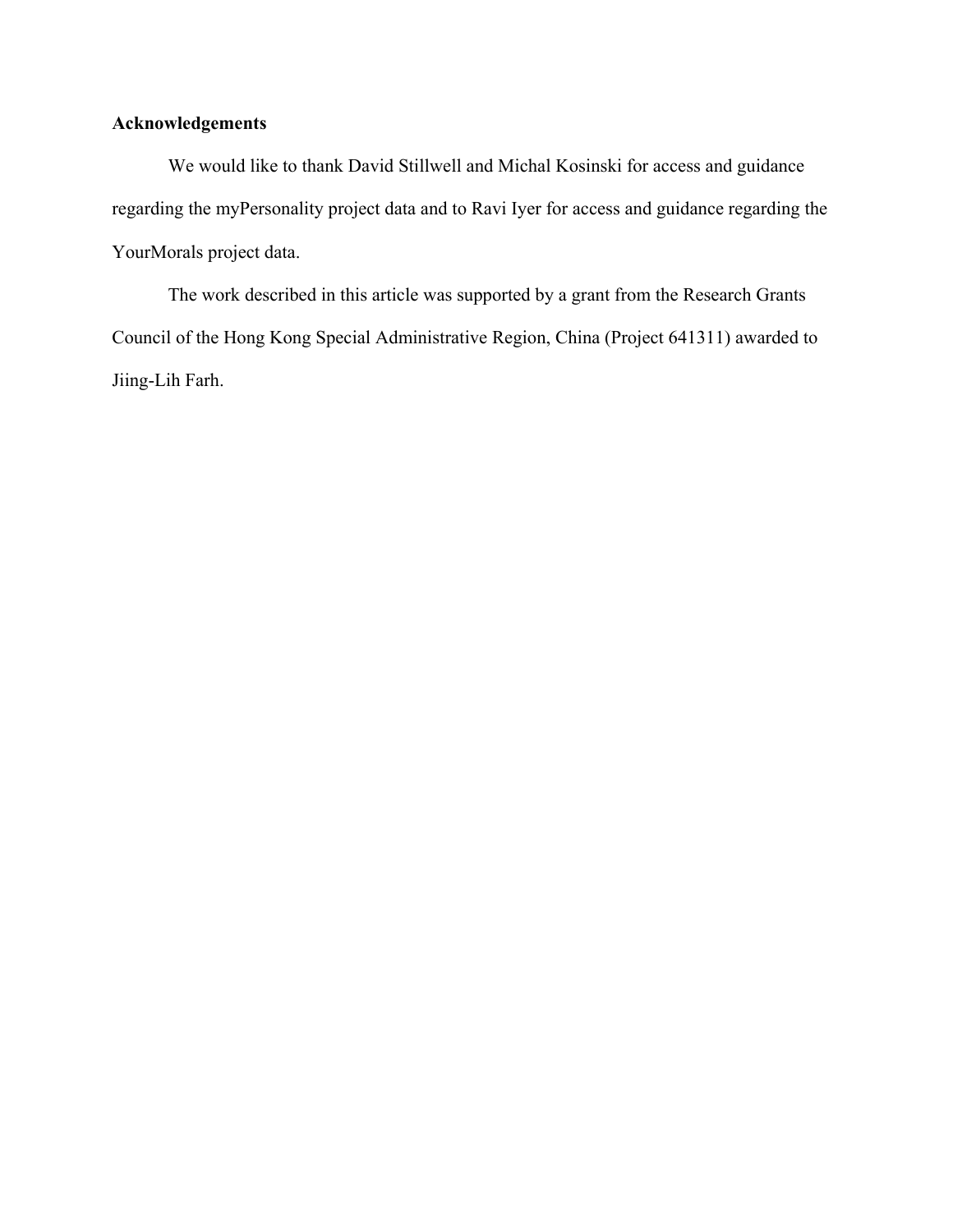# Highlights

- Three studies (N=107,087) tested personal values as motivations for unethicality
- Personal values followed a theorized sinusoidal relationship with unethicality
- Self-enhancement values: high unethicality; Conservation values: low unethicality
- Self-transcendence values: low unethicality with prosocial/harm considerations
- Openness‐to‐change values: motivated unethicality, dependent on context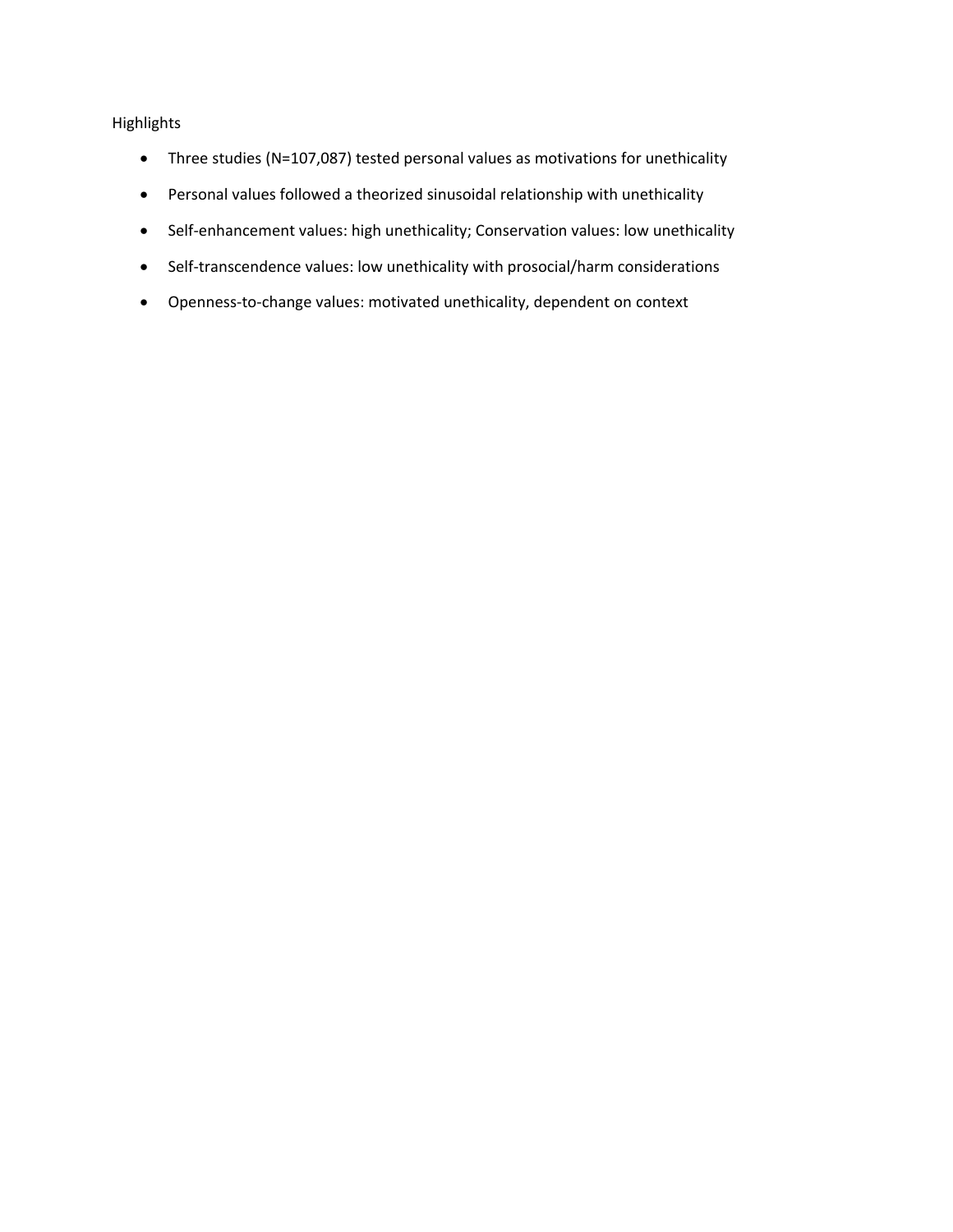### **Abstract**

We theorized and tested the relationship of personal value systems with unethical attitudes and behavior. Results from three studies using 16 diverse multi-national samples ( $N = 107,087$ ) demonstrated the complexity of motivations underlying unethicality. Across contexts and cultures, for attitudes (Study 1 meta-analysis) and behaviors in the lab (Study 2) and in real-life (Study 3), we consistently found that the values theory circumplex structure predicted the inhibition and motivation of unethicality. Unethicality was positively associated with selfenhancement values and negatively associated with self-transcendence and conservation values. However, self-transcendence and conservation values were associated with the inhibition of different types of unethicality. The relationship of openness-to-change values with unethicality was generally positive but the effect size varied depending on context.

Keywords : Personal values; basic motivations; unethicality; unethical behavior; values circumplex

Word count: Abstract - 119; Manuscript - 7635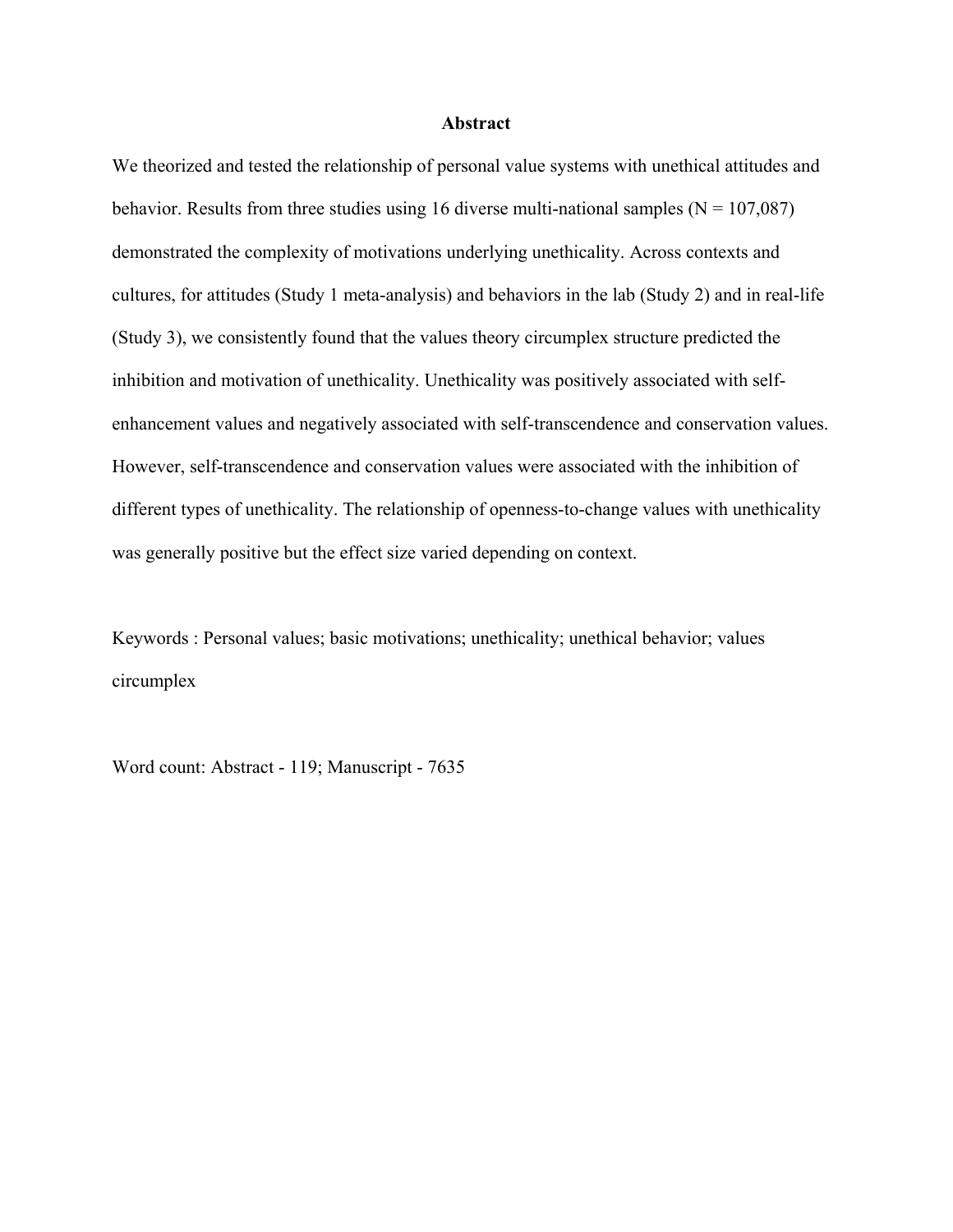# **The motivation and inhibition of breaking the rules: Personal values structures predict unethicality**

What drives people to act unethically? What drives people to inhibit unethicality? Recent ethics scandals in business and academia have highlighted the importance of understanding the motivations underlying unethical behavior (Kish-Gephart, Harrison, & Treviño, 2010; Tenbrunsel & Smith-Crowe, 2008; Treviño, Weaver, & Reynolds, 2006; Pulfrey & Butera, 2013). A common reaction to these scandals is that such behavior is due to failing moral standards caused by lack of values, calling societies and organizations to promote values that would reduce such behavior (e.g., Zahra, Priem, & Rasheed, 2005). Yet, despite this intuition that values would serve a critical role in motivating ethical decision making and behavior, there are important theoretical gaps in the understanding of how personal values are associated with ethics and whether some values are more desirable in inhibiting unethicality than others, and under what circumstances.

The current investigation addresses these concerns by examining the motivational basis of unethicality using the theory of personal values (Schwartz, 1992) - long term desirable goals that reflect what is important to people in their lives. Values are especially relevant for morality and ethics as they guide one's identity and help shape one's self in reference to others (Hitlin  $\&$ Piliavin, 2004). The values theory highlights a universally recognized and interrelated circumplex structure of inter-related values on two orthogonal bipolar dimensions - selfenhancement versus self-transcendence and openness-to-change versus conservation (explained in detail below; Schwartz, 2011). The values circumplex structure enables the understanding of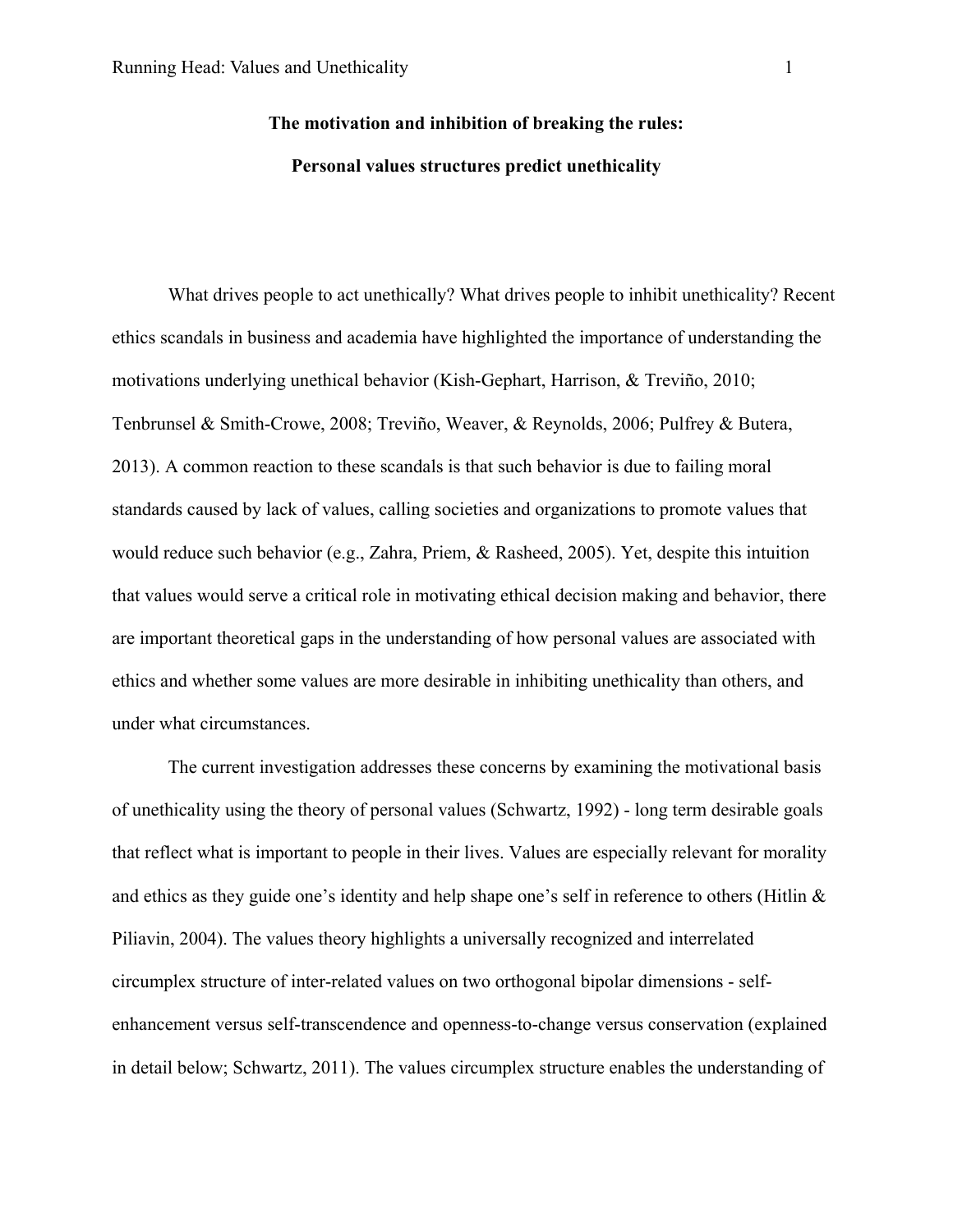motivational tensions underlying unethical attitudes and behavior. Using this theory, we examine the underlying long-term motivations associated with unethicality and suggest that personal values and their overarching circumplex structure are meaningfully related to and predictive of unethicality. Previous literature examining the relationship between personal values and unethicality has mostly focused on the relationship between individual values categories (e.g., achievement or self-enhancement) and under specific contexts (specific cultures or domains) resulting in mixed findings and inconsistent results (discussed below). We aim to extend previous literature by theorizing how the personal values circumplex structure, which encompasses universally recognized personal values and highlights the tensions between them, can serve as a theoretical basis for understanding the motivational tensions driving and inhibiting unethicality. Although ethics are generally considered contextual and culturally bound (Cullen, Parboteeah, & Hoegl, 2004; Haidt, 2001, 2008; Sverdlik, Roccas, & Sagiv, 2012), we further aim to demonstrate that the universal structure of personal values predicts unethicality across demographics and cultures, suggesting that cultural differences in the endorsement of values can explain cultural differences in ethicality.

We conducted three studies to examine the predictive powers of the personal values structure for unethicality, offering the following contributions: First, we examine the valuesunethicality link for both unethicality attitudes (Study 1) and actual unethical behavior (Study 2), with a first demonstration of the relationship in naturalistic behavior on Facebook (Study 3). Second, rather than focusing on a single value category, we examine values structures as a whole, showing a consistent theoretically driven sinusoidal relationship between values in the circumplex structure and unethicality. Finally, although ethical norms and morality are often regarded as complex notions that are dependent on personal views, culture, and context, we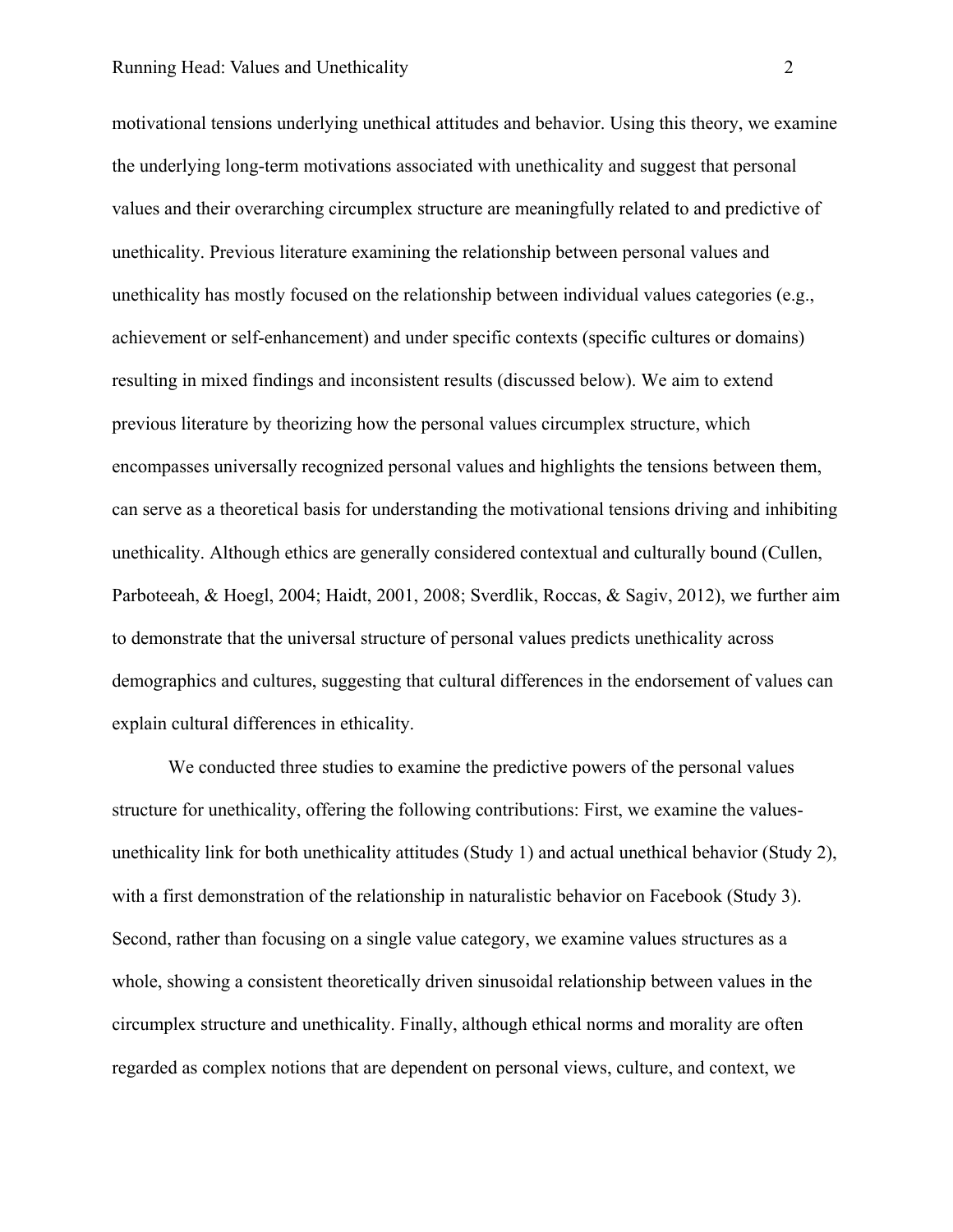demonstrate effects that extend across unethicality measures, sample characteristics, and cultures, and are therefore strikingly generalizable.

## **Unethicality**

By *unethicality* we refer to both the intentions to engage, the attitudes towards, and the actual participation in behaviors that violate widely accepted social ethical norms (Rest & Barnett, 1986). Such behaviors may include lying (dishonesty), deceit, cheating, stealing, sabotage, and bribery as active behaviors, as well as behaviors that may appear less active such as concealment of others' misconduct and violation of laws or prevalent moral codes through inaction.

There has been growing interest in research examining determinants of unethicality with hundreds of studies in the last two decades, yet recent comprehensive reviews (O'Fallon & Butterfield, 2005; Tenbrunsel & Smith-Crowe, 2008; Trevino et al., 2006) and meta-analyses (Kish-Gephart et al., 2010; Pan & Sparks, 2012) have revealed several important conceptual and empirical gaps in the literature. Kish-Gephart et al. (2010) reviewed 30 years of behavioral ethics and highlighted several important directions, calling for an overarching organizing theory that would help gain a better understanding of the underlying motivations that drive or inhibit unethical behavior and calling for studies with diverse methodology across samples. Trevino et al. (2006) recognized an over-emphasis of cognitive aspects over motivational drives in behavioral ethics research and have called for further research that would combine theory development with methodological rigor into this relatively neglected area of study.

## **Personal Values**

To address calls in the ethics literature we examine the role of basic motivations – personal values. Personal values are abstract long-term motivational goals reflecting desirable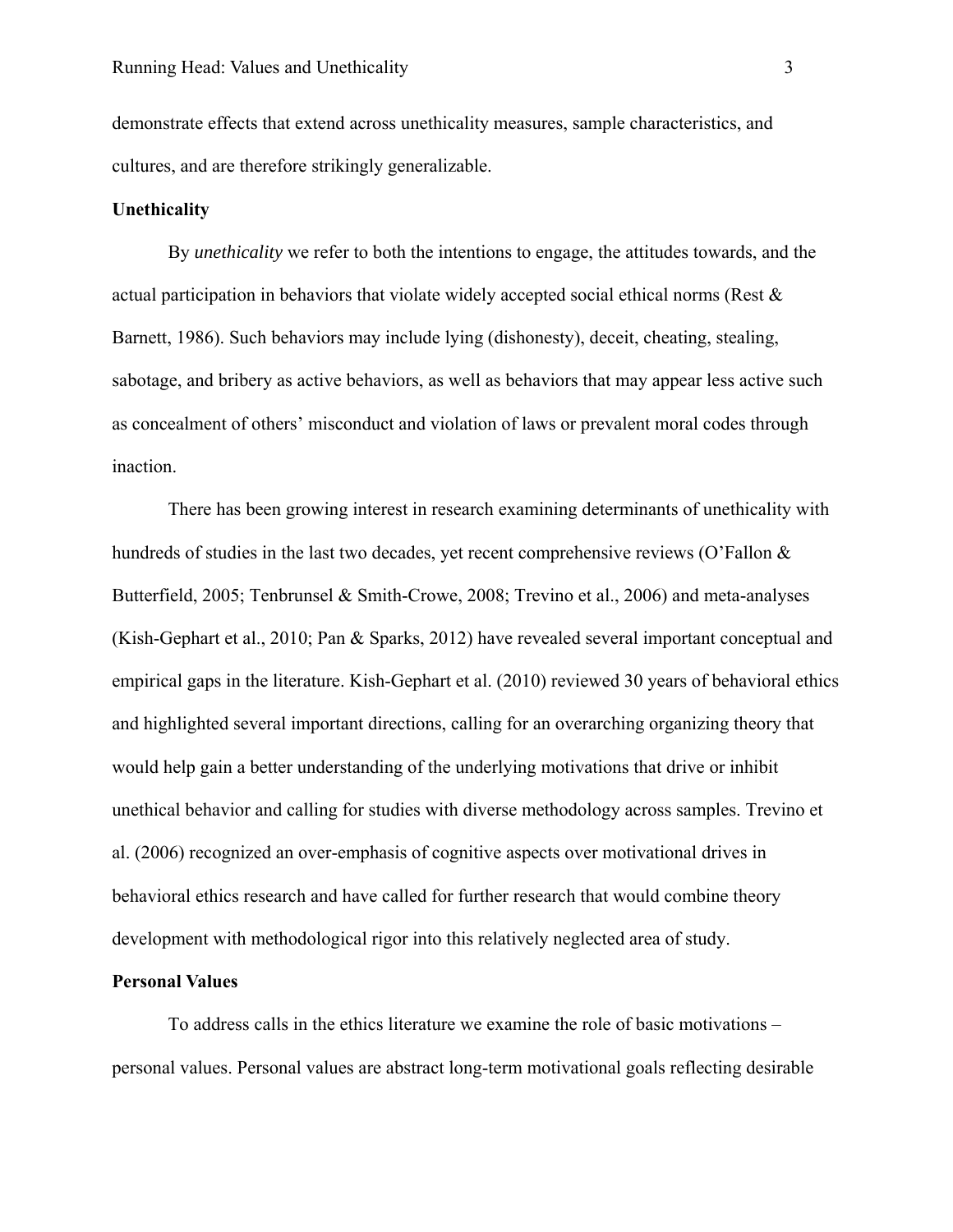guiding principles and beliefs of what the person considers important in life (e.g., status, fairness; Schwartz, 1992). Values are considered central to the self, stable, enduring, universal, and transsituational (Rokeach, 1973; Schwartz & Bilsky, 1987, 1990). The most widely used theory of personal values (Schwartz, 1992) groups personal values into ten categories of universal meaning that show consistent structure of relationships along two bi-polar dimensions on a twodimensional circular model – self enhancement (power, achievement, and sometimes hedonism) versus self-transcendence (benevolence, universalism) and openness to change (self-direction, stimulation, and sometimes hedonism) versus conservation (tradition, security, conformity). The relationship between different values follows a universally consistent circumplex pattern where values that share a motivation, and are therefore more likely to be closer in level of importance, appear closer on the circumplex (see Figure 1). Values appearing opposite to each other on the circumplex reflect tension between two opposing motivations. This theoretical conceptualization of values regards values as a system rather than as disconnected singular values (Schwartz, 1992, 1996) and has found consistent empirical support across over 75 countries around the world (Schwartz, 2011).

Personal values are transsituational and relatively stable motivational constructs and therefore differ from specific and more contextual goals (Maio, 2010). Values are considered inherently desirable representations of social cognitions that are generally accessible and quite easily articulated or discussed (for a discussion of the differences between personal values, attitudes, goals, needs, and traits, see Maio, 2010; Roccas, Sagiv, Schwartz & Knafo, 2002). The importance of one's values to the self suggests that values should be reflected in behavior and choices made in life (Lewin, 1951). Although values are abstract concepts, there is ample evidence that personal values play a significant role in people's attitudes, decision making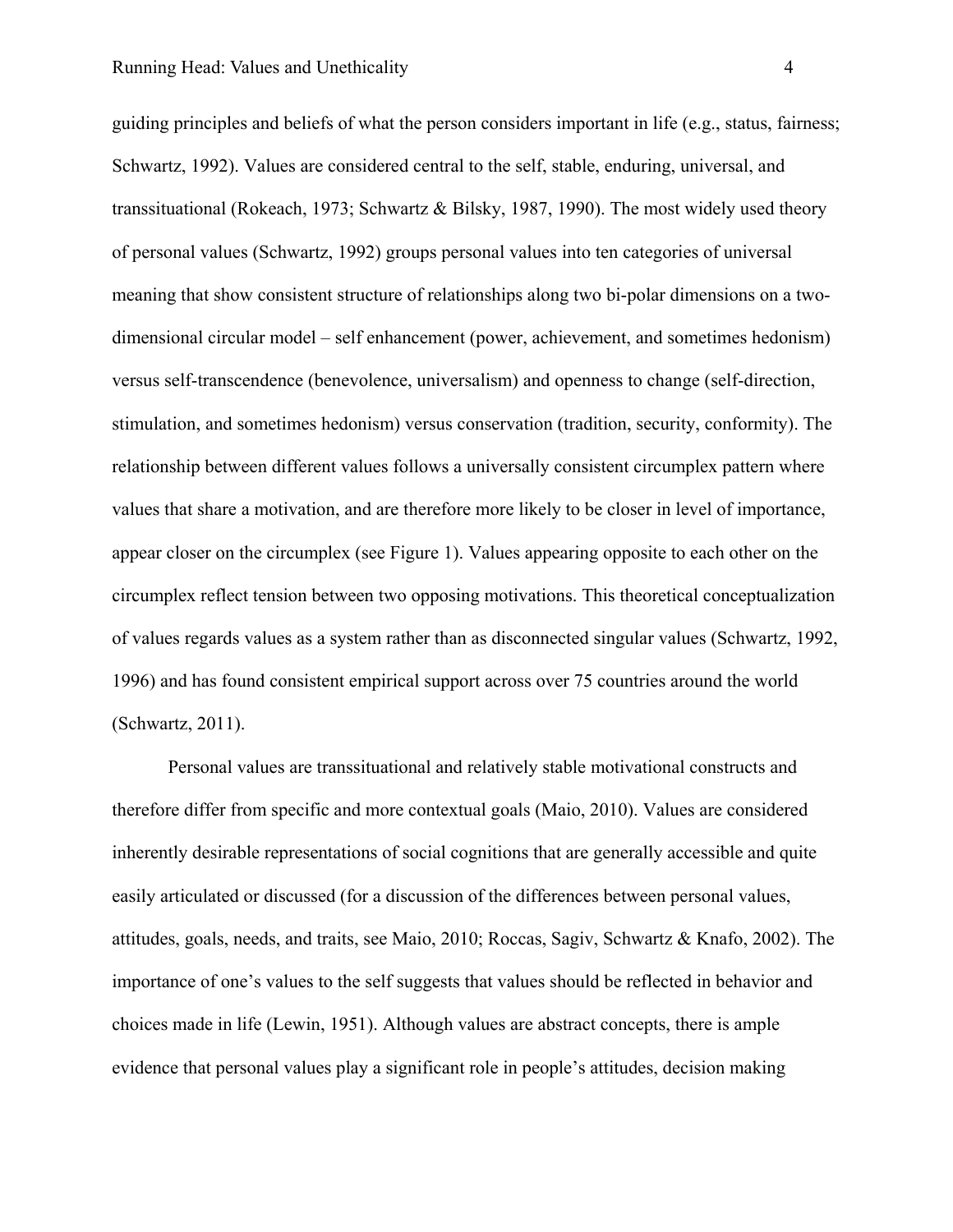processes, and everyday life behaviors. This suggests that people who endorse certain values have stronger motivations to act on these values and thus tend to pursue behaviors that express these values (Bardi & Schwartz, 2003; Hitlin & Piliavin, 2004; Roccas & Sagiv, 2010).

# **Personal values and unethicality**

Values are especially important in the cases of morality and ethics and their related behaviors as they are an internalization of social outlook which guides one's identity and shapes one's self in reference to others (Hitlin & Piliavin, 2004). Values form the basis for what constitutes legitimate behavior leading to the formation of moral perceptions and attitudes that may drive decisions to act or constrain action. Values are often ideals which people use to morally justify their actions to the self or articulate their moral beliefs, identity, and reasoning to their surroundings (Hitlin, 2011). Moreover, values and moral principles are both abstract guides of desirable and positive long term goals that transcend specific circumstances (Sverdlik, Roccas, & Sagiv, 2012).

Until recently, studies examining the relationship between specific values and unethicality have shown very mixed findings and limited support (see supplementary materials for a summary of studies). For example, the link between achievement values and unethicality has been shown as both positive (Pulfrey & Butera, 2013; Watson, Berkley, & Papamarcos, 2008) and negative (Glover, Bumpus, Logan, & Ciesla, 1997), with some studies finding conservation values to be negatively related to unethicality (Watson & Berkley, 2009), some showing mixed findings (Steenhaut & van Kenhove, 2006, one of four categories), while others do not find an effect at all (Fritzsche & Oz, 2007; Pulfrey & Butera, 2013). These mixed results may be attributed in part to the conceptualization of values (only 5 out of 17 studies employ the Schwartz personal values theory), the specific context or sample investigated, or methodological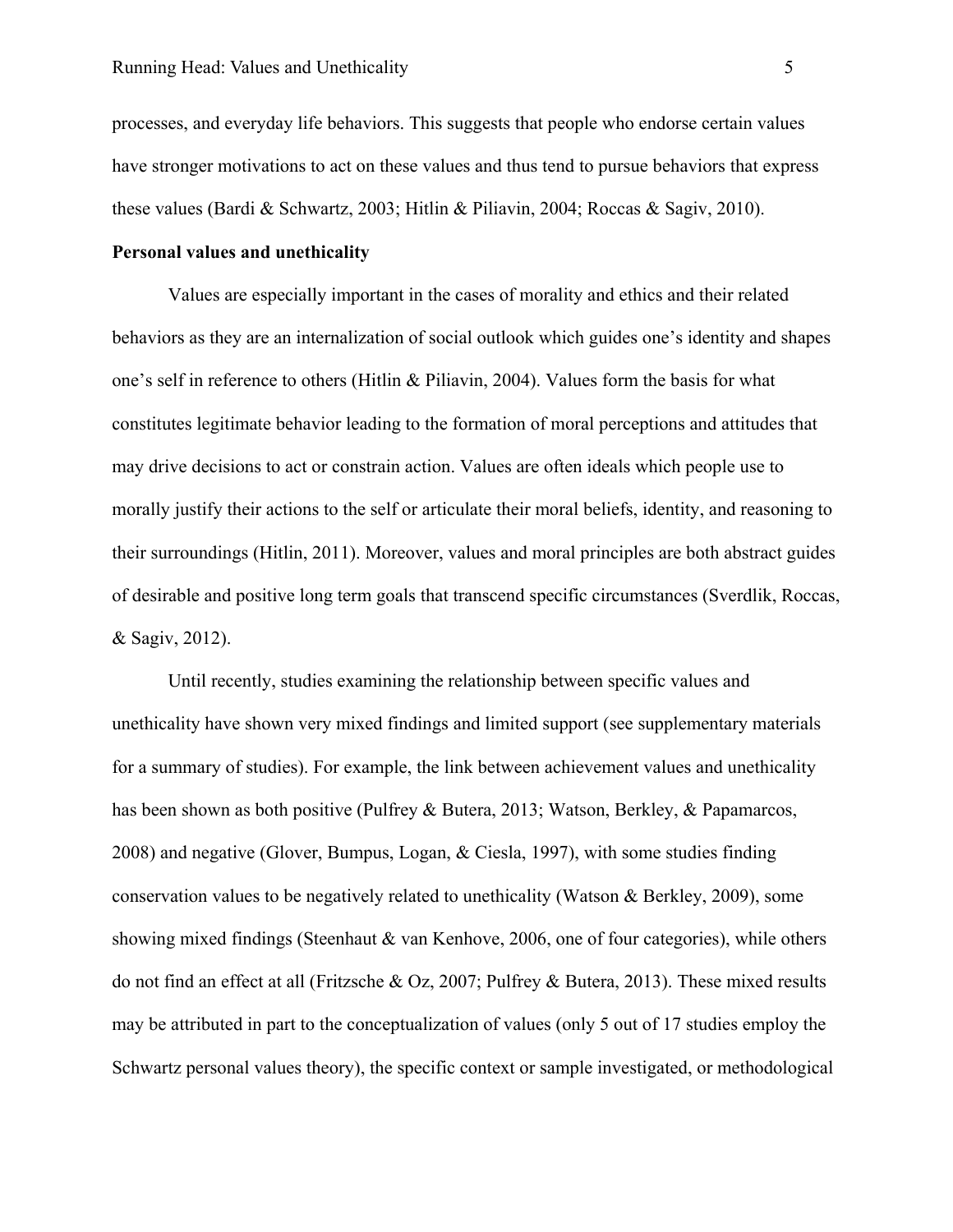issues (e.g., single item scenario measures, etc.). Importantly, few studies thus far have addressed the values circumplex structure as a whole and empirically tested their relationship across social contexts.

The circumplex structure of personal values and the inherent conflict between values at the opposite ends of a dimension means that the promotion of certain value-expressive behaviors in a certain direction comes at the expense of value-expressive behaviors in the other direction (Bardi & Schwartz, 2003; Frimer & Walker, 2009; Schwartz, 1996). For example, in line with the values theory, it has been argued that the promotion of capitalist values emphasizing selfinterest, a desire for personal financial success and competition between people, comes at the expense of more universalistic values that cultivate interpersonal relationships and helping behavior (Grant & Patil, 2012; Kasser, Cohn, Kanner, & Ryan, 2007). Therefore, the tension between conflicting interpretations of value-related behaviors is an integral part of the values circumplex structure (Tetlock, 1986). An action that reflects one value may violate values that are positioned on the opposing side of the bi-polar dimensions, meaning that any valuemotivated behavior entails a trade-off between competing values. Therefore, the positive and negative association with the different values would depend on their location in the values structure circumplex (Schwartz, 2010). As discussed below, unethicality and related behaviors may serve as an example for such inherent conflict between different personal values.

### **Present investigation and hypotheses**

To develop hypotheses regarding the relationship between values and unethicality, we begin by presenting an overview of each bipolar value dimensions and their underlying values components. We then proceed to integrate the literature into a value system based model of unethicality.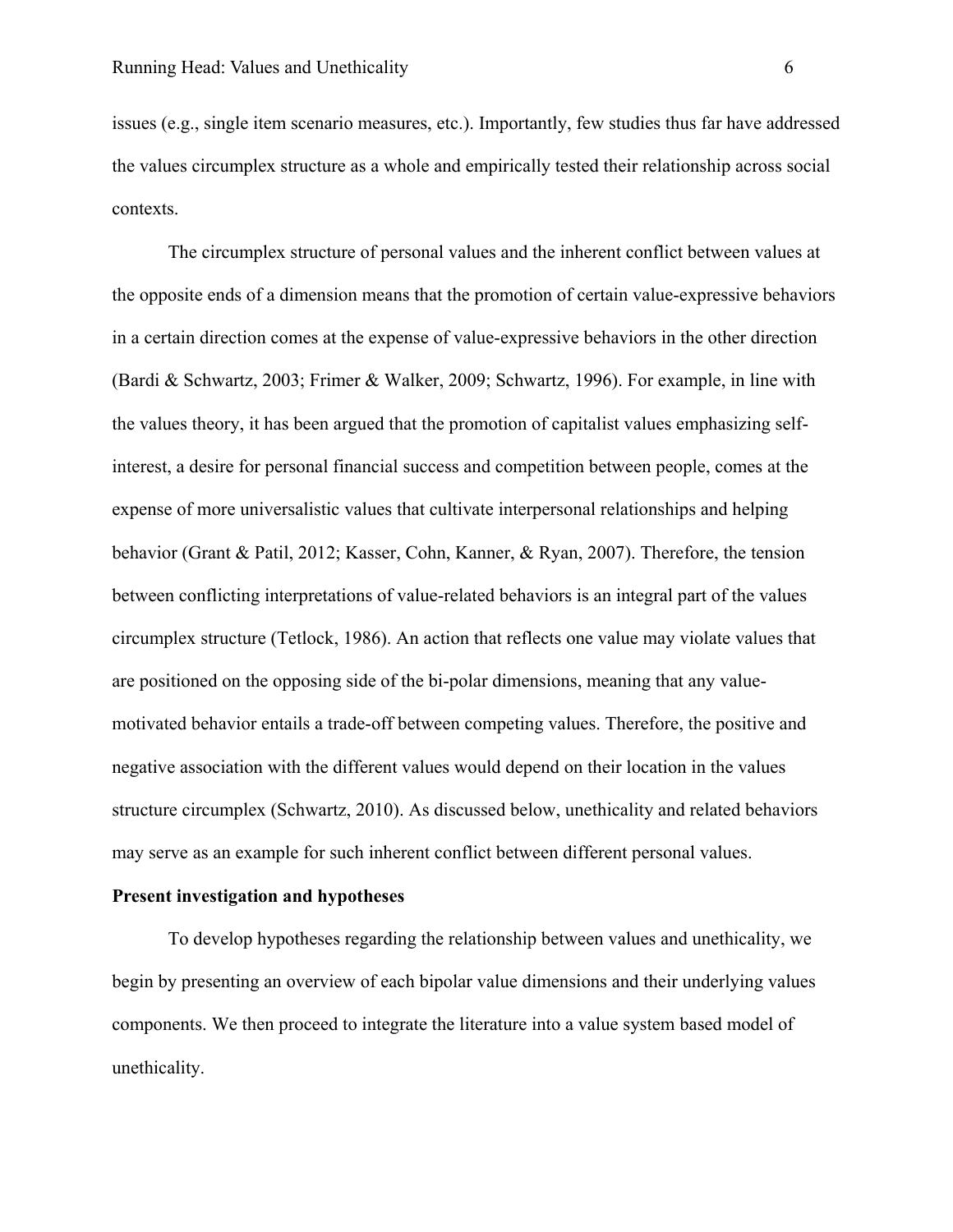$\overline{a}$ 

Self-enhancement values emphasize the promotion of self over others. They include the personal values of power, achievement, and sometimes hedonism<sup>1</sup>. Power values express the importance and pursuit of control or dominance over resources and others, while achievement values highlight the pursuit of personal success according to social standards in a competitive environment (Schwartz, 2010). Self-enhancement values express the wish to promote selfish interests, even at the expense of others, thereby suggesting that a person endorsing achievement and power will be more likely to act with little consideration of society's ethical or moral codes. The behavioural ethics literature has shown that the concepts of power and wealth and the pursuit of achievement goals result in higher unethicality (e,g., Pulfrey & Butera, 2013; see supplementary materials Table 2 for list of studies), and based on these findings we theorize that self-enhancement values would predict higher unethicality<sup>2</sup>. On the other side of the values circumplex and in contrast to self-enhancement values is self-transcendence. Self-transcendence promotes the interests of others with the personal values of universalism and benevolence. These values express the motivations for empathy, justice, and fairness towards others (Grant, 2007, 2008) and therefore tend to have a negative relationship with unethicality that involves harm to others (Schwartz, 2007; Sverdlik, Roccas, & Sagiv, 2012). Previous findings have shown

<sup>1</sup> *Hedonism* is sometimes grouped with *self-enhancement* and sometimes with *openness to change* depending on theoretical implications. To make theorizing clear, we focus only on *power* and *achievement* in selfenhancement. 

 $2$  We note that there are important differences between possessing power and valuing power, as for example, a person can be a member of a relatively low social class (low power) yet still value power (high power values) and a person from higher social class (high power) can value universalism more than power (low power values; see Piurko, Schwartz, & Davidov, 2011 as an example of an in-depth discussion on the effects of this distinction for political voting). Similarly, studies examining the effects of achievement goals on unethicality have mainly focused on short-term goals and tend to compare different types of achievement goals (e.g., mastery versus performance, see Van Yperen, Hamstra & van der Klauw, 2011), rather than to examine the centrality of achievement values in one's life and the importance one puts on achievement as compared to other values in the values circumplex (Grant & Shin, 2011; with Pulfrey & Butera, 2013, being an exception).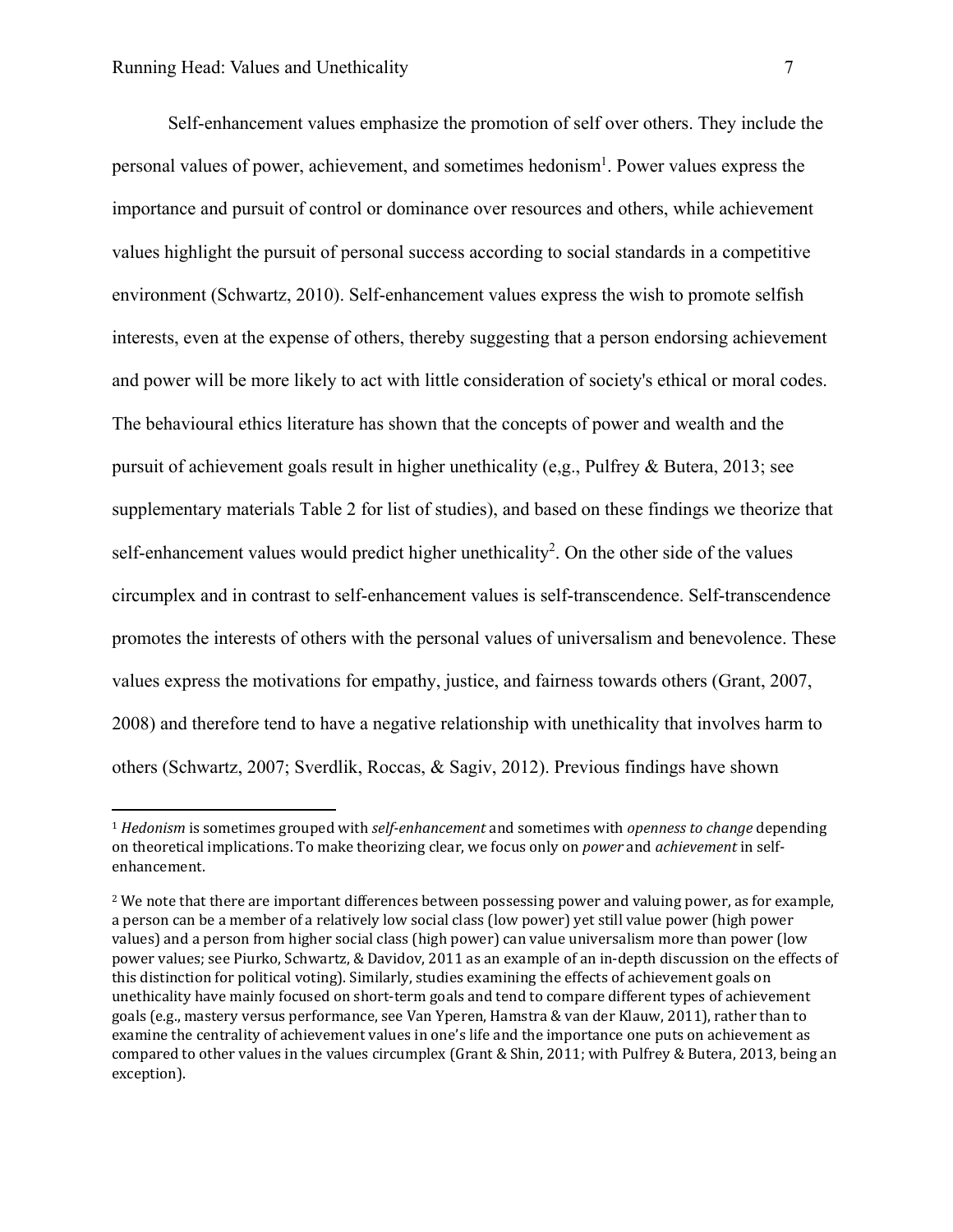$\overline{a}$ 

benevolent ideals as important factors in the morality of people and organizations (e.g., Kish-Gephart, Harrison, & Treviño, 2010).

Orthogonal to self enhancement versus self transcendence on the values circumplex is the contrast between openness to change and conservation values. Conservation values, which include tradition, security, and conformity values, express the motivation for self-discipline, guiding the person to overcome one's immediate desires in order to either conform to society, rules, norms, and traditions or to avoid danger. Conservation values motivate self-control, and self-control has been shown to reduce unethical behavior (e.g.. Gino, Schweitzer, Mead, & Ariely, 2001). Furthermore, conservation values may inhibit antisocial behavior by increasing attention to the prevalent norms and the possible penalties for norm violation, as well as increasing motivation to belong to social circles thereby motivating the adherence to their set norms (Schwartz, 2007, 2010). In contrast to conservations values, openness-to-change values express openness in thought and action and include stimulation and self-direction values aimed to promote the interests of the individual (Schwartz, 1992). Of all the value dimensions this is the least straight-forward in its relationship with unethicality, though there are studies suggesting that people who pursue such motivations may be inclined to act in a more unethical manner (e.g., Gino & Ariely, 2012)<sup>3</sup>. Theoretically, there should not be an inherent motivation to behave unethically in openness to change values, although the aspect of having a free spirit embedded in openness to change values may lead to lowered adherence to rules in general. This may be particularly the case when the person does not agree with the rule, as openness to change values

<sup>&</sup>lt;sup>3</sup> Importantly, these studies have mostly looked at self-direction and stimulation as traits rather than longterm motivational goals, hence they do not clearly reflect motivations but can be seen as a mixture of recurrent patterns of behavior, thought, and affect (for a discussion of the differences between values and traits see Parks-Leduc, Feldman, & Bardi, 2014 and Roccas et al., 2002).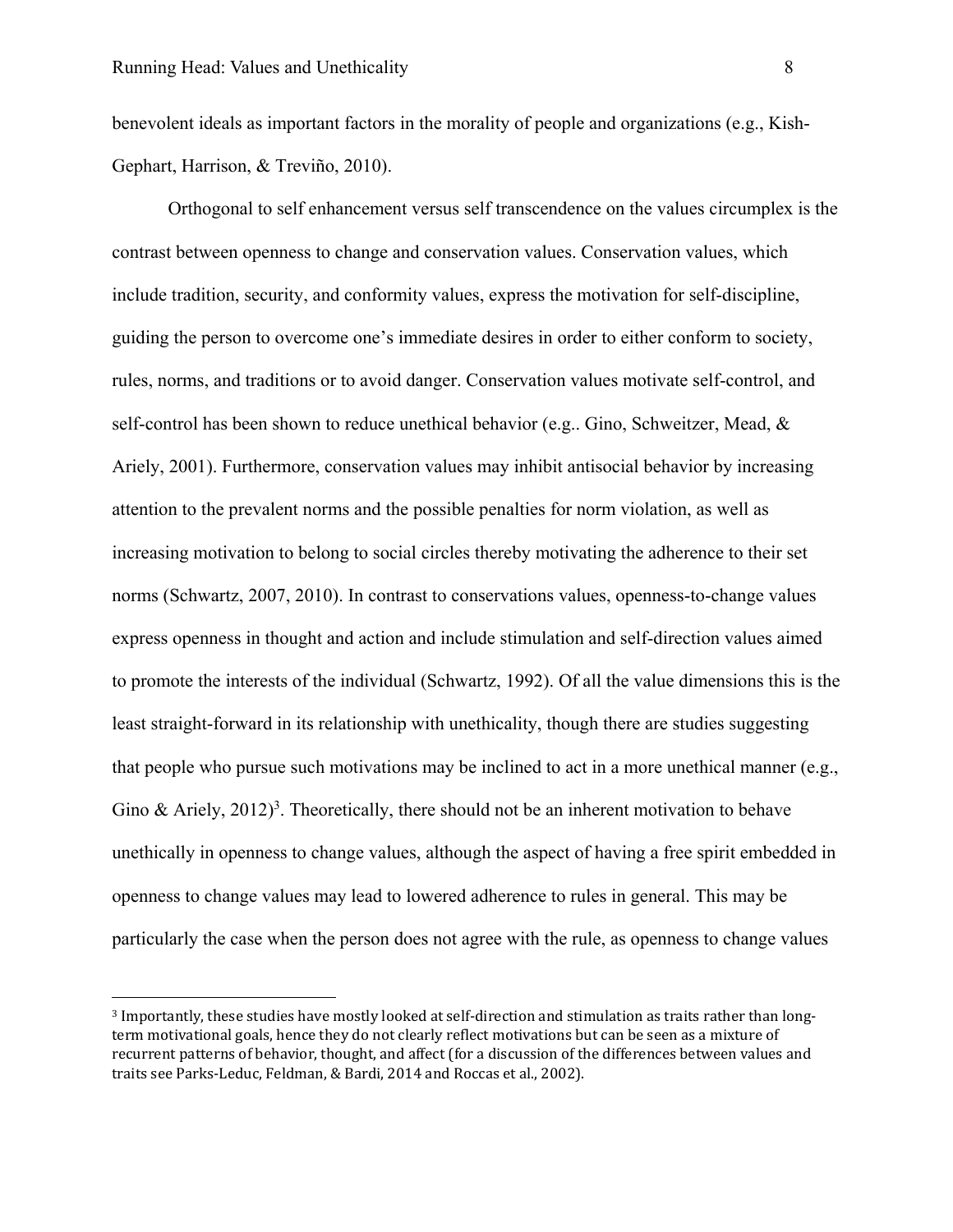include the element of independent thinking. Therefore, the relationship of openness to change values to unethicality may be context-dependent; People who value openness to change may behave unethically when the expected ethical behavior limits their freedom to engage in a desired action and they do not agree with the rule. However, in all other cases they are not prone to behave unethically.

Based on the conceptual links between unethicality and the different value dimensions, we regard self-enhancement as having the strongest and clearest theoretical link to unethicality, with the opposing self-transcendence serving more as a motivation to prevent harm to others than a drive towards action. Conservation values also hold a similar theoretical link to unethicality in serving as driving a self-regulation motivation, overcoming one self to follow norms. Openness to change values are less clear in how they might motivate unethicality and they might motivate unethicality only under certain circumstances. We therefore expect that self enhancement values would have a strong positive relationship with unethicality, while self-transcendence and conservation values would show a negative relationship with unethicality. Figure 2 summarizes our theoretical model.

The values theory (Schwartz, 1992) highlights the importance of examining complete value systems over the analysis of isolated values when examining attitudes and behavior. The key to this is in the idea that "values do not function in isolation from one another but as systems" (Schwartz, 1996, p.6). According to Schwartz (1992; 1996), any variable that should be positively related to one value should have a coherent pattern of relationships with the entire value system. Specifically, it should also be negatively related to the values that stem from a conflicting motivation, and its correlations with the ten values should change monotonously as one moves around the circle, such that the most positive correlation should be with the value that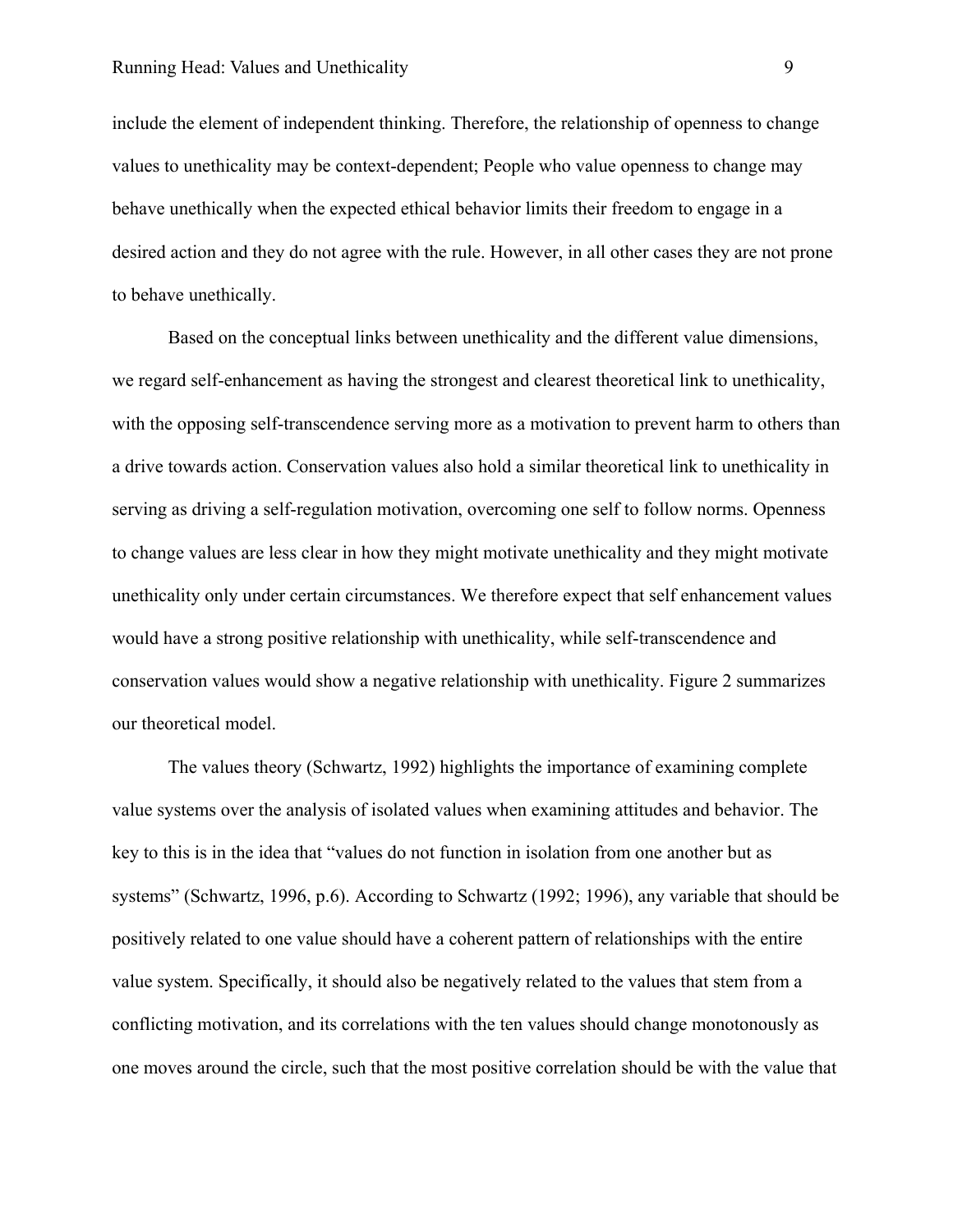is postulated to motivate the other variable, and the correlations should become less and less positive as one moves around the circle until they become negative with the conflicting motivation. This creates a pattern of correlations that forms a sinus shape and is termed *sinusoidal relations*. Indeed, Schwartz (1996) demonstrated such patterns of empirical correlations. We expect to find such a sinusoidal pattern of correlations also between the system of values and unethicality, such that self-enhancement values would show the strongest positive relationship, with a decline through openness to change values and a negative relationship with the self-transcendence and conservation values.

The relationship between value structures and unethicality offers a unique challenge in cross-cultural settings. Though issues of morality and ethics may be argued to be culturally and perhaps even contextually bound (Haidt, 2001, 2008; Sverdlik, Roccas, & Sagiv, 2012), we propose that the basic links between values and unethicality are consistent across cultures because the basic conflicts and congruities among values are universal. Hence, although selfenhancement values and unethical conduct may be more prevalent in some cultures (e.g., North American, see, e.g., Schwartz, 2004) and in some contexts (e.g., business, see, e.g., Knafo & Sagiv, 2004), the links between values and unethicality would be consistent across cultures. This is because self-enhancement values tend to motivate unethical conduct due to their emphasis on promoting the self at the expenses of others. Similarly, self-transcendence values tend to motivate people to reject unethical attitudes and conduct due to their emphasis on overcoming selfishness and considering the well-being of others (benevolence) as well as promoting fairness and justice (universalism). Finally, conservation values motivate people to avoid unethical conduct due to their emphasis on following rules and avoiding danger. Taken together, we aim to provide evidence that the values-unethicality link extends beyond cultural boundaries.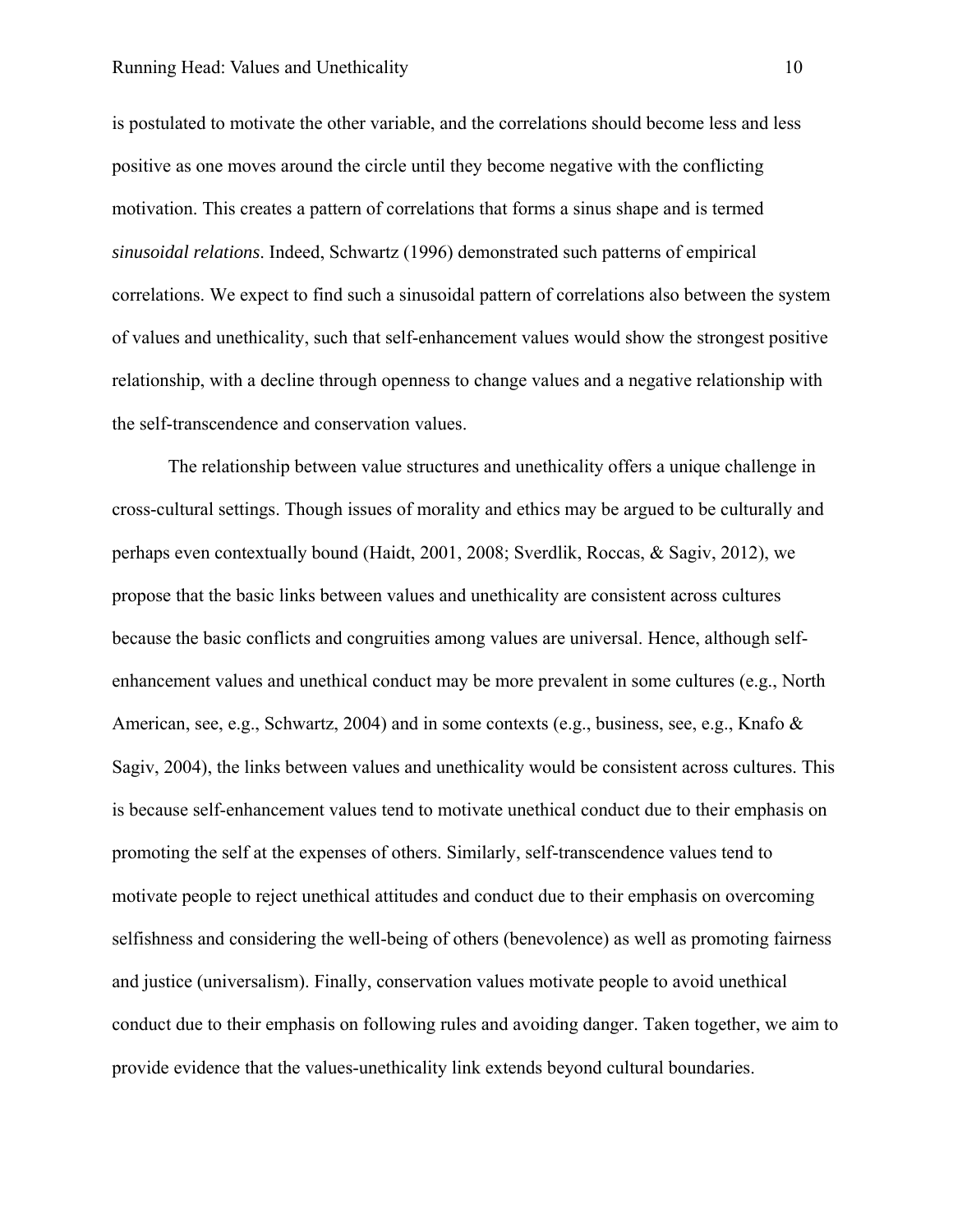We subjected the above hypotheses to vigorous tests. In Study 1, we examined how personal value systems are related to unethical attitudes by conducting a meta-analysis of 12 samples using multiple measures of personal values and unethical attitudes. Study 2 extended to testing the relationship between personal values and actual behavior. Finally, in Study 3 we broadened our investigation to examine naturalistic behavior in a large cross-cultural sample of Facebook users.

# **Study 1: Meta-analysis - Values and unethical attitudes**

As mentioned above, previous research produced inconsistent findings of values relations to unethicality. A meta-analysis is particularly useful in such cases to enable providing an overall pattern of findings that extends beyond study design, measures, contexts and cultures. Hence, to examine the relationship between personal values and unethicality attitudes we performed a meta-analysis on 12 different samples from all over the world using diverse values and unethicality measures ( $N = 105,928$ ).

Table 1 details all samples included in the data collection, with the sample size, country, and the measures used. Of the 12 samples, 10 samples ( $N = 2,870$ ) were specifically collected for the purpose of this investigation and measured personal values and unethicality attitudes using established scales. The two other samples ( $N = 103,058$ ) were large archived datasets – the European Social Survey (ESS, round 5, 2010) and the World Values Survey (WVS, 2008) that both included measures of values and self-reported items relating to attitudes of unethicality. **Measures** 

# **Personal values**. Table 2 summarizes the measures used for assessing personal values with further details provided in the supplementary materials.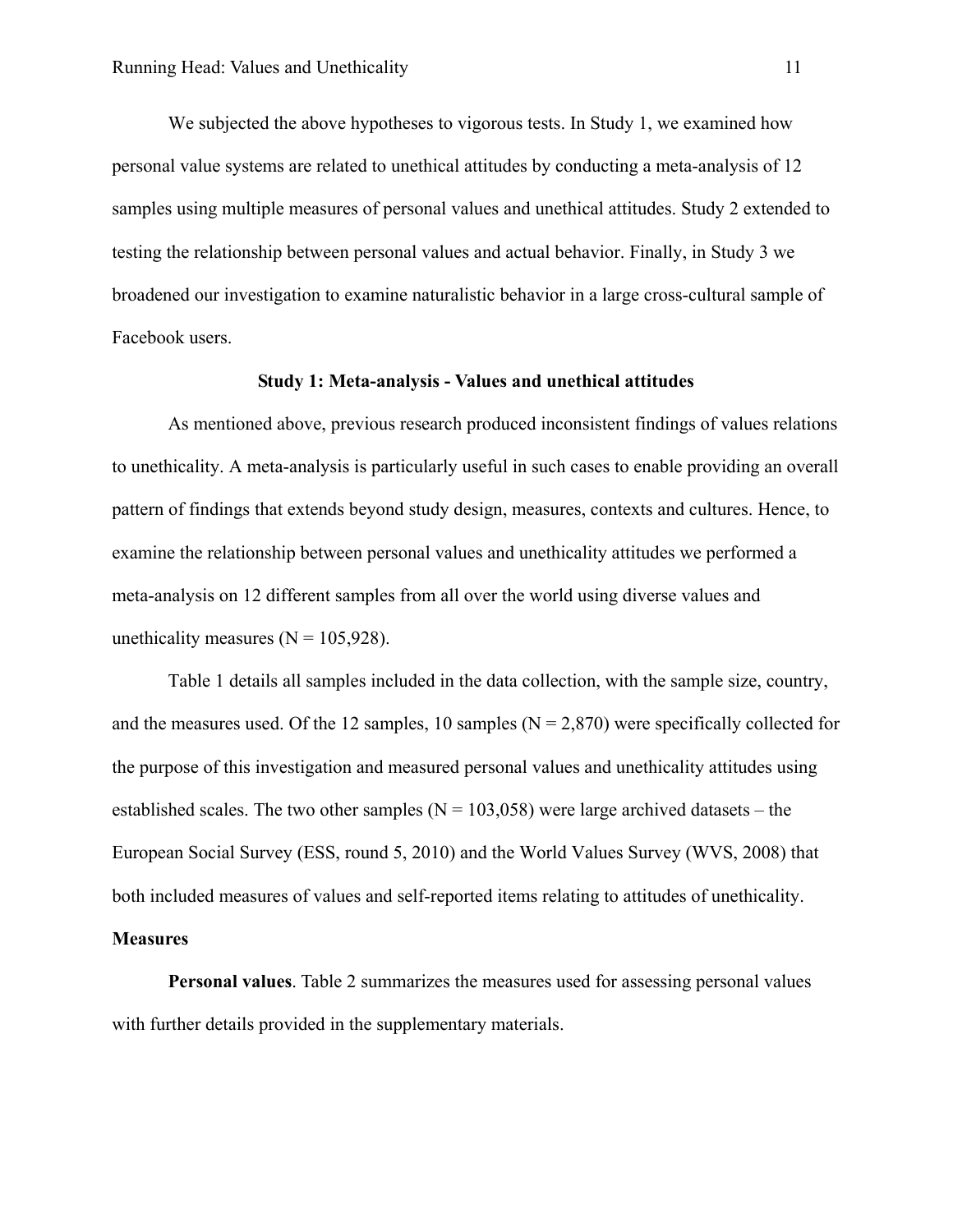**Unethicality Attitudes***.* The different studies in the meta-analysis included different measures of unethicality attitudes. We adapted the Business Ethics Scale developed by Farh, Burton, and Hegarty (1999) to measure individual orientations for business ethics. We chose this scale due to its former successful application in cross cultural samples that included Chinese, Hong Kong, Taiwanese, and American participants. The scale includes 26 one-sentence statements describing behaviors relevant to five categories of business ethics: (a) usurpation of company resources (e.g., "Use company resources for your own purpose"), (b) corporate gamesmanship (e.g., "Claim credit for peer's work"), (c) cheating customers (e.g., "Substitute a cheaper part than the contract calls for if it will work just as well"), (d) concealment of misconduct (e.g., "Not report co-workers' violation of the law"), and (e) offering kickback (e.g., "Offer a potential customer a paid holiday weekend"). We asked participants to evaluate each statement as either personally acceptable or unacceptable behavior on a 5-point Likert scale  $(1 =$ *totally unacceptable*; 5 = *totally acceptable*). Since all statements refer to unethical behavior, a high score on the scale indicates that the participant judged the unethical behavior to be acceptable, thus suggesting a higher level of unethicality, whereas a low score indicates a low level of unethicality. This scale was used in samples 1 to 6 and 9.

The ESS dataset included three items describing unethical behavior – "making exaggerated or false insurance claims", "buying stolen goods," and "committing traffic offences." For each of those items, participants were asked to indicate their perception of whether that behavior is wrong (1 = *not wrong at all*; 4 = *seriously wrong*, reverse coded).

The WVS dataset included four items describing unethical behavior – "claiming government benefits to which you are not entitled", "avoiding a fare on public transport", "cheating on taxes if you have a chance", and "someone accepting a bribe in the course of their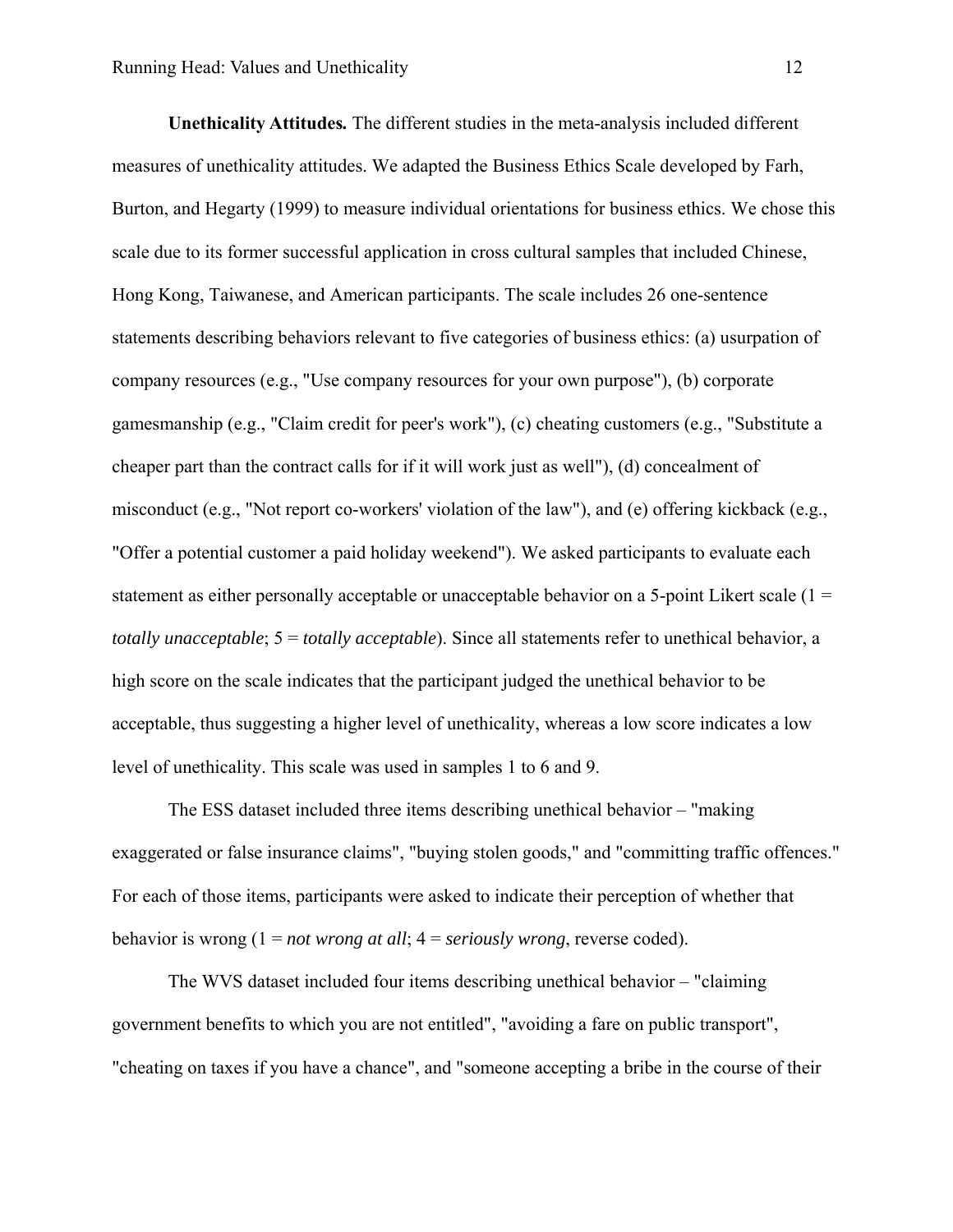duties." For each of those behaviors, participants were asked to rate whether the behavior is justifiable or not (1 = *never justifiable*; 10 = *always justifiable*). For both the ESS and the WVS, the unethicality score was the average of the unethicality items.

**Unethical decision making**. To measure orientation towards unethical behavior, we administered the Unethical Decision Making Scale (Detert, Treviño, & Sweitzer, 2008) that measures likeliness to engage in unethical behavior. Rather than looking at the acceptability of unethical behaviors, this scale includes short scenarios, each one presenting a situation in which one has an interest to behave unethically. We asked participants to indicate on a seven-point scale  $(0 = not at all likely; 6 = highly likely)$  the likeliness that they will engage in eight unethical behaviors such as stealing office supplies, cheating in an exam, copying licensed software, and resubmitting an old project.

# **Meta-analysis procedure**

We ran a meta-analysis of all 12 samples together  $(N = 105,928)$  to measure the overall effects the relationship between the personal values and cheating. The procedure used was based on the Hunter and Schmidt (2004) meta-analytic method, with corrections for unreliability and sampling error (SPSS syntax adjusted from Field & Gillett, 2010). We computed the effect size of the four high-order personal values (self enhancement, self transcendence, etc.) followed by each of 10 underlying types of personal values (power, achievement, etc.).

### **Meta-analysis results and discussion**

Table 3 displays the results of the meta-analysis. Overall, all four high-order values dimensions show a generalizable effect size (80% credibility interval does not include zero) with self-enhancement showing the strongest positive relationship ( $\rho = .31$ , CI [.27, .35]), a weaker effect for openness to change ( $\rho = .20$ , CI [.16, .25]), and self-transcendence and conservation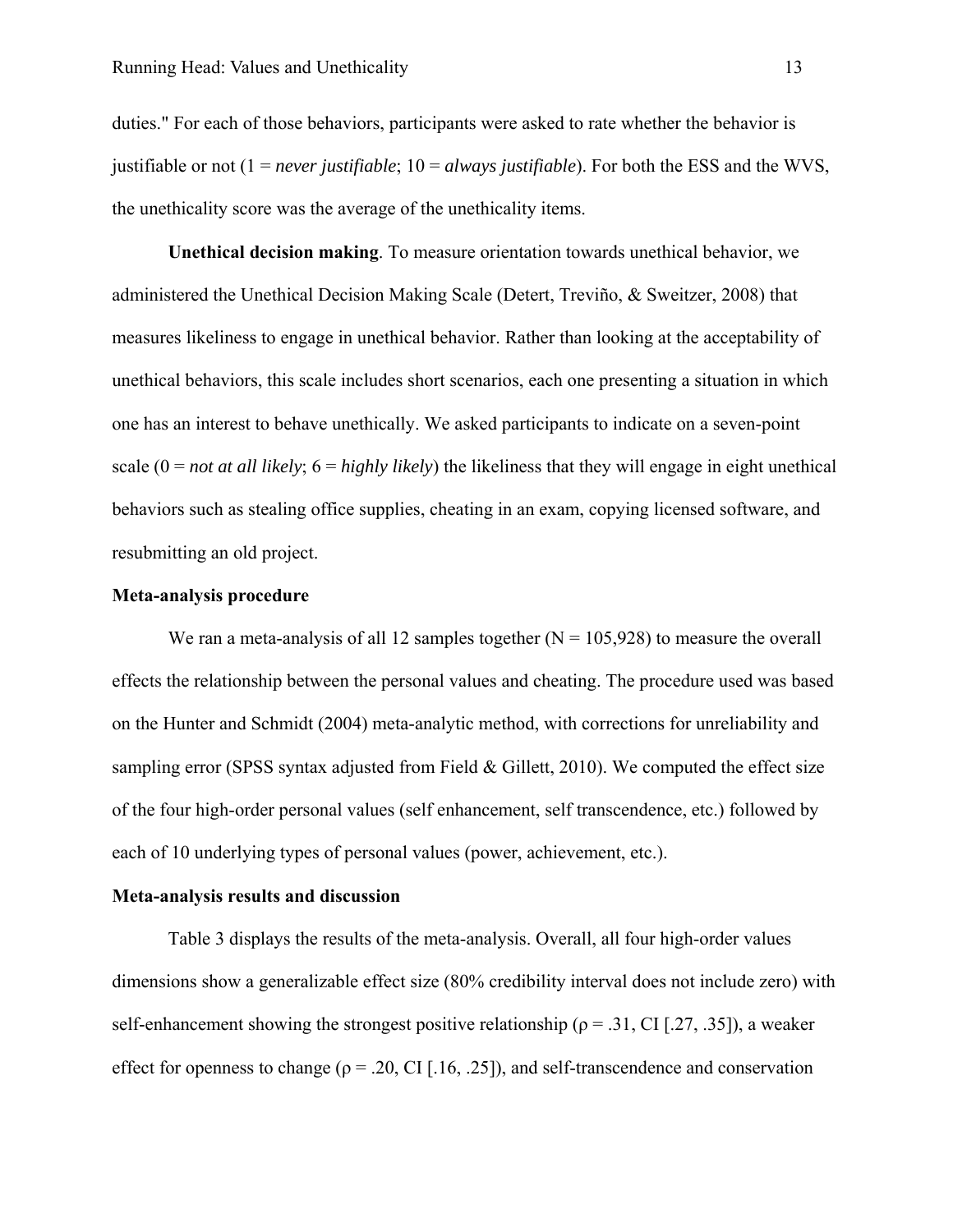showing the strongest negative relationship ( $\rho = -.25$ , CI [-.29, -.21] and  $\rho = -.26$ , CI [-.31, -.22], respectively).

Looking at the underlying values categories, nine of the ten personal values categories demonstrate generalizable effect sizes, with power showing the strongest positive relationship with unethicality ( $\rho = .24$ , CI [.19, .30]) and conformity showing the strongest negative relationship ( $\rho = -0.22$ , CI [-.30, -.14]). The supplementary materials include further analyses of a moderated meta-analysis with sample type as a moderator.

Figure 3 plots the effect sizes between personal values and unethicality on a graph with values listed on the horizontal axis in order. As expected, the plot pattern shows the sinusoidal patterns predicted by our theorizing. We calculated shape-consistencies based on a method devised specifically for testing sinusoidal patterns of the Schwartz (1992) personal values theory by Boer and Fischer (2013). They defined shape-consistency as the extent to which an observed value correlations patterns map onto a sinusoidal shape emphasizing either the self-enhancement versus self-transcendence dimensions (SET-shape) or the conservation versus openness-tochange dimensions (OC-shape) (effect sizes: 0.4 - weak consistency, 0.6 - moderate consistency, 0.8 - strong consistency). See Figure 4 for the shape consistency equation and Table 4 for the shape consistency calculations and summary of the results.

We first tested the two sinusoidal shapes by Boer and Fischer (2013). The meta-analysis correlations with unethical behavior showed a SET-shape of -0.62 indicating a moderate sinusoidal shape where self-enhancement shows highest unethicality and self-transcendence lowest unethicality and an OC-shape of -0.14 indicating no shape consistency with the conservation versus openness-to-change dimensions. These first suggests that the overall pattern does follow the expected sinusoidal pattern predicted by values theory and that the tension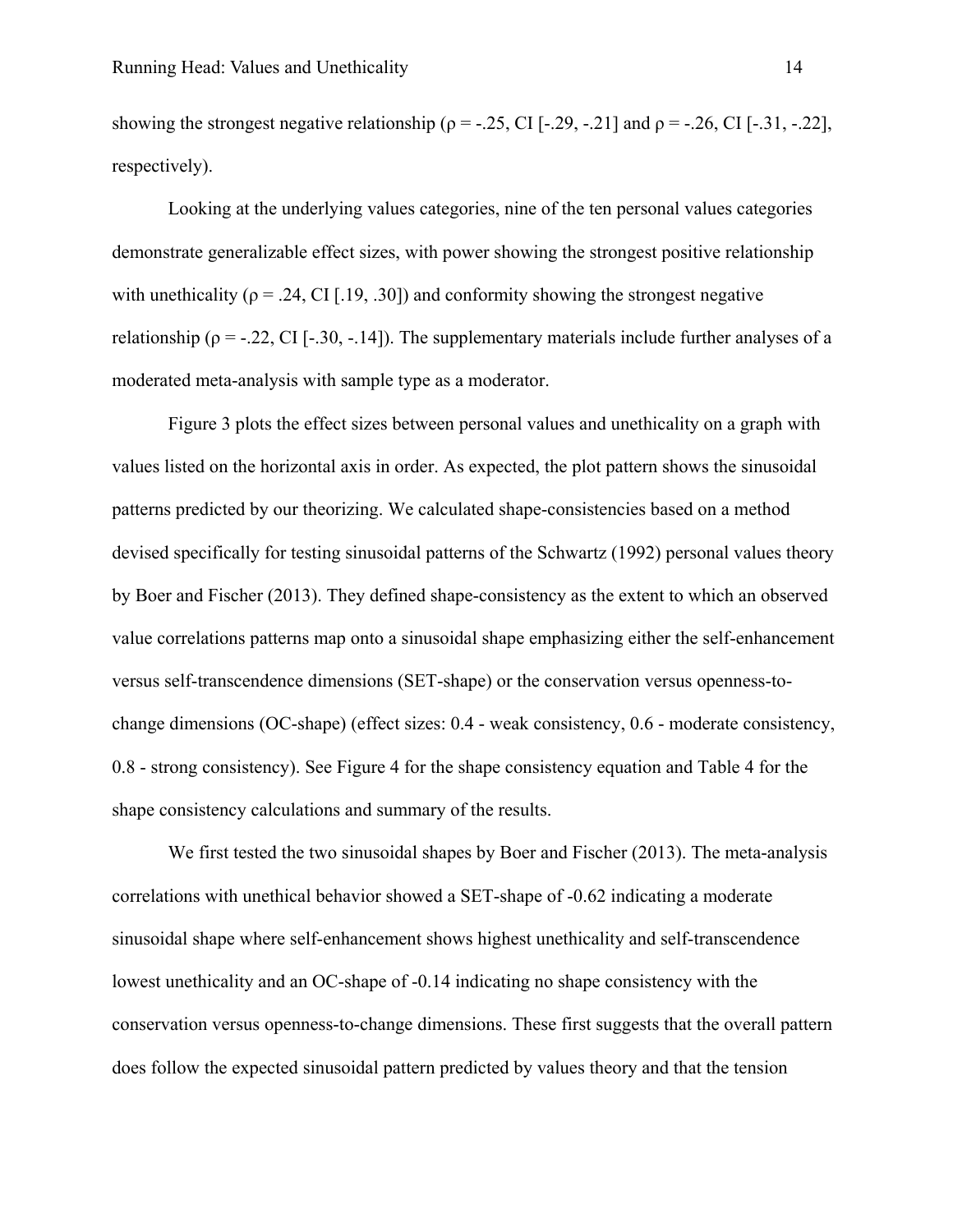$\overline{a}$ 

between self-enhancement and self-transcendence values is more prominent than the tension between openness-to-change and conservation values. We then proceeded to test our theorized sinusoidal pattern in which self-enhancement would show strong positive correlations and both self-transcendence and conservation would show strong negative correlations. The sinusoidal shape consistency was 0.88 indicating very strong consistency<sup>4</sup>.

In summary, a meta-analysis of 12 correlational studies collected from different populations from various parts of the world using a variety of scales and methods generally confirms the predictive power of personal values on unethicality. Self-enhancement values have a positive relationship with unethicality attitudes while self-transcendence and conservation values have a negative relationship with unethicality attitudes.

The relationship between personal values and unethical attitudes was found to be generalizable and quite strong, especially considering that personal values are regarded as highlevel abstract notions not often reflected upon in everyday life (see Maio, 2010). Keeping in mind that the meta-analytic effect size is a weighted mean of different samples, the emergence of the sinusoidal pattern of the relationship between personal values and unethicality from the analysis is striking and provides a strong support for the contribution of values theory to the understanding of the basic motivations behind unethicality.

The relationship was stable across sample types, especially so for self-enhancement which was mainly driven by power values, self-transcendence which was mainly driven by universalism, and conservation which was mainly driven by conformity values. The relationship

<sup>&</sup>lt;sup>4</sup> Examining the sinusoidal patterns for the large versus the small samples (see supplementary materials), the shape consistency for the small samples was even higher and closer to our hypothesized relationships, indicating a very high fit  $=$ .96.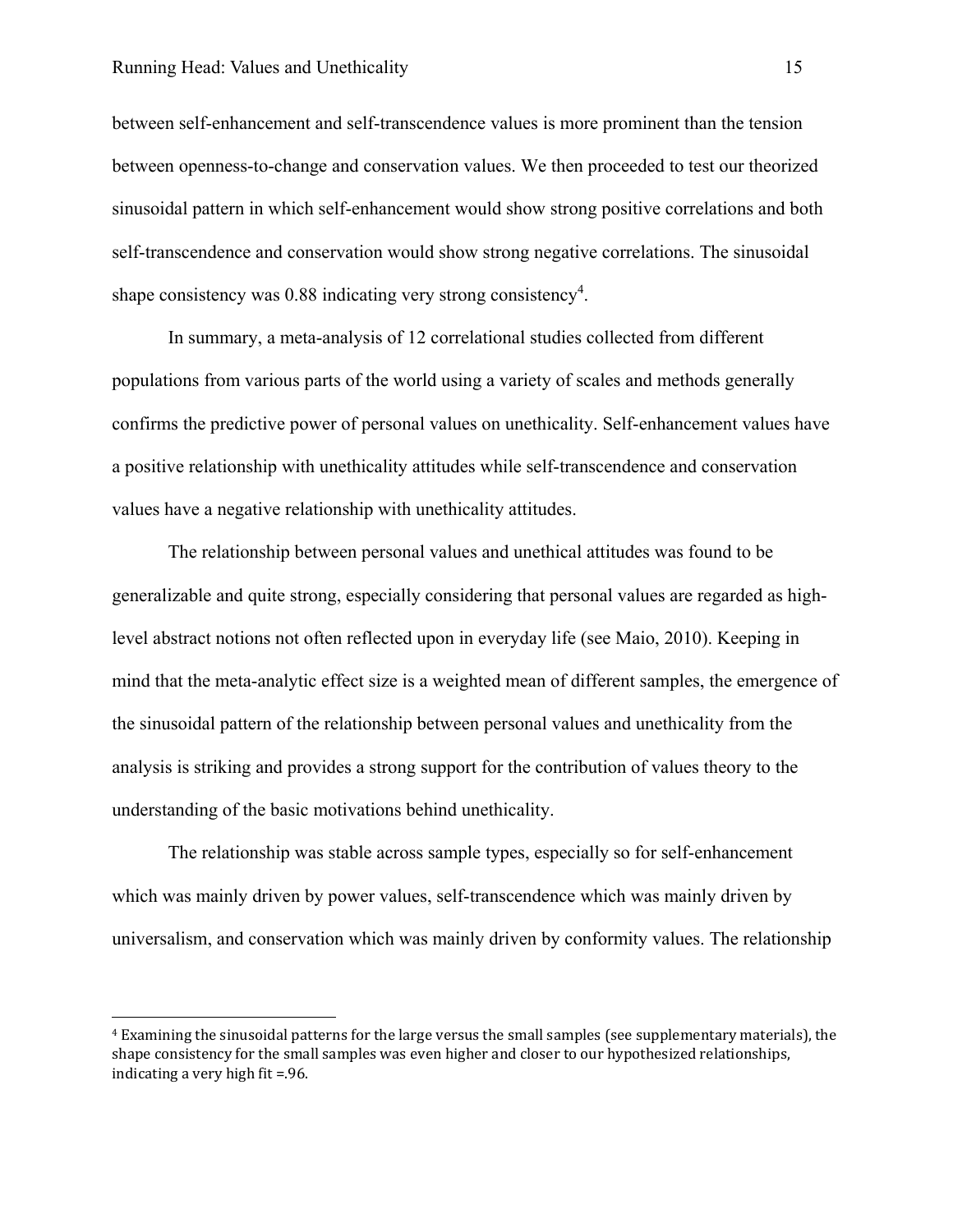was weaker for the openness to change values dimension, mainly because of the weak effect of self-direction.

We tested for and found no cultural moderators. The consistency of the basic findings across diverse populations and locations suggests that the relationship is universal. This is not a trivial finding considering that morality and ethicality have long been considered to be culturally bound (Haidt, 2001, 2008).

# **Study 2 - Cheating on Amazon Mechanical Turk**

Study 1 established the link between personal values and unethicality attitudes. Though these findings are indicative of actual behaviors, we sought to further verify our findings looking at the personal values circumplex and actual unethical behavior. Study 2 was constructed for that purpose.

Prior to running this study, we ran two small scale pretests on undergraduate samples in Hong Kong using the Gino, Ayal, and Ariely (2009) unethical behavior task ( $N_1 = 40$ ,  $N_2 = 32$ ). The findings reported below are consistent with the findings from both pretests (see supplementary materials for more details regarding the pretests and their results).

The unethical behavior measured in the pretests and the study involved the violation of ethical norms by lying in return for monetary gain. This type of unethical behavior is a clear violation of norms, but it does not entail any directly identifiable harm to others. Conservation values inhibit unethicality related to violation of norms and self-transcendence values inhibit unethicality that involves harm to others, and therefore we expected a stronger effect for conservation values than for self-transcendence values in the inhibition of these unethical behaviors. In this study, the cheating context offered no benefits for those valuing self-direction,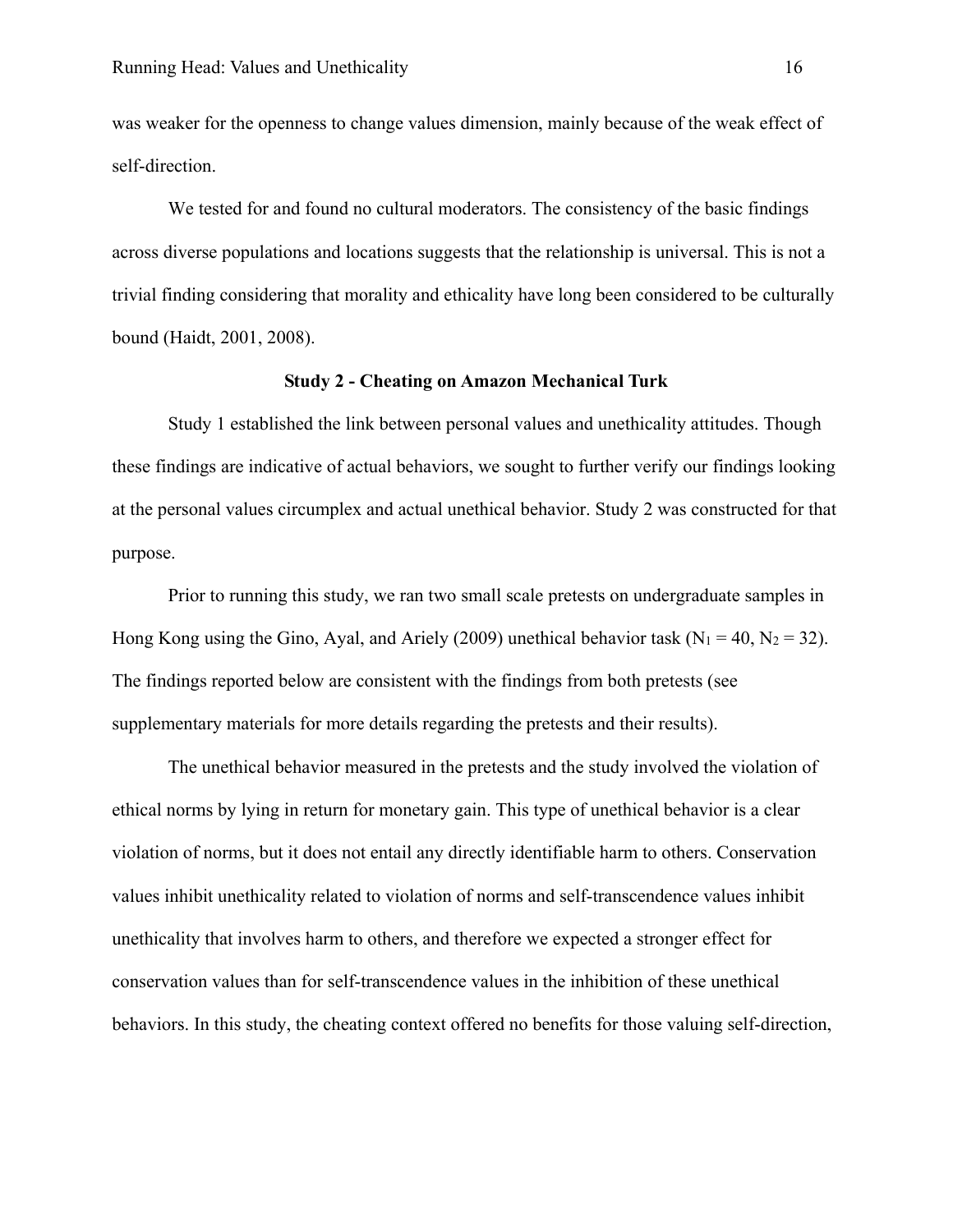and we therefore did not expect that openness-to-change values would be related to this behavior.

### **Method**

**Participants**. We recruited participants online using Amazon Mechanical Turk (MTurk) in exchange for US\$0.10. MTurk is the world's biggest online labor market that connects employers (requesters) with workers and provides full and part-time employment for hundreds of thousands of people around the world, mainly from the US and India. Indian workers were previously found to be more sensitive to monetary incentives (Litman, Robinson, & Rosenzweig, 2014), more likely to use MTurk as a main source of income (Mason & Suri, 2012), and more likely to misreport their real location (Shapiro, Chandler & Muller, 2013). A pretest we ran on MTurk using the task below showed only Indian participants as misreporting their location in return for monetary gain. We therefore limited the workers in this study to Indian workers. The sample included 135 Indian workers (47 females; *M*age = 30.90, *SD*age = 8.89; see supplementary materials for details about the pretest and a power analysis). Participants were asked about their MTurk work history, completed a personal values scale, and were then presented with an opportunity to lie about their country of residence in return for an additional MTurk bonus (US\$0.02). The low payout and bonus were deliberately chosen as previous literature suggests that most people only cheat a little and tend to do so most when they can justify their behavior in terms of deservingness (Mazar, Amir, & Ariely, 2008). Participants completed a funneling section to probe for possible suspicion regarding the unethical behavior measure.

**Measures**. *Personal values*. The 21 items version of the Portrait Value Questionnaire (PVQ-21, see Study 1) was used as a measure of personal values.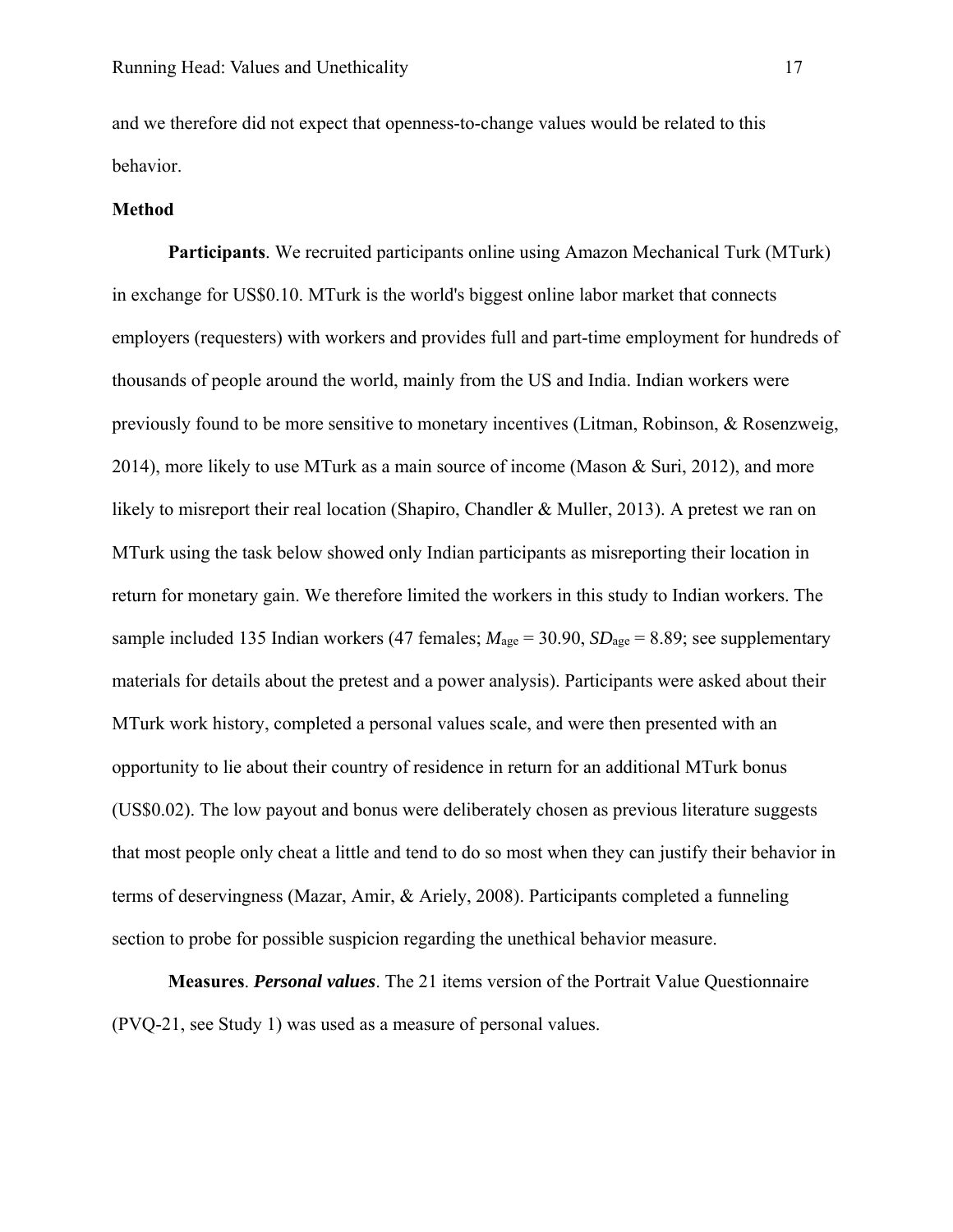*Unethical behavior*. The survey was introduced as being sponsored by a grant from the European Union (EU) research council. The unethical behavior measure question explained that since the grant is supported by the EU the researchers were obligated under EU regulations to pay an additional 20% to EU residents, offered to participants as an MTurk bonus (0.02US\$). An explanation was added regarding survey anonymity and the inability to determine location due to MTurk's global market, proceeded to list the names of all EU countries, and asked participants to indicate whether he/she resided in any of the listed countries. We used the built-in Qualtrics location tracker to verify that the participants were indeed not located at an EU listed country. Cheating behavior was measured as whether the participants indicated they were residing in an EU member country. A funneling section at the end of the survey probed for possible suspicion regarding the cover story.

## **Results and discussion**

Table 5 provides the descriptive statistics and zero-order correlations of all variables. Cheating behavior positively correlated with self-enhancement  $(r = .20, p = .021)$  and negatively correlated with conservation ( $r = -20$ ,  $p = .018$ ). Cheating behavior was analyzed using a logistic regression and revealed a similar pattern (self enhancement:  $b = 1.27$ , Wald = 5.07,  $p = .024$ , OR  $= 3.57$ ; conservation:  $b = -1.16$ , Wald  $= 4.64$ ,  $p = .031$ , OR  $= .32$ ), yet also showed a significant negative effect for openness to change ( $b = -.91$ , Wald = 3.85,  $p = .05$ , OR = .40).

Findings reported generally show that the value circumplex is associated with actual individual-level unethical behavior. Patterns reported in Study 1 for self-enhancement and conservation values extend to actual unethical behavior on a task in an online labor market which resembles a workplace. The correlations were weaker than the effects for unethicality attitudes in Study 1. This is not surprising as it has been well-established that it is difficult for broad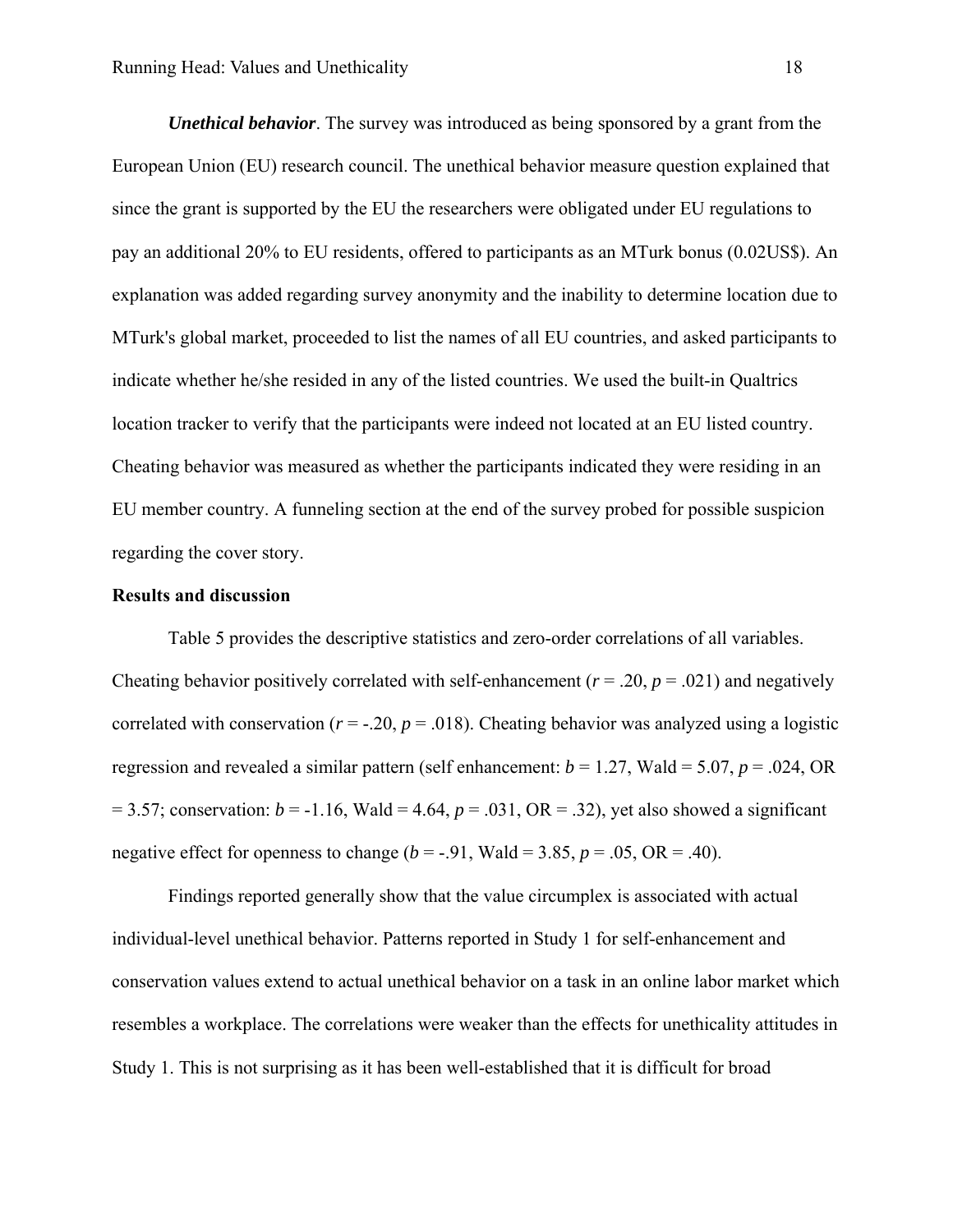concepts to predict narrow context-specific concepts such as a one-time behavior (Epstein, 1979).

As expected, self-transcendence values did not show an effect as these values are especially relevant in preventing harm from coming to others. The unethical measure in this study (and the matrices task in the pretests) did not involve harm towards anyone specific and possibly involved a sense of deservingness for participation compensation which accounts for the insignificant effect for self-transcendence values.

Openness to change showed a negative relationship with unethical behavior. We previously reasoned that there is no inherent motivation in these values to be unethical but that the free spirited aspect of these values may lead people to sometimes ignore rules. In this task, however, there was no motivation for those with high openness-to-change to cheat. On the contrary, as part of these values is the motivation to engage in challenges and cheating would defeat the purpose of the challenge to prove to themselves that they are perform well on academic surveys and on MTurk overall.

#### **Study 3 - Naturalistic behavior on Facebook**

Studies 1 and 2 showed that values are predictive of unethical attitudes and actual unethical behavior. We sought to extend these findings to a naturalistic context, going beyond monetary gains in experimental settings to examine everyday behaviors.

Unethical behaviors violate widely accepted social moral norms. These behaviors are challenging for researchers to observe and code (Hofmann, Wisneski, Brandt, & Skitka, 2014; Piff et al., 2012). In this study, we adopted an indirect linguistic approach to detect dishonesty. The use of language to tap into people's psyche dates back to Freud (1901) who analyzed patients' slips of the tongue and Lacan (1968) who argued that the unconscious manifests itself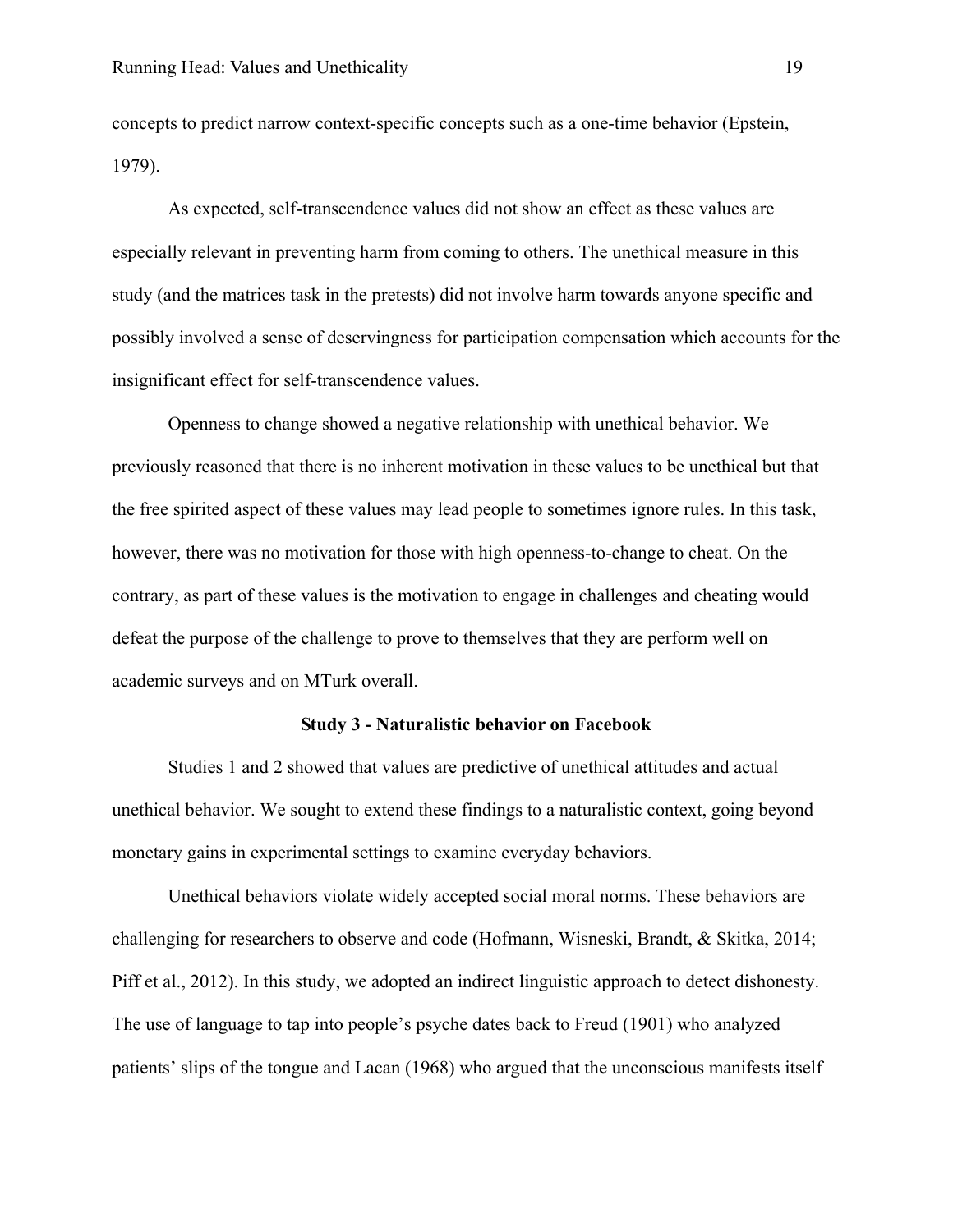#### Running Head: Values and Unethicality 20

in language use. A growing body of literature has since demonstrated that the language that people naturally use in their daily lives can reveal hidden aspects of their personalities, cognitions, and behaviors (Pennebaker, Mehl, & Niederhoffer, 2003). The linguistic approach is especially useful in the case of dishonesty and deception which – though prevalent – is frowned upon when detected and therefore leads those acting dishonestly to try to hide it from others (Hancock, 2007; Markowitz & Hancock, 2014; Toma, Hancock, & Ellison, 2008).

To examine dishonesty in a naturalistic setting we observed behavior on a large social network - Facebook. In recent years, researchers have begun to make use of social network data to gain a better understanding of people's personality characteristics and behavior (Buffardi & Campbell, 2008; Hagger-Johnson, Egan, & Stillwell, 2011; Wang, Kosinski, Stillwell, & Rust, 2012; Weisbuch, Ivcevic, & Ambady, 2009). Facebook status updates are generally personal updates that participants share with their online social network (others approved as "friends") or the general public, and therefore provides an environment where real-life naturalistic behavior can be observed in interactions between people. In this case, the dishonesty we refer to is not necessarily blunt deception in order to exploit or do harm, but rather a distortion of the truth to construe a more socially desirable appearance (Whitty, 2002; Whitty & Gavin, 2001). We therefore adopt Buller and Burgoon's (1996) conceptualization and define dishonesty as the likelihood of "a message knowingly transmitted by a sender to foster a false belief or conclusion by the receiver" (p. 205).

We expected that the effects of values in this study would be weaker due to the crudeness of the measures and the naturalistic, uncontrolled setting. Therefore, we considered this a very conservative test to our theorizing. If this study replicates the hypothesized effects of values, this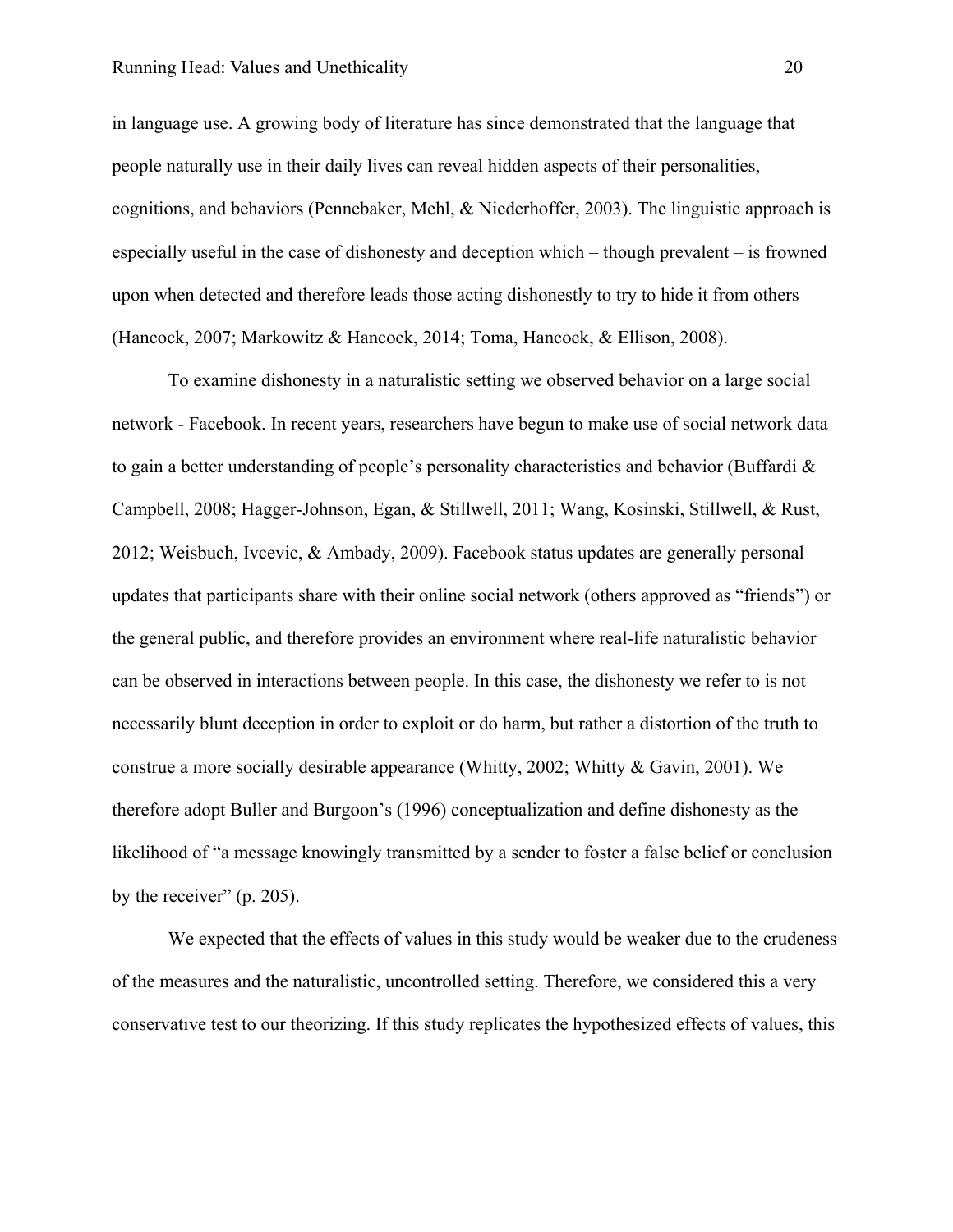would be an important corroborating evidence for the link between personal values and unethical behavior.

### **Method**

## **Participants and procedure**

We recruited participants using the myPersonality Facebook application (Kosinski, Stillwell, & Graepel, 2013). Participants voluntarily chose to use this application and had given their consent and the authorization required for the application to access their online Facebook profiles, including demographic data and the user's status updates (more information about the myPersonality Facebook Application is available on the website: http://mypersonality.org/wiki/). We limited our analyses to users who used the English version of Facebook (American or British locale), had more than 50 Facebook status updates indicative of these users as active on Facebook, and who completed the personal values measure. This resulted in a sample of 1,024 participants (603 female, *M*age = 26.18, *M*network-size = 183.74). Participants wrote an average of 268.45 status updates (*SD* = 254.03) and 4596.71 words (*SD* = 4783.81; 17.15 words per status).

# **Measures**

*Personal values*. The measures for personal values used were the Schwartz Values Survey (Schwartz, 1992, see Study 1).

*Dishonesty*. We analyzed the linguistic style in people's writings on their Facebook statuses to assess their likelihood for having posted deceptive content. More specifically, we adopted Newman and colleagues' approach where they examined 2300 words and 70 linguistic dimensions with the Linguistic Inquiry and Word Count (LIWC) text analysis computer-based program and concluded that dishonest people tended to use fewer first person pronouns (e.g., I, me), fewer third person pronouns (e.g., she, their), fewer exclusive words (e.g., but, exclude),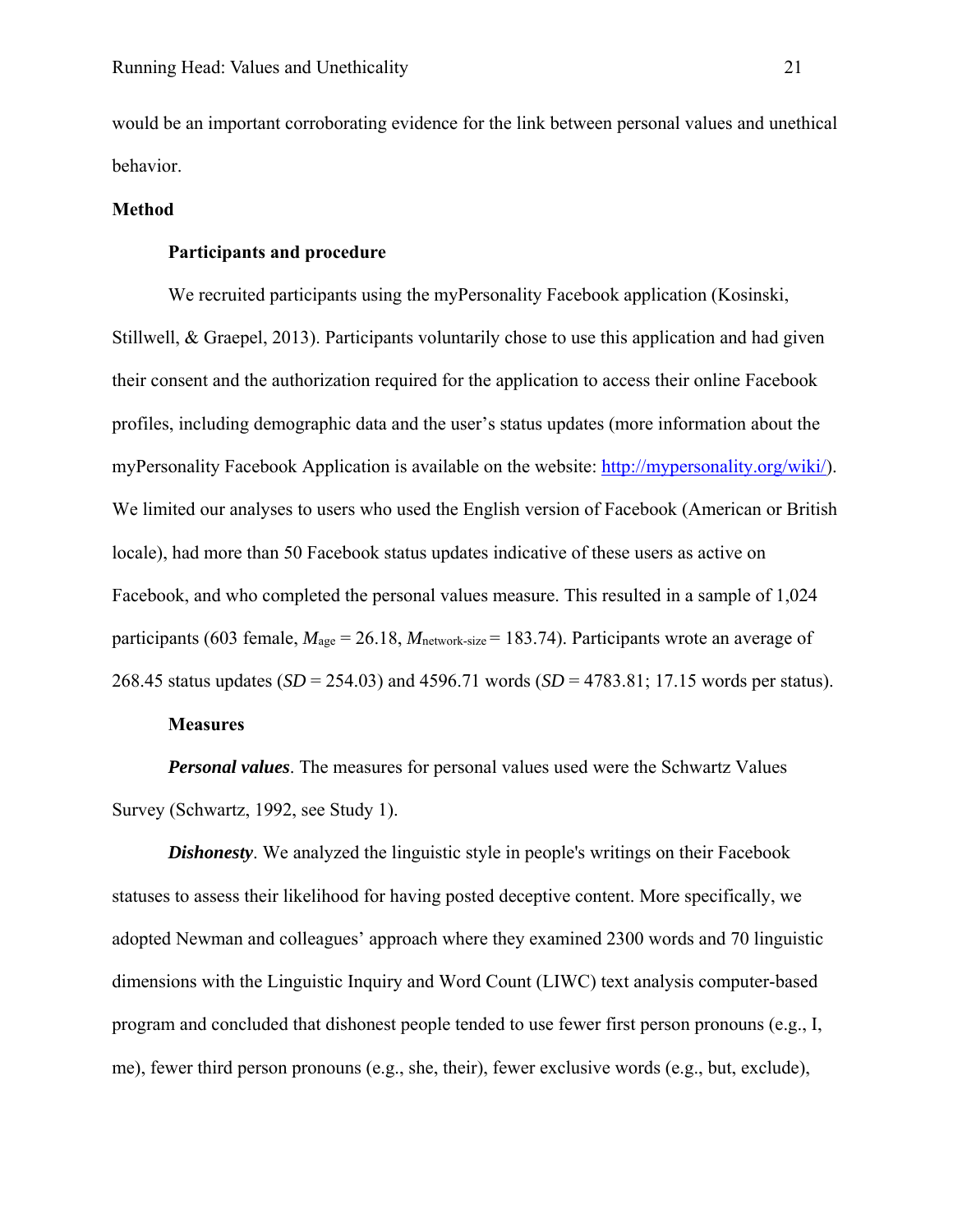more motion verbs (e.g., arrive, go), and more negative emotions (e.g., worried, fearful; Newman, Pennebaker, Berry, & Richards, 2003). These LIWC dimensions indicating the likelihood for lying and dishonesty have been supported by several follow-up studies (Bond & Lee, 2005; Hancock, Curry, Goorha, & Woodworth, 2008; see meta-analysis by Hauch, Blandón-Gitlin, Masip, & Sporer, 2012). The logic for these specific dimensions was that people who are dishonest tend to dissociate themselves from the lie thereby not referring to themselves, are likely to feel discomfort by the lie and therefore express more negative feelings, as well as tell more complex stories to hide the lie therefore using less cognitively demanding language characterized by a lower frequency of exclusive words.

Newman et al. (2003) created prediction equations using these four LIWC dimensions and found that the equations achieved up to 67% lie detection accuracy, which was significantly higher than the 52% accuracy achieved by human judges. We chose Newman et al.'s (2003) final equation that averaged findings from all their five studies with the most representative dishonesty detection accuracy. The four LIWC dimensions, their sample keywords, and betas coefficients in each of the two equations are presented in Table 6. To calculate the index for the likelihood for dishonesty, we first analyzed participants' Facebook status updates with LIWC to get the amount of usage for each of the four LIWC dimensions (Tausczik & Pennebaker, 2010; usage percentage reported in Table 6). Then we inputted these means into the Newman et al. (2003) equation to form an index representing likelihood for dishonesty for each participant.

# **Results and discussion**

The descriptive statistics and zero-order correlations of all variables are provided in Table 7. Self-enhancement positively correlated with likelihood for dishonesty  $(r = .10, p = .002)$ , while self-transcendence showed a negative correlation  $(r = 0.07, p = 0.021)$ . On the other bi-polar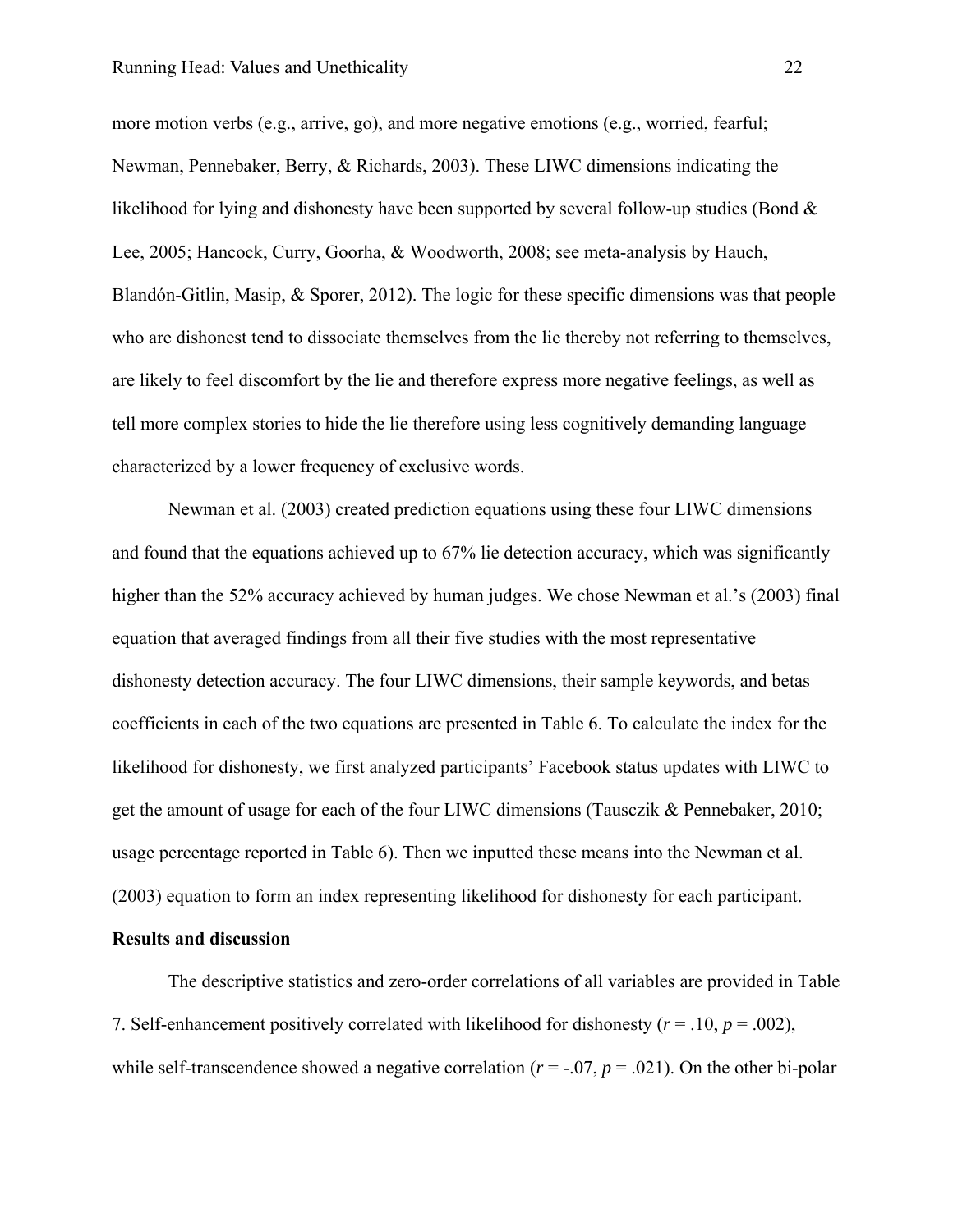$\overline{a}$ 

dimensions, openness to change positively correlated with likelihood for dishonesty (*r* = .08, *p* = .007), while conservation showed a negative association  $(r = -0.09, p = 0.004)$ . A stepwise regression controlling for age and gender showed that the strongest predictor among the personal values for likelihood for dishonesty was self-enhancement ( $\beta = .05$ ,  $\Delta R^2 = .01$ ,  $p = .006$ )<sup>5</sup>.

Study 3 extended findings from Studies 1 and 2 to a naturalistic setting observing people's everyday life behaviors to show that value structures can be used to predict the likelihood for dishonesty on Facebook – a behavior deviant from what is morally acceptable in online interactions. The results regarding self-enhancement and conservation replicated from Studies 1 and 2 showing those who tend to value self-enhancement and those who tend to not value conservation are more likely to engage in dishonesty online. Furthermore, those who value self-transcendence tended to show fewer unethical patterns of communication on Facebook, and those who value openness to change were more likely to show deceptive behavior on Facebook. This differs from results in Study 2 that showed no significant effect of openness to change values and a general pattern in the opposite direction. As we discussed earlier, these findings can be explained by the motivations behind the unethical measure. In this study, those who value openness to change may have a strong motivation to engage in deception in a way that may make them appear more unique (self-direction) or as leading more exciting lives in line with their values (stimulation). Dishonesty on Facebook may be perceived as involving more harm to others than a minor lie towards unidentifiable researchers in Study 2 and can therefore explain why self-transcendence values showed a significant effect and inhibited such behavior.

<sup>5</sup> In Study 3 all personal values were expected to show an effect with the dependent variable and all correlations were significant. Based on the Schwartz (2009) "Proper Use of the Schwartz Value Survey" guidelines, we employed a step-wise regression, as the inclusion of all values together in the regression may yield "inaccurate and uninterpretable" results.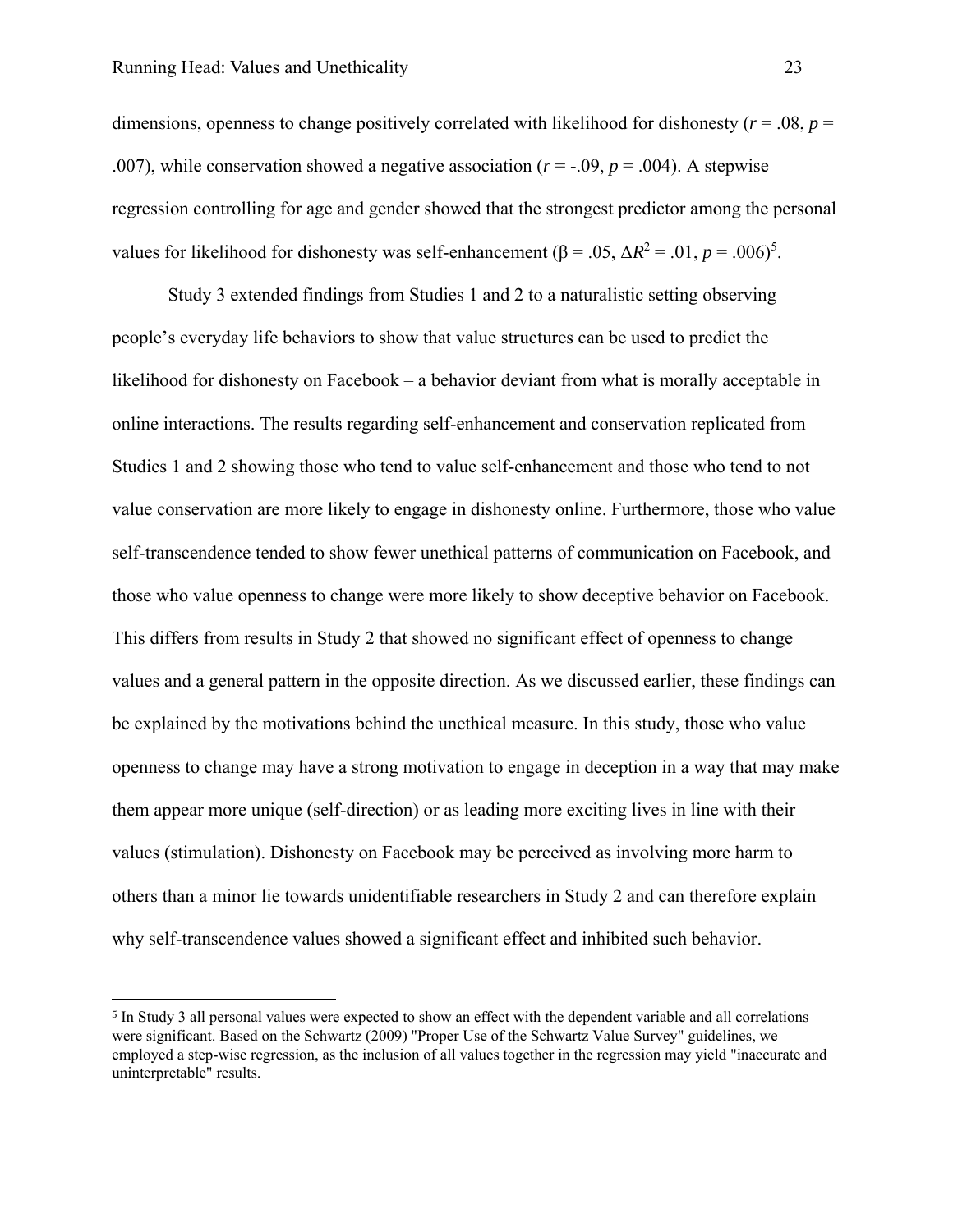### **General Discussion**

Our aim was to gain insights into the basic motivations underlying unethical attitudes and behaviors. By using the personal values theory (Schwartz, 1992), we were able to show consistent and meaningful relations between the entire value system and unethicality. Our findings were consistent across 12 samples of relations of values to unethical attitudes in different cultures and using different measures (Study 1), and two samples linking values to actual unethical behaviors (Studies 2 and 3: workplace behavior on MTurk, and naturalistic behavior on Facebook). Table 8 summarizes the findings of all studies.

 A clear overall picture emerged regarding the underlying motivations of unethicality: Across all studies, self-enhancement values tend to be the strongest motivators of unethicality, whereas conservation values are the strongest motivators against unethicality. The findings regarding self-transcendence and openness to change were more nuanced, yet still consistent for when there was a significant effect and in line with our expectations. As can be seen in Table 8, there were stronger inhibiting effects of unethicality for self-transcendence when harm was directed at others. Links from openness to change to unethicality were generally positive, yet more complex as we explicate below. This overall picture of basic motivations of unethicality was found across cultures and methods thereby establishing the robustness of this phenomenon.

A meta-analysis of 12 samples showed a clear relationship between personal values and unethicality attitudes. The main analysis showed generalizable effects for all types of values, with self-direction being the only exception. We further showed that, despite very diverse samples used in the meta-analysis, the effect sizes follow the sinusoidal pattern predicted in our hypotheses showing strong support for the values system as predicting unethicality.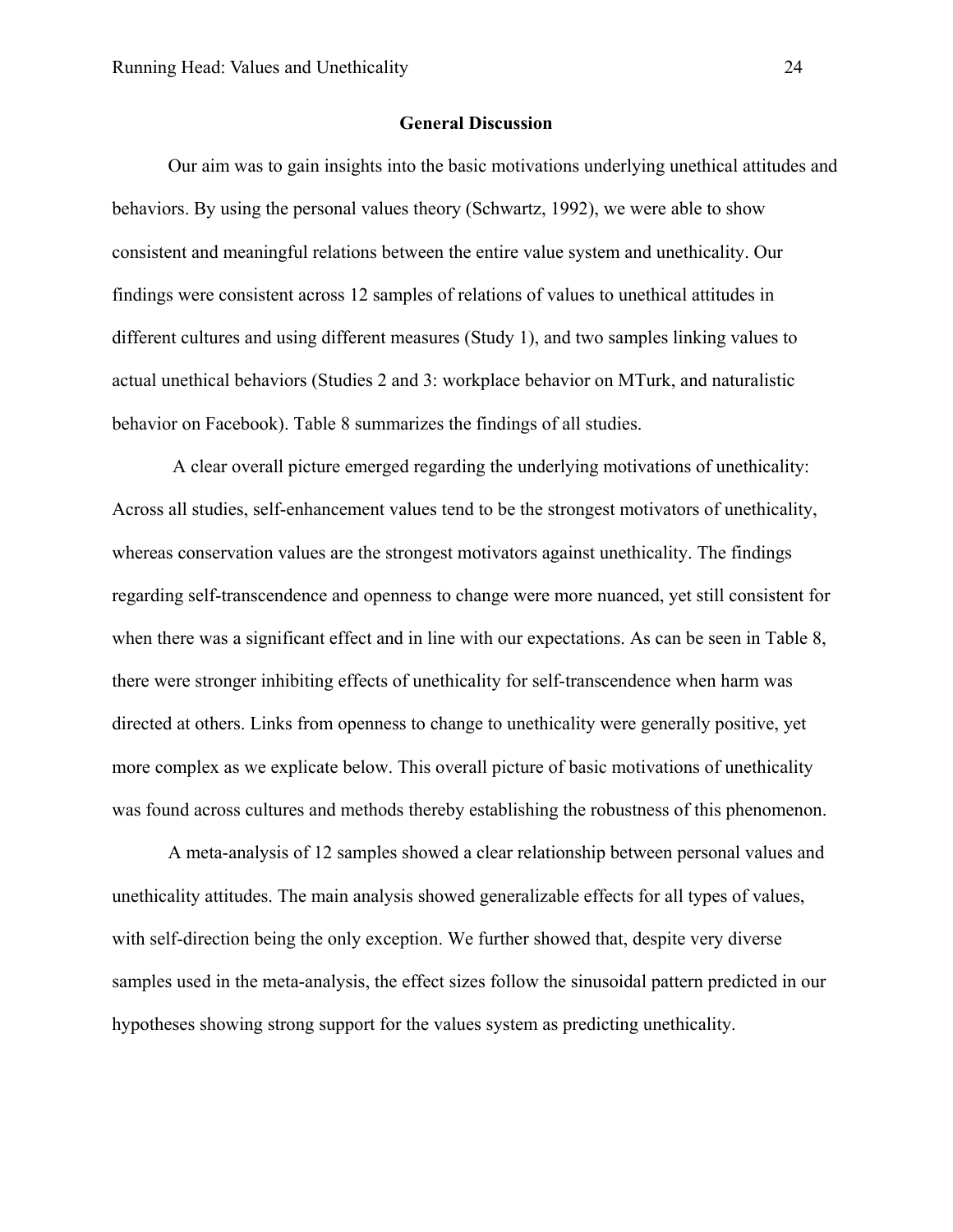We further examined whether the relationship between personal values and unethical attitudes would be extended to actual unethical behavior. Findings from the behavioral studies showed self-enhancement and conservation as having the strongest links to actual unethical behavior. Results for self-transcendence and openness to change were not as consistent. We discussed possible explanations regarding the samples used and possible differences between the value dimensions in driving intentions into actions.

Taken together, these studies establish the importance of personal values as underlying motivations related to unethicality, both in attitudes and in actual behavior. The heterogeneity of the samples used also provides strong support for the generalizability and possibly the crosscultural applicability of these findings. Despite possible cultural differences in morality and value-expressive attitudes and behaviors, these findings suggest that the values-unethicality link does extend – at least partially - across cultures. That the sinusoidal relationship of aggregated effect sizes across many different samples follows the pattern predicted by the values structure further shows strong support for the significance and usefulness of the values theory circumplex.

# **Future research**

Our investigation offers several directions for future research beyond the scope of this investigation. The findings regarding openness-to-change and self-transcendence values seem to affected by certain factors that may either weaken the relationship to unethicality or even reverse it. Self-transcendence values inhibit harm to others, and when unethical behavior harms others self-transcendence was found to inhibit unethical behavior. Yet, the underlying values of benevolence and universalism emphasize care about certain groups of people over concerns for the unethicality of the act. Benevolence values promote care for close others and might thereby not inhibit unethical behavior if this would help others (such as stealing in order to support a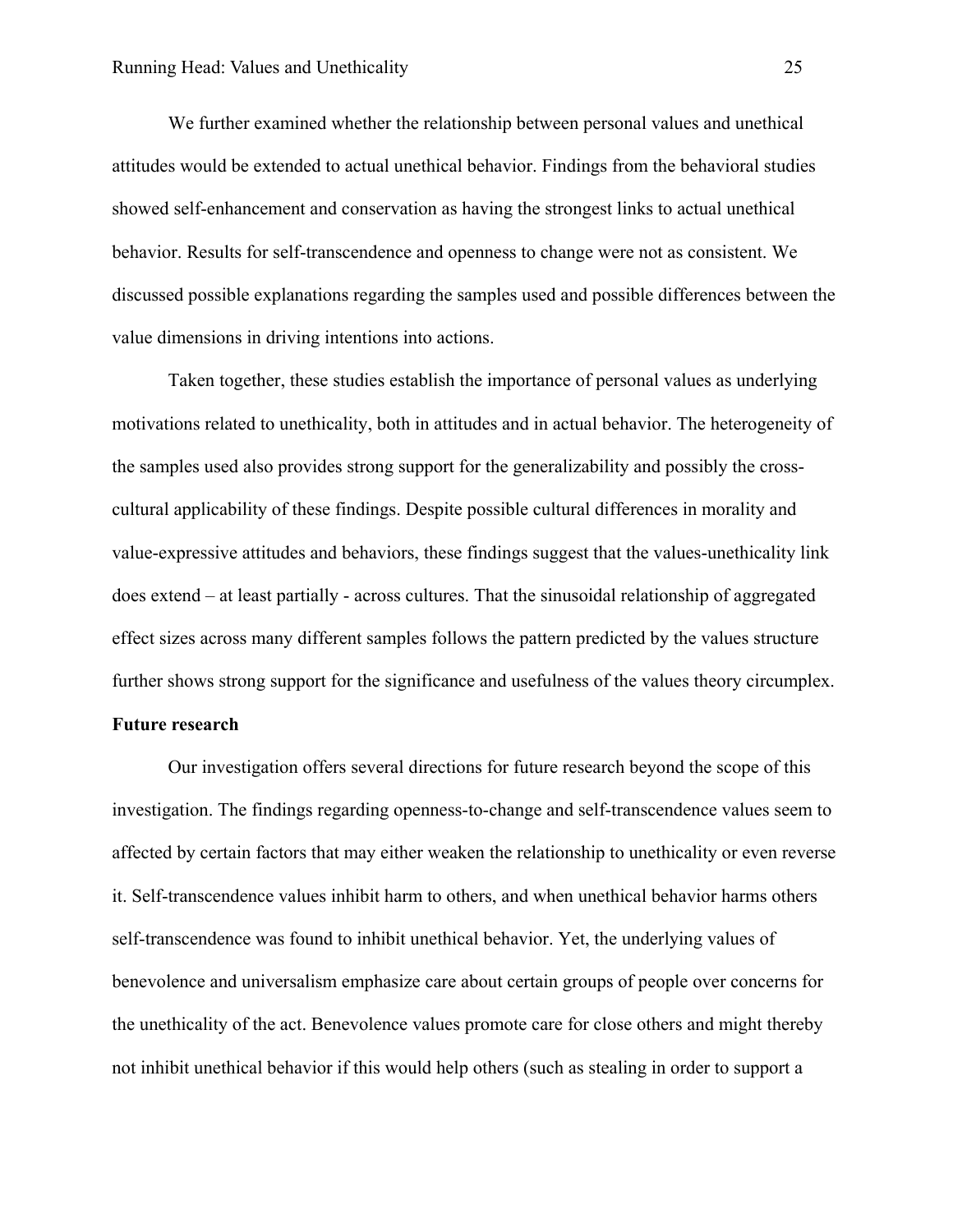poor family or sick friend) and universalism values aim to promote a global care agenda which may lead to not inhibit unethical action against those who are perceived as causing global harm (such as action against companies that have environmental impact). Future research can examine how the different values inhibit harm towards different groups of people. Quite possibly, selftranscendence motivations would not provide the self-regulation needed to suppress unethical intentions in case unethical action benefits others (see also Grant & Berg, 2011; Morrison, 2006). Future research on such situations could contribute to answering recent calls in the literature to try and understand when and why pro-social motivations may lead to acts of harm and unethical behavior (Grant & Berg, 2011).

A potential complexity with regard to values as motivational underpinnings of unethicality lies with openness to change values. We reasoned above that these too could sometimes have opposite motivational forces with regard to unethicality. Specifically, we reasoned that although there is no inherent motivation to be unethical in these values, the freespirited nature of openness to change values may generally lead to lowered adherence to rules, which could enable unethicality, especially if the person does not agree with the rule. On the other hand, when the cheating is in a challenging task the challenge loses its meaning once the person cheats, and so in these cases openness to change values are likely to motivate avoidance of cheating. These more complex relations to values should be examined in future research.

### **Theoretical implications**

The findings from the current set of studies have various implications for theoretical understanding of morality and more broadly, social/personality psychology. Until now, the emphasis in the psychological literature in linking values with unethicality has been on selfenhancement values (e.g., Pulfrey & Butera, 2013). Indeed, we have also found that these values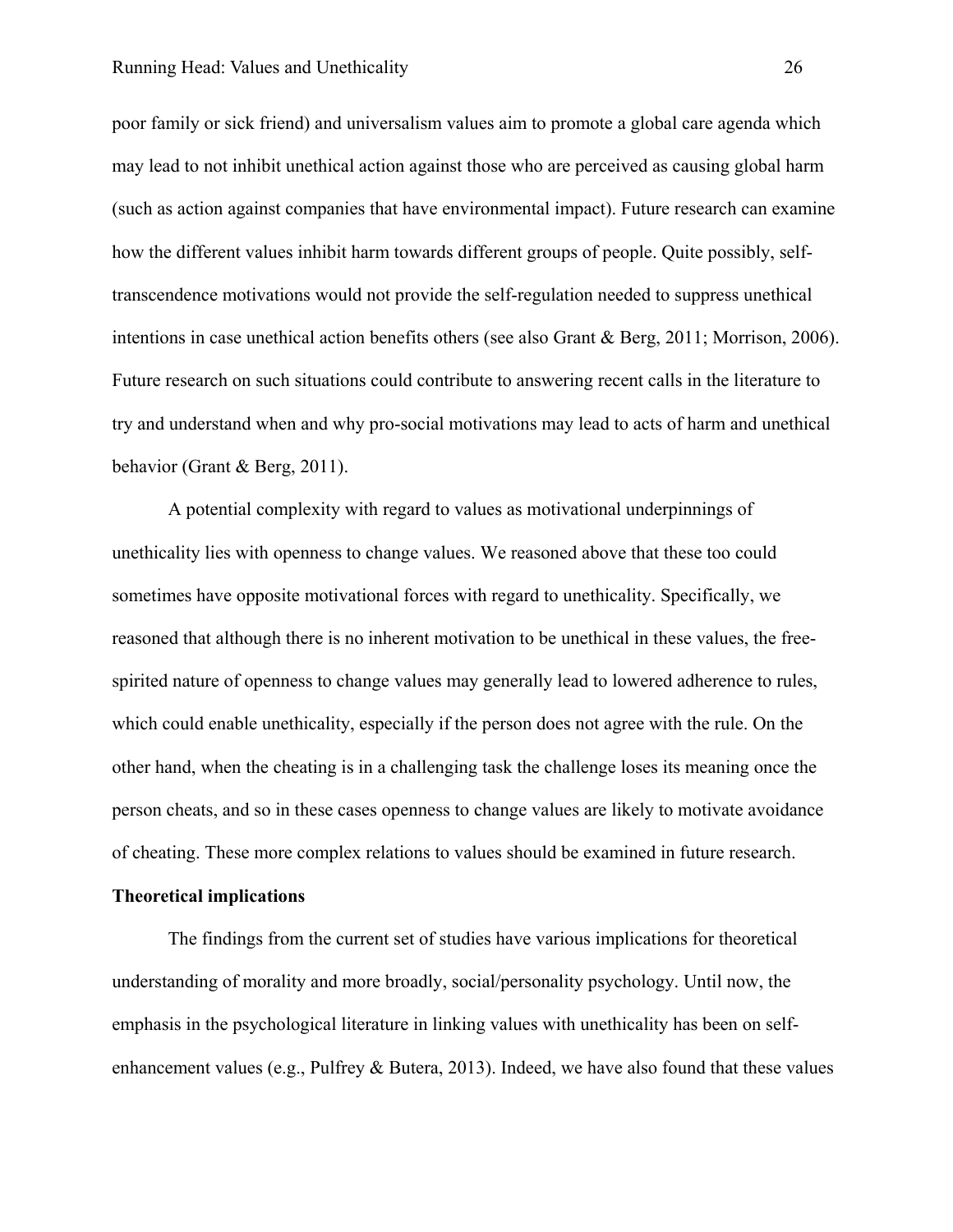have the strongest and most consistent links with unethicality. Yet by examining the full circumplex of values, we have been able to draw attention to other important values underlying unethicality or lack of it – we have shown the important role of conservation and selftranscendence values in inhibiting unethicality, and we have shown that in some contexts, even openness to change values can play a role in motivating or inhibiting unethicality. These new emphases broaden the view of motivations underlying unethicality.

An important theoretical contribution lies in the finding that across cultures, values have an overall similar link with unethicality. This suggests that beyond the well-known cultural relativism of morality, there are also universal links with basic motivations: across cultures selfenhancement values motivate unethicality, and conservation and self-transcendence values motivate avoiding unethicality.

Finally, the current set of studies suggests that different values may motivate or inhibit unethicality in different contexts: it seems that self-transcendence values are the main inhibitors of unethicality when there is a clear victim to the unethical behavior. In contrast, when the unethical conduct does not directly harm any person but generally violates rules and norms conservation values are the ones inhibiting unethicality. It seems that openness to change values may sometimes motivate unethicality (e.g., when the person does not agree with the rule) and sometimes inhibit unethicality (e.g., when unethical conduct takes away the challenge in pursuing a goal). This pattern of initial findings opens up possibilities for pinpointing interactions with contexts of unethicality, which can advance the sophistication of understanding of morality and social behavior and therefore merit further research.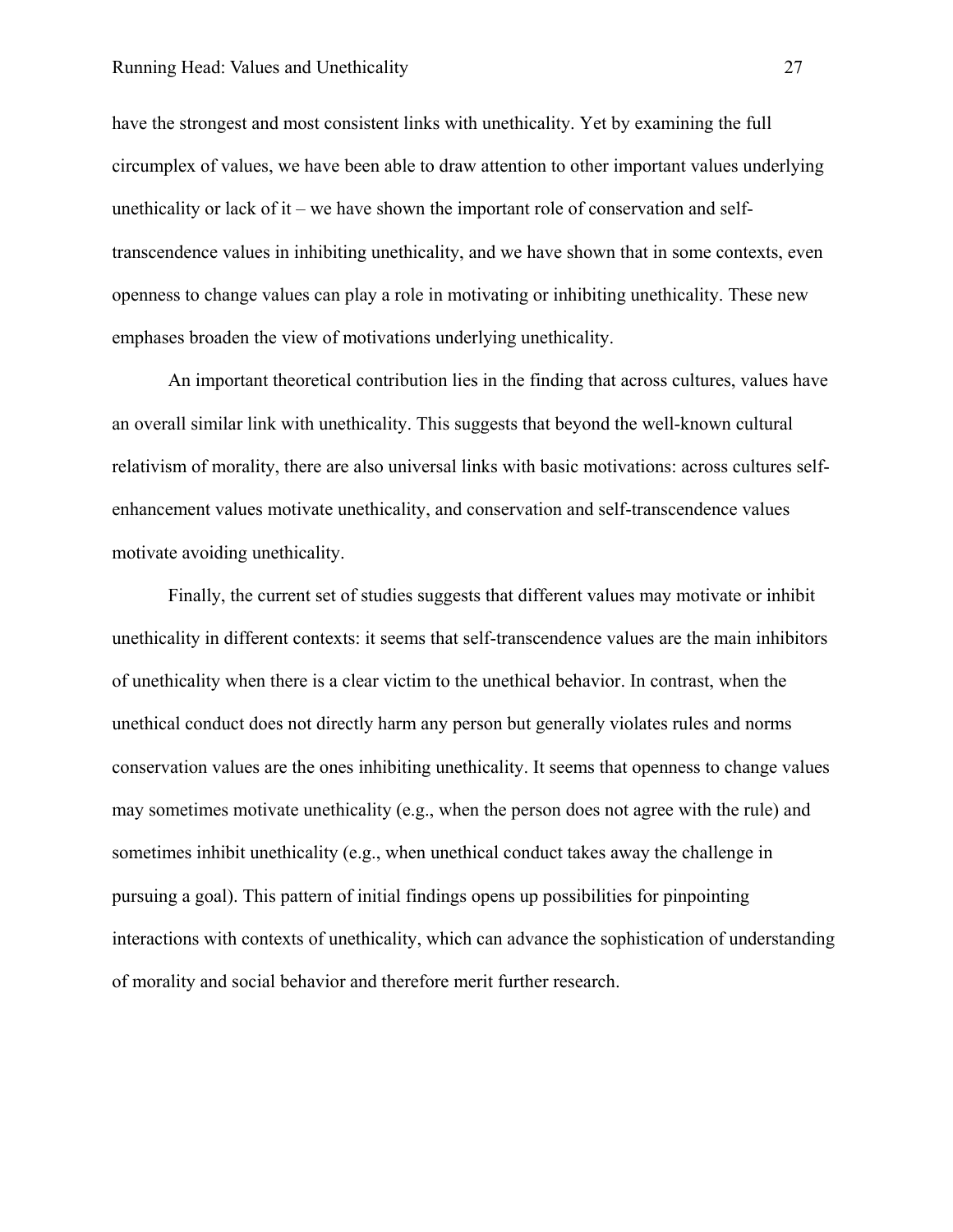# **Conclusion**

This research demonstrated that personal values are an important factor in understanding unethicality and that there is a consistent and meaningful relationship between value systems and unethical attitudes and behavior. We demonstrated that this relationship follows the values theory sinusoidal pattern over unethicality and extends across contexts, general life ethical dilemmas, and to actual behavior, even in naturalistic everyday life. This research opens up many possibilities both for further research questions and for applications and we hope that it will stimulate such future work.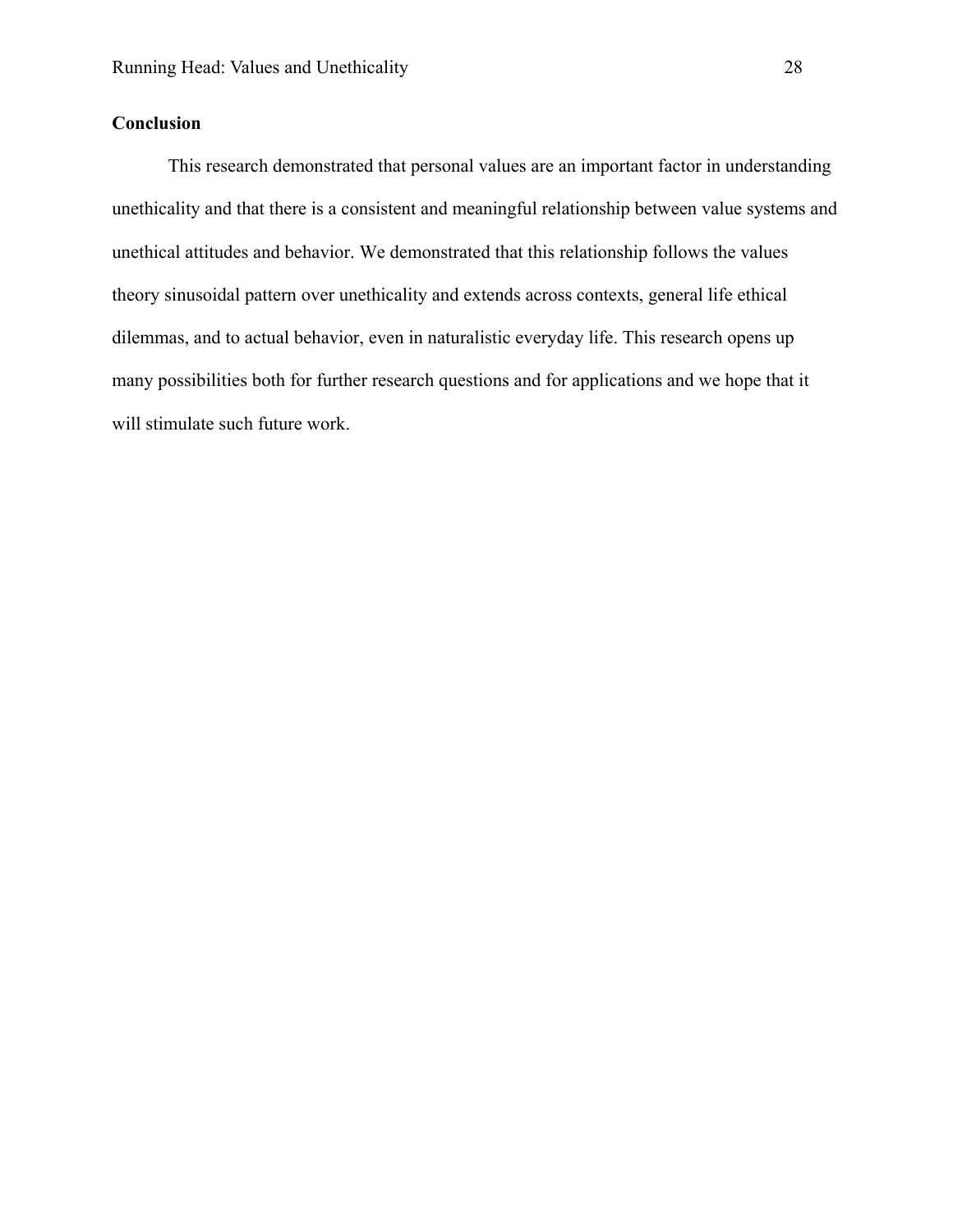# **References**

- Bardi, A., & Schwartz, S. H. (2003). Values and behavior: Strength and structure of relations. *Personality and Social Psychology Bulletin, 29*(10), 1207-1220.
- Boer, D., & Fischer, R. (2013). How and when do personal values guide our attitudes and sociality? explaining cross-cultural variability in attitude–value linkages. *Psychological Bulletin, 139*(5), 1113-1147. doi:10.1037/a0031347
- Bond, G. D., & Lee, A. Y. (2005). Language of lies in prison: Linguistic classification of prisoners' truthful and deceptive natural language. *Applied Cognitive Psychology, 19*(3), 313-329.
- Buffardi, L. E., & Campbell, W. K. (2008). Narcissism and social networking web sites. *Personality and Social Psychology Bulletin, 34*(10), 1303-1314.
- Buller, D. B., & Burgoon, J. K. (1996). Interpersonal deception theory. *Communication Theory, 6*(3), 203-242.
- Cullen, J. B., Parboteeah, K. P., & Hoegl, M. (2004). Cross-national differences in managers' willingness to justify ethically suspect behaviors: A test of institutional anomie theory. *Academy of Management Journal, 47*(3), 411-421.
- Detert, J. R., Treviño, L. K., & Sweitzer, V. L. (2008). Moral disengagement in ethical decision making: A study of antecedents and outcomes. *Journal of Applied Psychology, 93*(2), 374-391.
- Epstein, S. (1979). The stability of behavior: I. on predicting most of the people much of the time. *Journal of Personality and Social Psychology, 37*(7), 1097.
- ESS Round 5. (2010). *European social survey round 5 data* (2nd ed.). Norway: Norwegian Social Science Data Services.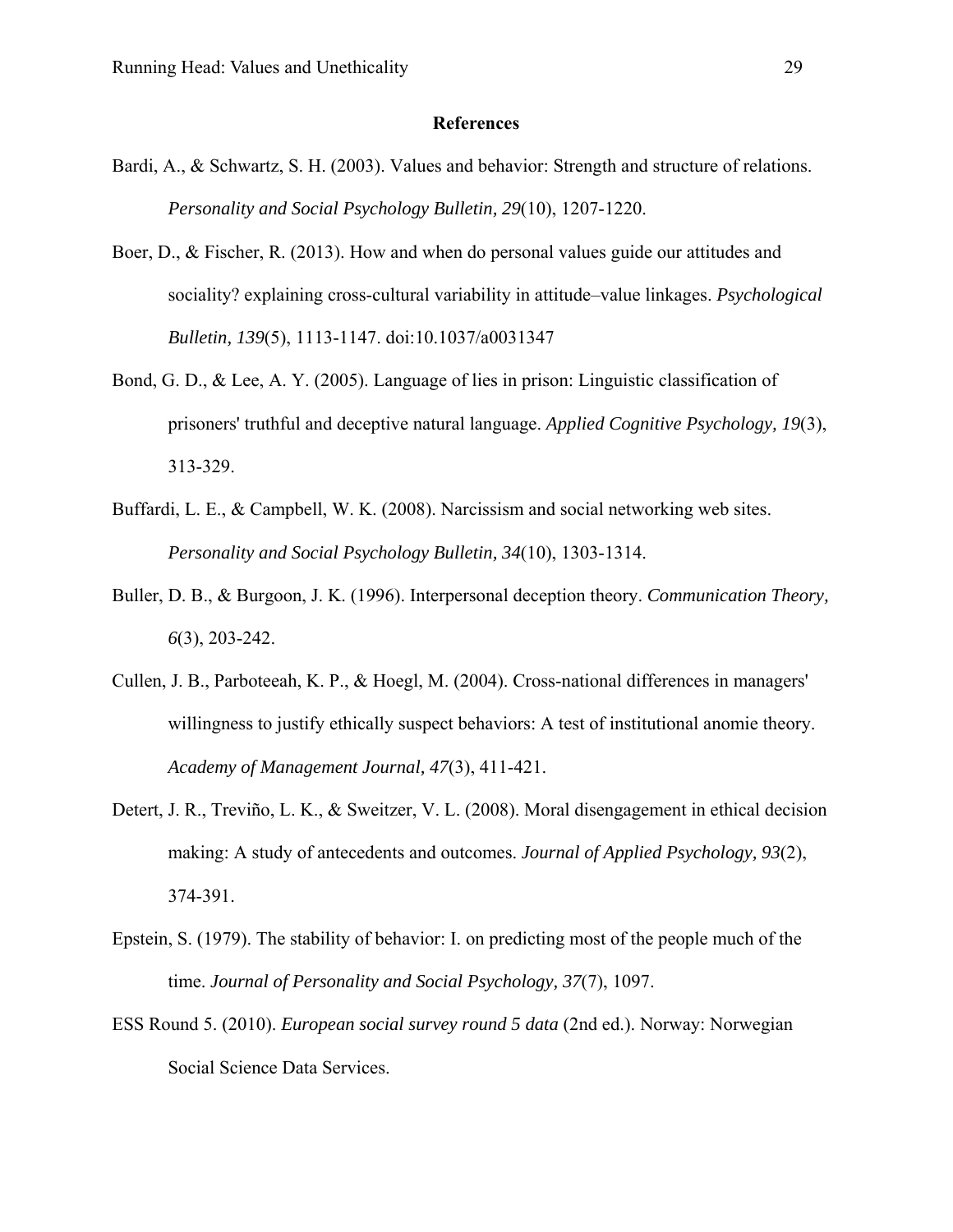- Farh, J. L., Burton, B. K., & Hegarty, H. (1999). Differences in perceptions of ethicality: U.S. and Asian business students. *Annual National Meeting of Academy of Management,*  Chicago. (August)
- Field, A. P., & Gillett, R. (2010). How to do a meta‐analysis. *British Journal of Mathematical and Statistical Psychology, 63*(3), 665-694.
- Freud, S. (1901). The psychopathology of everyday life. SE.
- Frimer, J. A., & Walker, L. J. (2009). Reconciling the self and morality: An empirical model of moral centrality development. *Developmental Psychology, 45*(6), 1669.
- Fritzsche, D., & Oz, E. (2007). Personal values' influence on the ethical dimension of decision making. *Journal of Business Ethics, 75*(4), 335-343.
- Gino, F., & Ariely, D. (2012). The dark side of creativity: Original thinkers can be more dishonest. *Journal of Personality and Social Psychology, 102*(3), 445-459.
- Gino, F., Ayal, S., & Ariely, D. (2009). Contagion and differentiation in unethical behavior the effect of one bad apple on the barrel. *Psychological Science, 20*(3), 393-398.
- Gino, F., Schweitzer, M. E., Mead, N. L., & Ariely, D. (2011). Unable to resist temptation: How self-control depletion promotes unethical behavior. *Organizational Behavior and Human Decision Processes, 115*(2), 191-203.
- Glover, S., Bumpus, M., Logan, J., & Ciesla, J. (1997). Re-examining the influence of individual values on ethical decision making. In M. Fleckenstein, M. Maury, L. Pincus & P. Primeaux (Eds.), (pp. 109-119) Springer Netherlands. doi:10.1007/978-94-009-1475- 9\_10
- Grant, A. M. (2007). Relational job design and the motivation to make a prosocial difference. *Academy of Management Review, 32*(2), 393-417.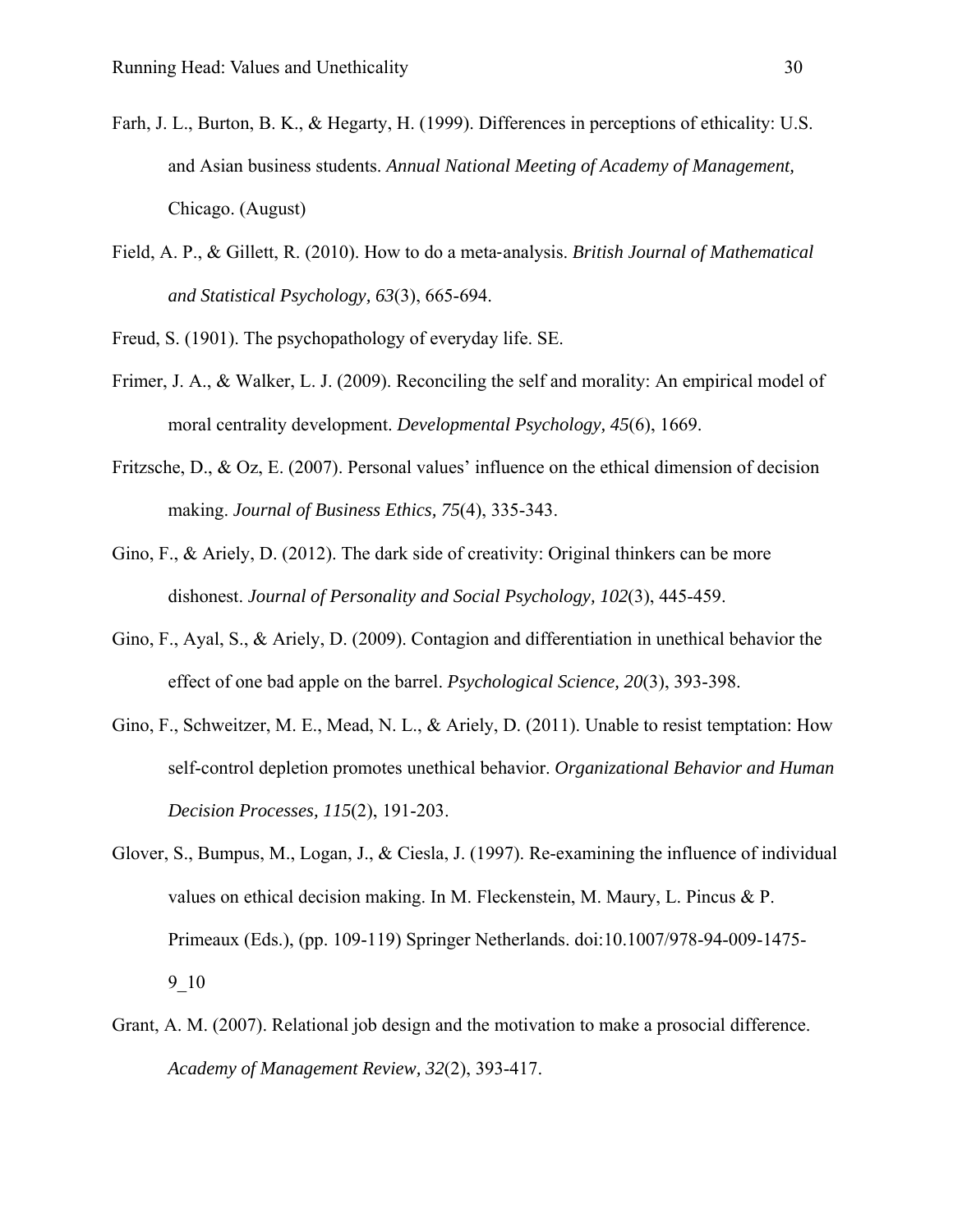- Grant, A. M. (2008). The significance of task significance: Job performance effects, relational mechanisms, and boundary conditions. *Journal of Applied Psychology, 93*(1), 108.
- Grant, A. M., & Berg, J. M. (2011). Prosocial motivation at work: When, why, and how making a difference makes a difference. In K. Cameron, & G. Spreitzer (Eds.), *Oxford handbook of positive organizational scholarship* (pp. 28-44)
- Grant, A. M., & Patil, S. V. (2012). Challenging the norm of self-interest: Minority influence and transitions to helping norms in work units. *Academy of Management Review, 37*(4), 547- 568.
- Grant, A., & Shin, J. (2011). Work motivation: Directing, energizing, and maintaining effort (and research). *Oxford handbook of motivation* (). Oxford: Oxford University Press.
- Hagger-Johnson, G., Egan, V., & Stillwell, D. (2011). Are social networking profiles reliable indicators of sensational interests? *Journal of Research in Personality, 45*(1), 71-76.
- Haidt, J. (2001). The emotional dog and its rational tail: A social intuitionist approach to moral judgment. *Psychological Review, 108*(4), 814-834. doi:10.1037/0033-295X.108.4.814
- Haidt, J. (2008). Morality. *Perspectives on Psychological Science, 3*(1), 65-72. doi:10.1111/j.1745-6916.2008.00063.x
- Hancock, J. T. (2007). Digital deception. *Oxford Handbook of Internet Psychology,* , 289-301.
- Hancock, J. T., Curry, L. E., Goorha, S., & Woodworth, M. (2007). On lying and being lied to: A linguistic analysis of deception in computer-mediated communication. *Discourse Processes, 45*(1), 1-23.
- Hauch, V., Masip, J., Blandón-Gitlin, I., & Sporer, S. L. (2012). Linguistic cues to deception assessed by computer programs: A meta-analysis. Paper presented at the *Proceedings of the Workshop on Computational Approaches to Deception Detection,* 1-4.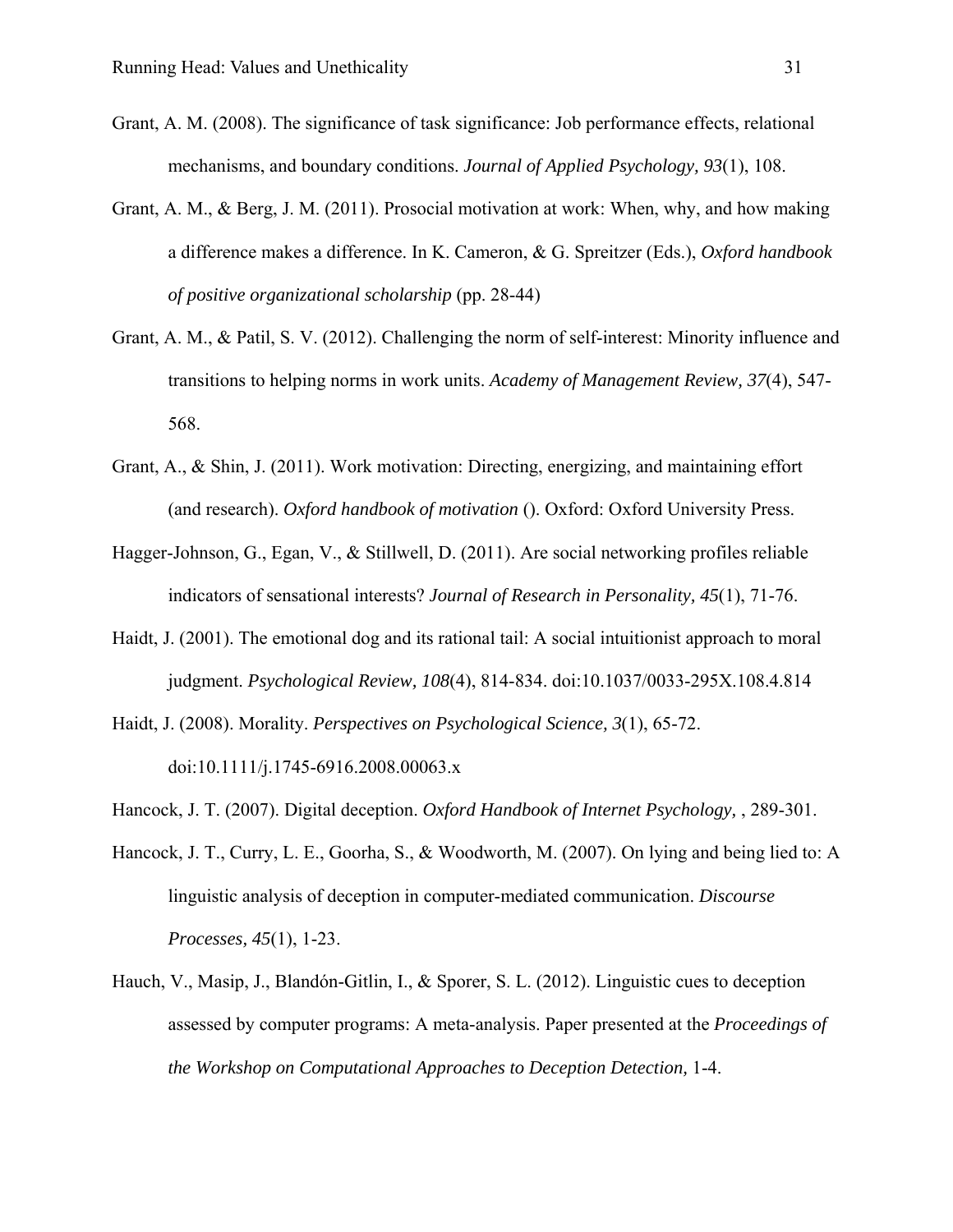- Hitlin, S. (2011). Values, personal identity, and the moral self. *Handbook of identity theory and research* (pp. 515-529) Springer.
- Hitlin, S., & Piliavin, J. A. (2004). Values: Reviving a dormant concept. *Annual Review of Sociology,* , 359-393.
- Hofmann, W., Wisneski, D. C., Brandt, M. J., & Skitka, L. J. (2014). Morality in everyday life. *Science, 345*(6202), 1340-1343. doi:10.1126/science.1251560
- Hunter, J. E., & Schmidt, F. L. (2004). *Methods of meta-analysis: Correcting error and bias in research findings* SAGE Publications, Incorporated.
- Kasser, T., Cohn, S., Kanner, A. D., & Ryan, R. M. (2007). Some costs of American corporate capitalism: A psychological exploration of value and goal conflicts. *Psychological Inquiry, 18*(1), 1-22.
- Kish-Gephart, J. J., Harrison, D. A., & Treviño, L. K. (2010). Bad apples, bad cases, and bad barrels: Meta-analytic evidence about sources of unethical decisions at work. *Journal of Applied Psychology, 95*(1), 1.
- Knafo, A., & Sagiv, L. (2004). Values and work environment: Mapping 32 occupations. *European Journal of Psychology of Education, 19*(3), 255-273.
- Kosinski, M., Stillwell, D., & Graepel, T. (2013). Private traits and attributes are predictable from digital records of human behavior. *Proceedings of the National Academy of Sciences, 110*(15), 5802-5805.
- Lacan, J., & Wilden, A. T. (1968). *The language of the self: The function of language in psychoanalysis.* Johns Hopkins University Press.
- Lewin, K. (1951). *Field theories in social science.* Harper and Row, New York.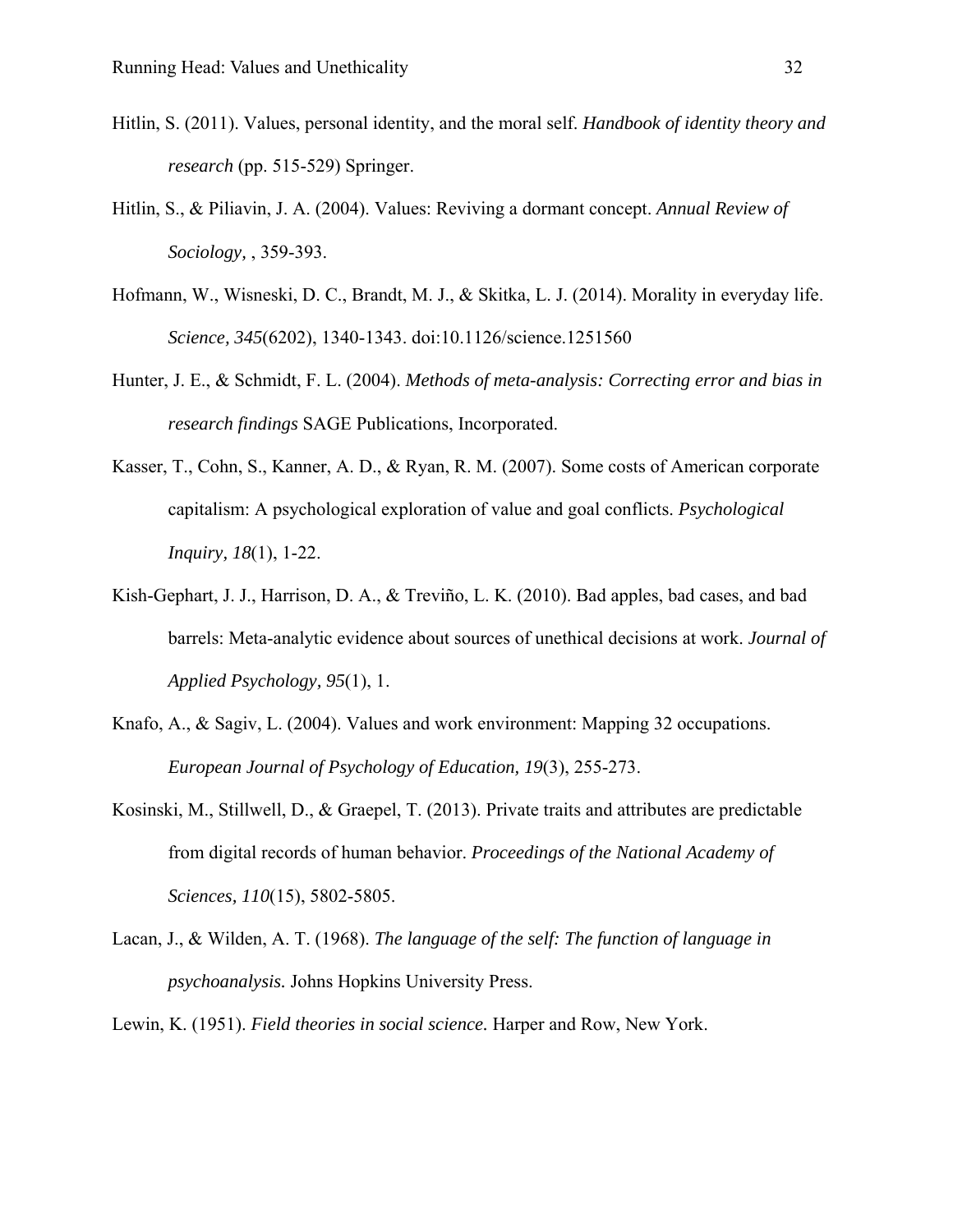- Lindeman, M., & Verkasalo, M. (2005). Measuring values with the short Schwartz's value survey. *Journal of Personality Assessment, 85*(2), 170-178.
- Litman, L., Robinson, J., & Rosenzweig, C. (2014). The relationship between motivation, monetary compensation, and data quality among US-and India-based workers on mechanical turk. *Behavior Research Methods,* , 1-10.
- Maio, G. R. (2010). Mental representations of social values. *Advances in Experimental Social Psychology, 42*, 1-43.
- Markowitz, D. M., & Hancock, J. T. (2014). Linguistic traces of a scientific fraud: The case of diederik stapel.
- Mason, W., & Suri, S. (2012). Conducting behavioral research on Amazon's mechanical turk. *Behavior Research Methods, 44*(1), 1-23.
- Mazar, N., Amir, O., & Ariely, D. (2008). The dishonesty of honest people: A theory of selfconcept maintenance. *Journal of Marketing Research, 45*(6), 633-644. doi:10.1509/jmkr.45.6.633
- Morrison, E. W. (2006). Doing the job well: An investigation of pro-social rule breaking. *Journal of Management, 32*(1), 5-28.
- Newman, M. L., Pennebaker, J. W., Berry, D. S., & Richards, J. M. (2003). Lying words: Predicting deception from linguistic styles. *Personality and Social Psychology Bulletin, 29*(5), 665-675.
- Pan, Y., & Sparks, J. R. (2012). Predictors, consequence, and measurement of ethical judgments: Review and meta-analysis. *Journal of Business Research, 65*(1), 84-91.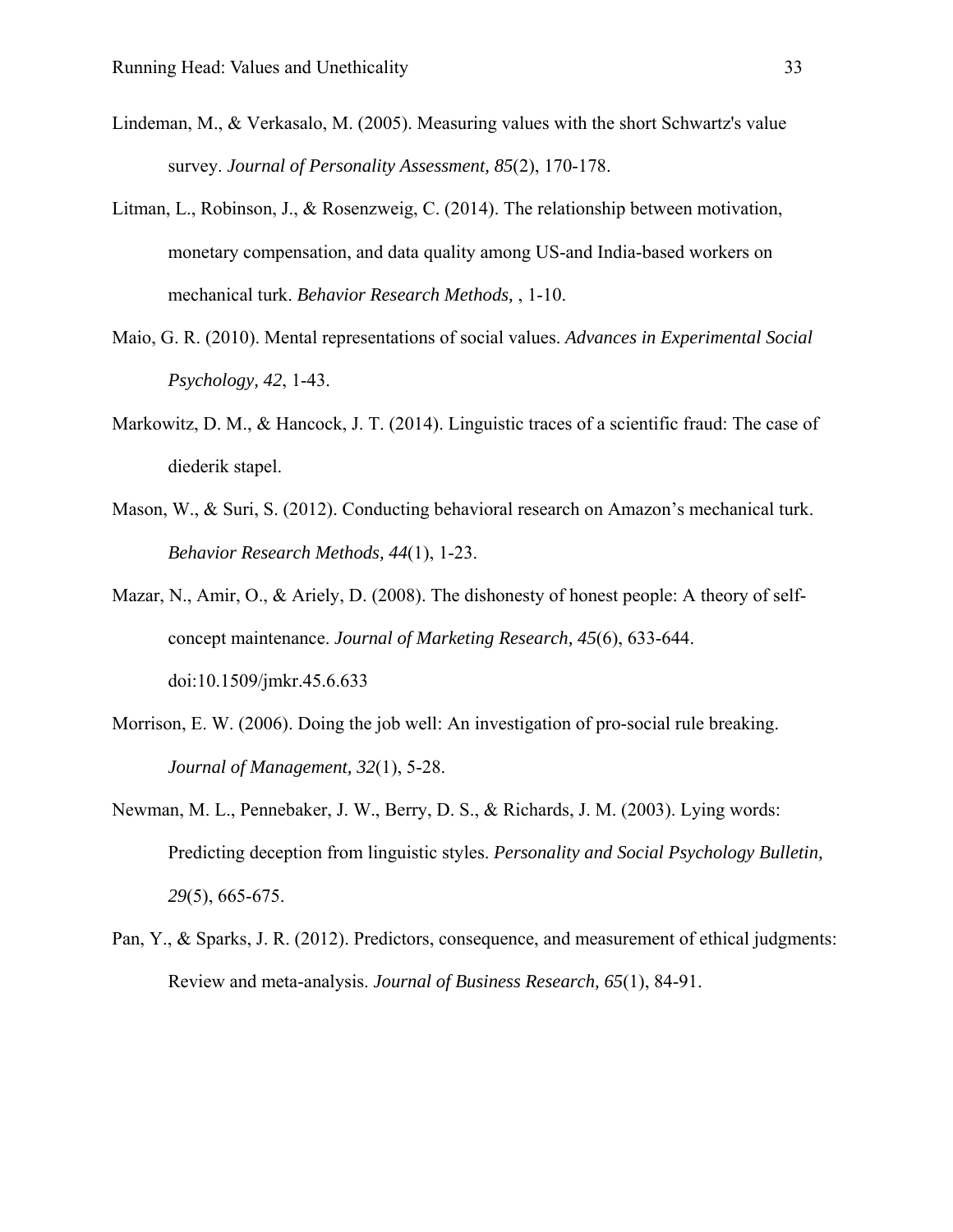- Parks-Leduc, L., Feldman, G., & Bardi, A. (2014). Personality traits and personal values: A meta-analysis. *Personality and Social Psychology Review,*  doi:10.1177/1088868314538548
- Pennebaker, J. W., Mehl, M. R., & Niederhoffer, K. G. (2003). Psychological aspects of natural language use: Our words, our selves. *Annual Review of Psychology, 54*(1), 547-577.
- Piff, P. K., Stancato, D. M., Côté, S., Mendoza-Denton, R., & Keltner, D. (2012). Higher social class predicts increased unethical behavior. *Proceedings of the National Academy of Sciences, 109*(11), 4086-4091.
- Piurko, Y., Schwartz, S. H., & Davidov, E. (2011). Basic personal values and the meaning of Left-Right political orientations in 20 countries. *Political Psychology*, 32(4), 537-561.
- Pulfrey, C., & Butera, F. (2013). Why neoliberal values of self-enhancement lead to cheating in higher education: A motivational account. *Psychological Science, 24*(11), 2153-2162. doi:10.1177/0956797613487221
- Rest, J. R., & Barnett, R. (1986). *Moral development: Advances in research and theory* Praeger New York.
- Roccas, S., & Sagiv, L. (2010). Personal values and behavior: Taking the cultural context into account. *Social and Personality Psychology Compass, 4*(1), 30-41.
- Roccas, S., Sagiv, L., Schwartz, S. H., & Knafo, A. (2002). The big five personality factors and personal values. *Personality and Social Psychology Bulletin, 28*(6), 789-801.

Rokeach, M. (1973). The nature of human values.

Schwartz, S. H. (1994). Are there universal aspects in the structure and contents of human values? *Journal of Social Issues, 50*(4), 19-45.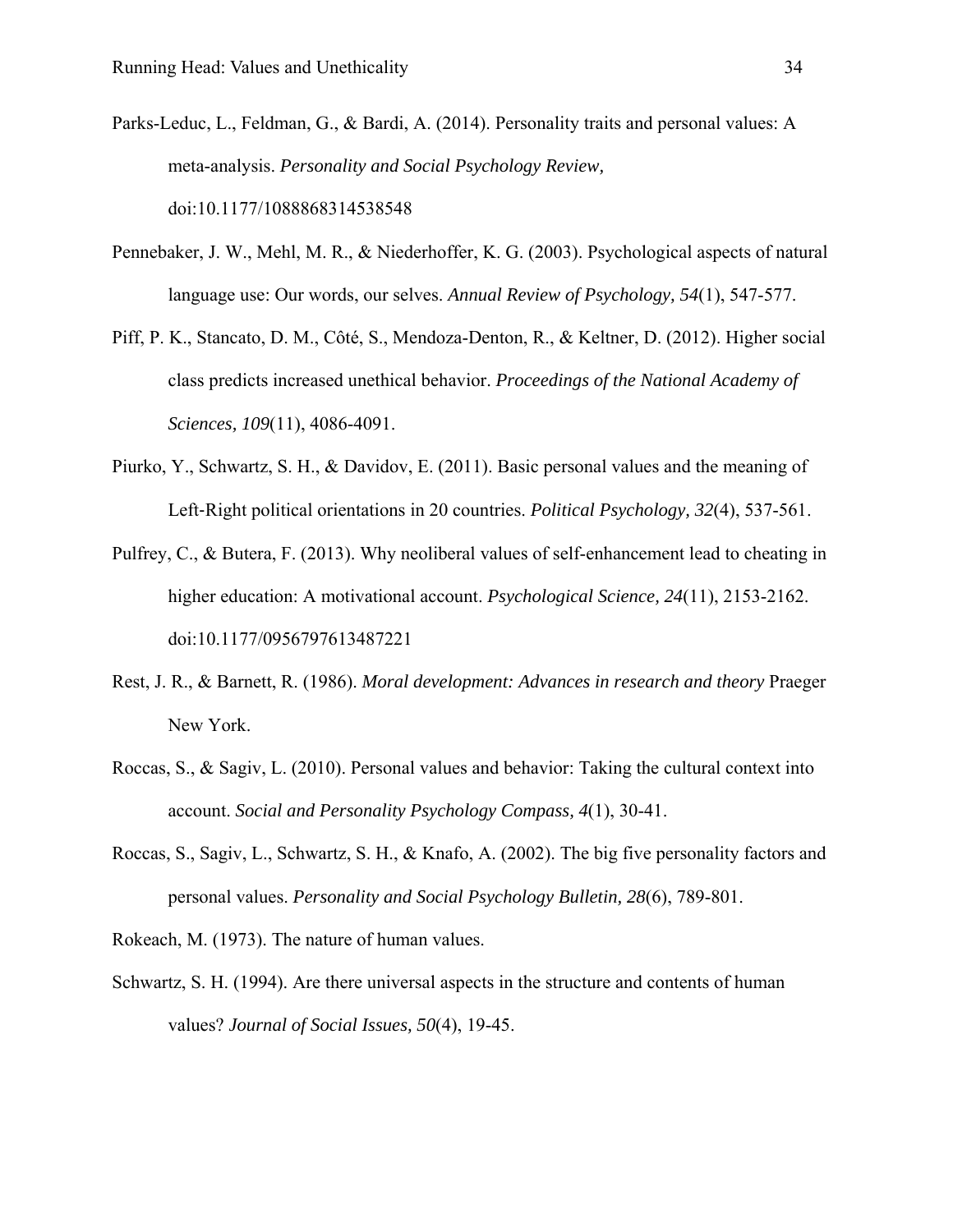- Schwartz, S. H. (2009). Draft Users Manual: Proper use of the Schwarz Value Survey, Version 14 January 2009, Compiled by Romie F.Littrell*. Auckland, New Zealand: Centre for Cross Cultural Comparisons,*
- Schwartz, S. H. (1992). Universals in the content and structure of values: Theoretical advances and empirical tests in 20 countries. *Advances in Experimental Social Psychology, 25*(1), 1-65.
- Schwartz, S. H. (1996). Value priorities and behavior: Applying a theory of integrated value systems. Paper presented at the *Psychology of Values: The Ontario Symposium, 8*(1996) 53-75.
- Schwartz, S. H. (2011). Studying values: Personal adventure, future directions. *Journal of Cross-Cultural Psychology, 42*(2), 307-319.
- Schwartz, S. H., & Bilsky, W. (1987). Toward a universal psychological structure of human values. *Journal of Personality and Social Psychology, 53*(3), 550.
- Schwartz, S. H., & Bilsky, W. (1990). Toward a theory of the universal content and structure of values: Extensions and cross-cultural replications. *Journal of Personality and Social Psychology, 58*(5), 878.
- Schwartz, S. H., Melech, G., Lehmann, A., Burgess, S., Harris, M., & Owens, V. (2001). Extending the cross-cultural validity of the theory of basic human values with a different method of measurement. *Journal of Cross-Cultural Psychology, 32*(5), 519-542.
- Schwartz, S. H. (2007). Universalism values and the inclusiveness of our moral universe. *Journal of Cross - Cultural Psychology, 38*(6), 711.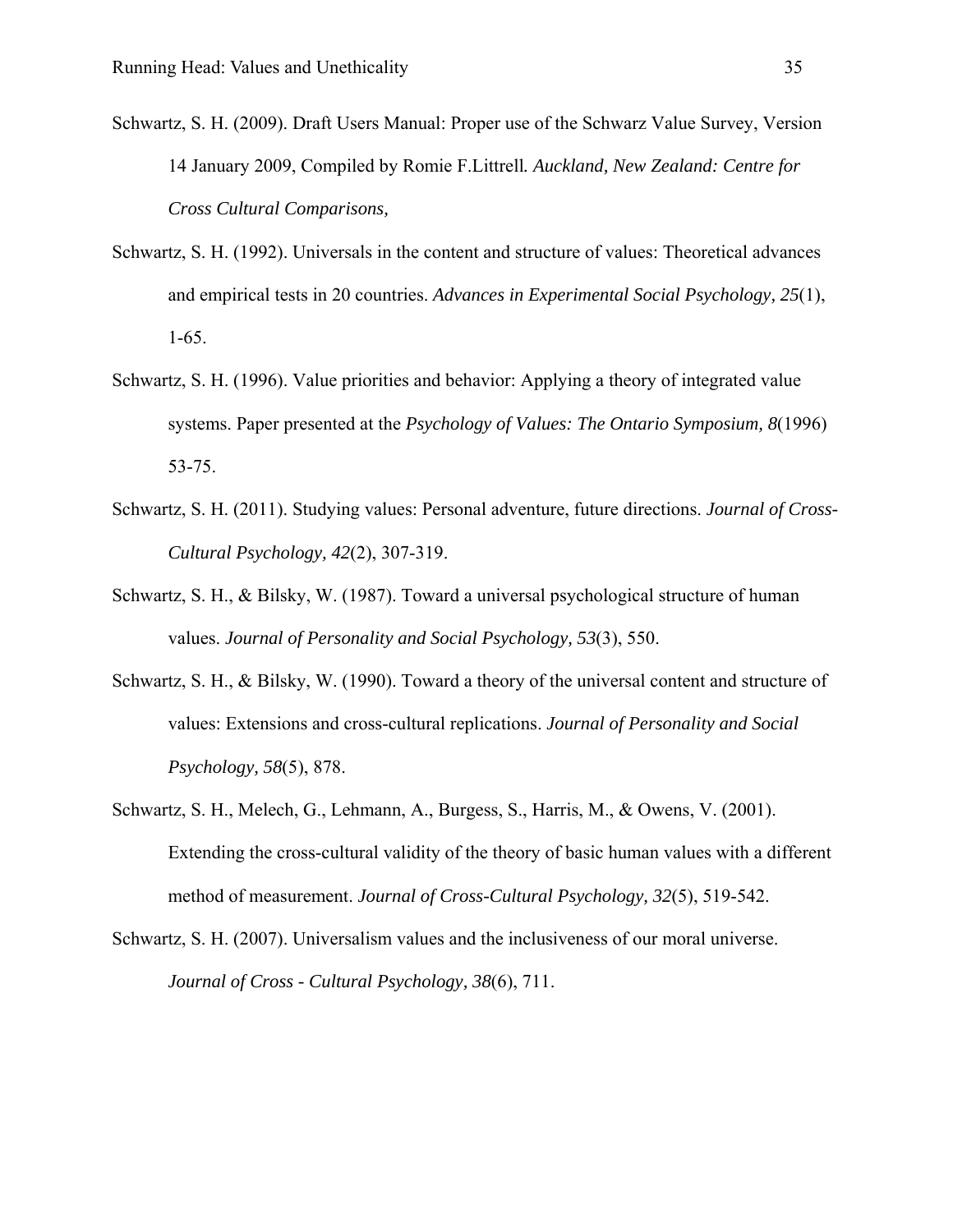- Schwartz, S. H. (2010). Basic values: How they motivate and inhibit prosocial behavior. In M. Mikulincer P. R. Shaver (Ed.), (pp. 221-241). Washington, DC, US: American Psychological Association. doi:10.1037/12061-012
- Shapiro, D. N., Chandler, J., & Mueller, P. A. (2013). Using mechanical turk to study clinical populations. *Clinical Psychological Science, 1*(2), 213-220.
- Steenhaut, S., & Van Kenhove, P. (2006). An empirical investigation of the relationships among a consumer's personal values, ethical ideology and ethical beliefs. *Journal of Business Ethics, 64*(2), 137-155.
- Sverdlik, N., Roccas, S., & Sagiv, L. (2012). Morality across cultures: A values perspective. In M. Mikulincer P. R. Shaver (Ed.), (pp. 219-235). Washington, DC, US: American Psychological Association. doi:10.1037/13091-012
- Tausczik, Y. R., & Pennebaker, J. W. (2010). The psychological meaning of words: LIWC and computerized text analysis methods. *Journal of Language and Social Psychology, 29*(1), 24-54.
- Tenbrunsel, A. E., & Smith‐Crowe, K. (2008). Ethical decision making: Where We've been and where We're going. *The Academy of Management Annals, 2*(1), 545-607.
- Tetlock, P. E. (1986). A value pluralism model of ideological reasoning. *Journal of Personality and Social Psychology, 50*(4), 819.
- Toma, C. L., Hancock, J. T., & Ellison, N. B. (2008). Separating fact from fiction: An examination of deceptive self-presentation in online dating profiles. *Personality and Social Psychology Bulletin, 34*(8), 1023-1036.
- Treviño, L. K., Weaver, G. R., & Reynolds, S. J. (2006). Behavioral ethics in organizations: A review. *Journal of Management, 32*(6), 951-990.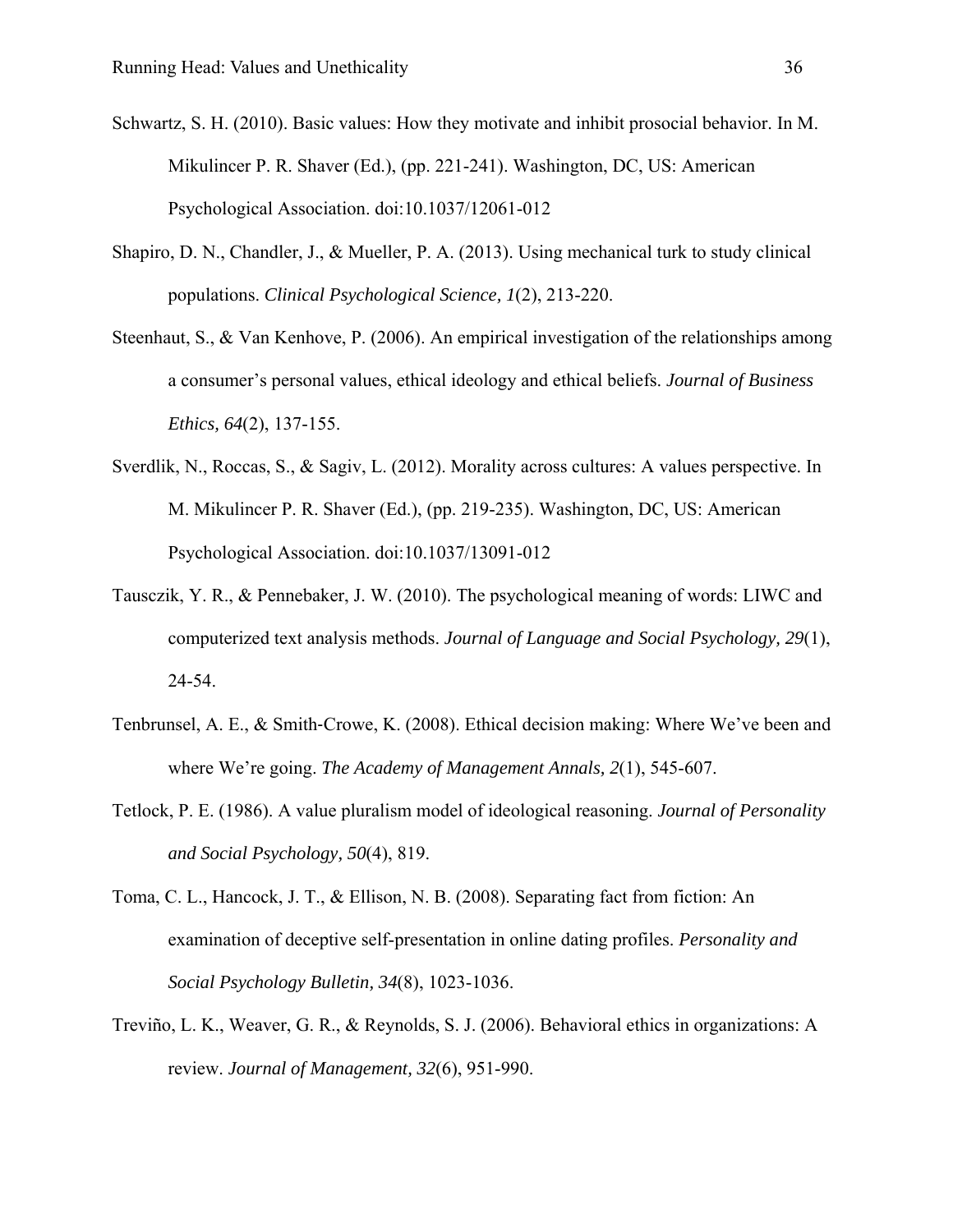- Van Yperen, N. W., Hamstra, M. R., & Van der Klauw, M. (2011). To win, or not to lose, at any cost: The impact of achievement goals on cheating. *British Journal of Management, 22*(s1), S5-S15.
- Wang, N., Kosinski, M., Stillwell, D., & Rust, J. (2012). Can well-being be measured using Facebook status updates? validation of Facebook's gross national happiness index. *Social Indicators Research,* 1-9.
- Watson, G. W., Berkley, R. A., & Papamarcos, S. D. (2009). Ambiguous allure: The value? Pragmatics model of ethical decision making. *Business and Society Review, 114*(1), 1-29. doi:10.1111/j.1467-8594.2009.00333.x
- Weisbuch, M., Ivcevic, Z., & Ambady, N. (2009). On being liked on the web and in the "real world": Consistency in first impressions across personal webpages and spontaneous behavior. *Journal of Experimental Social Psychology, 45*(3), 573-576.
- Whitty, M. T. (2002). Liar, liar! an examination of how open, supportive and honest people are in chat rooms. *Computers in Human Behavior, 18*(4), 343-352.
- Whitty, M., & Gavin, J. (2001). Age/sex/location: Uncovering the social cues in the development of online relationships. *CyberPsychology & Behavior, 4*(5), 623-630.
- World Values Survey Association. (2008). World values survey. *Ann Arbor: University of Michigan.*
- Zahra, S. A., Priem, R. L., & Rasheed, A. A. (2005). The antecedents and consequences of top management fraud. *Journal of Management, 31*(6), 803-828.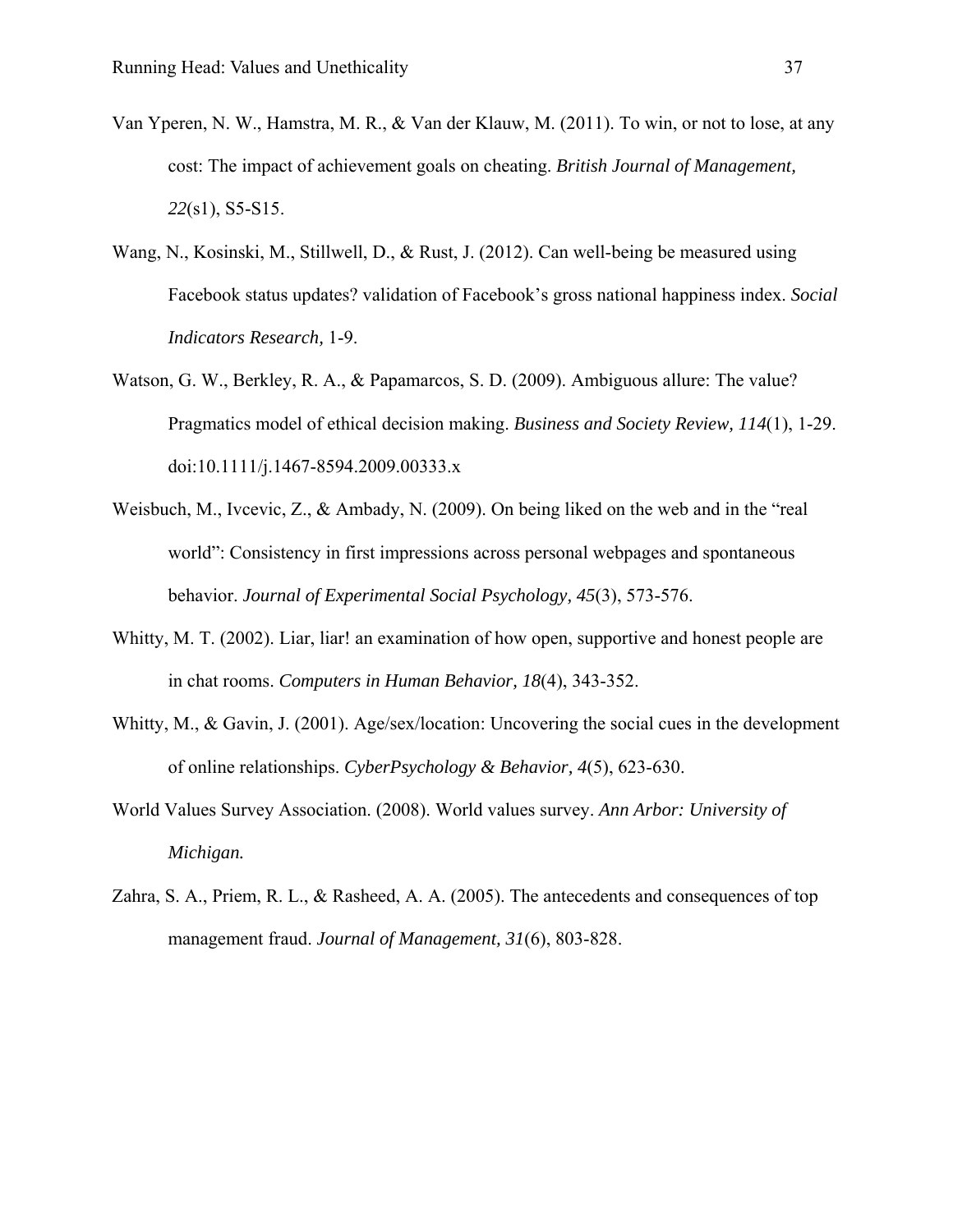# Table 1 *Meta analysis list of collected studies*

| #            | <b>Sample</b>       | N     | <b>Values</b>  | <b>Unethicality Measure</b> | Country           |
|--------------|---------------------|-------|----------------|-----------------------------|-------------------|
|              | population          |       | <b>Measure</b> |                             |                   |
| $\mathbf{1}$ | <b>Students</b>     | 204   | <b>SVS</b>     | Unethicality attitudes      | China - Guangzhou |
| 2            | <b>Students</b>     | 216   | <b>SVS</b>     | Unethicality attitudes      | China – Shanghai  |
| 3            | <b>Students</b>     | 250   | <b>SVS</b>     | Unethicality attitudes      | Hong Kong         |
| 4            | <b>Students</b>     | 262   | <b>SVS</b>     | Unethicality attitudes      | Taiwan            |
| 5            | <b>Students</b>     | 196   | <b>SVS</b>     | Unethicality attitudes      | Singapore         |
| 6            | <b>Students</b>     | 196   | <b>SVS</b>     | Unethicality attitudes      | China - Shanghai  |
| 7            | Students            | 315   | <b>SSVS</b>    | Unethical decision          | Hong Kong         |
|              |                     |       |                | making $(JAP, 2008)$        |                   |
| 8            | <b>Students</b>     | 603   | $PVQ-21$       | Unethical decision          | Hong Kong         |
|              |                     |       |                | making (JAP, 2008)          |                   |
| 9            | Yourmorals.org      | 476   | <b>SVS</b>     | Unethicality attitudes      | International     |
| 10           | <b>MTurk</b>        | 158   | <b>PVQ</b>     | Unethical decision          | International     |
|              |                     |       |                | making $(JAP, 2008)$        |                   |
| 11           | European Social     | 50781 | <b>ESS</b>     | Unethicality attitudes (3)  | Europe            |
|              | Survey              |       |                | items)                      | (32 countries)    |
| 12           | <b>World Values</b> | 52277 | <b>SSVS</b>    | Unethicality attitudes (4)  | International     |
|              | Survey              |       |                | items)                      | (40 countries)    |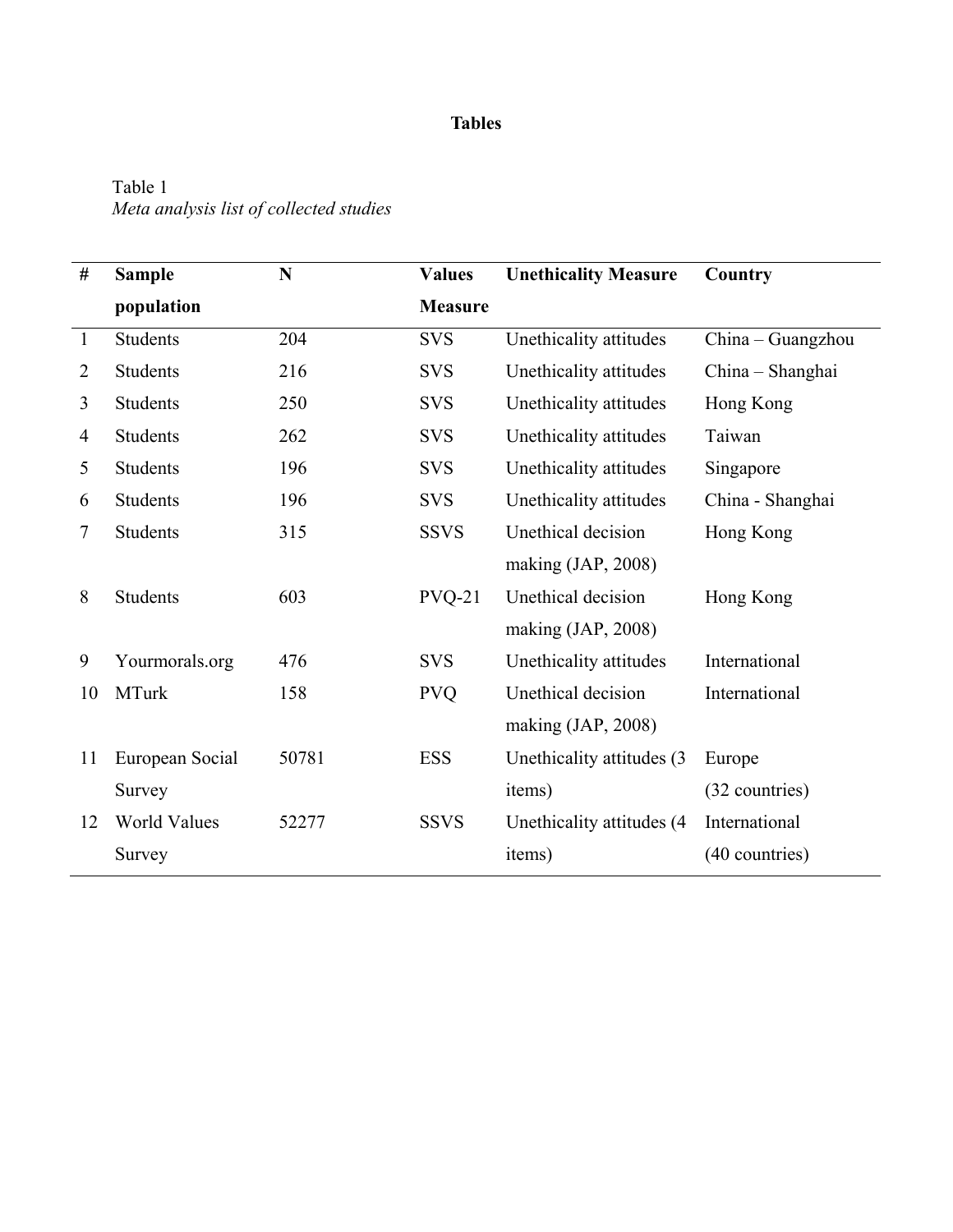Table 2 *Measures of personal values used in the meta-analysis* 

| Measure name                       | Citation                   |    | Items Scale     | Samples $#$ |
|------------------------------------|----------------------------|----|-----------------|-------------|
| Schwartz Value Survey (SVS)        | Schwartz, 1992, 1994       | 57 | $9$ -point      | $1-6, 9$    |
| Short SVS (SSVS)                   | Lindeman & Verkasalo, 2005 | 10 | 9-point $7, 12$ |             |
| Portrait Value Questionnaire (PVQ) | Schwartz et al., 2001      | 40 | $6$ -point $10$ |             |
| Short PVQ (PVQ-21)                 | European Social Survey     | 21 | $6$ -point      | 8, 11       |

*Note*. Further details regarding the scales are provided in the supplementary materials. Items were mean centered and averaged to create the ten theorized types of value and the four high order values dimensions (as recommended by Schwartz, 2009 and Parks-Leduc, Feldman, & Bardi, 2014)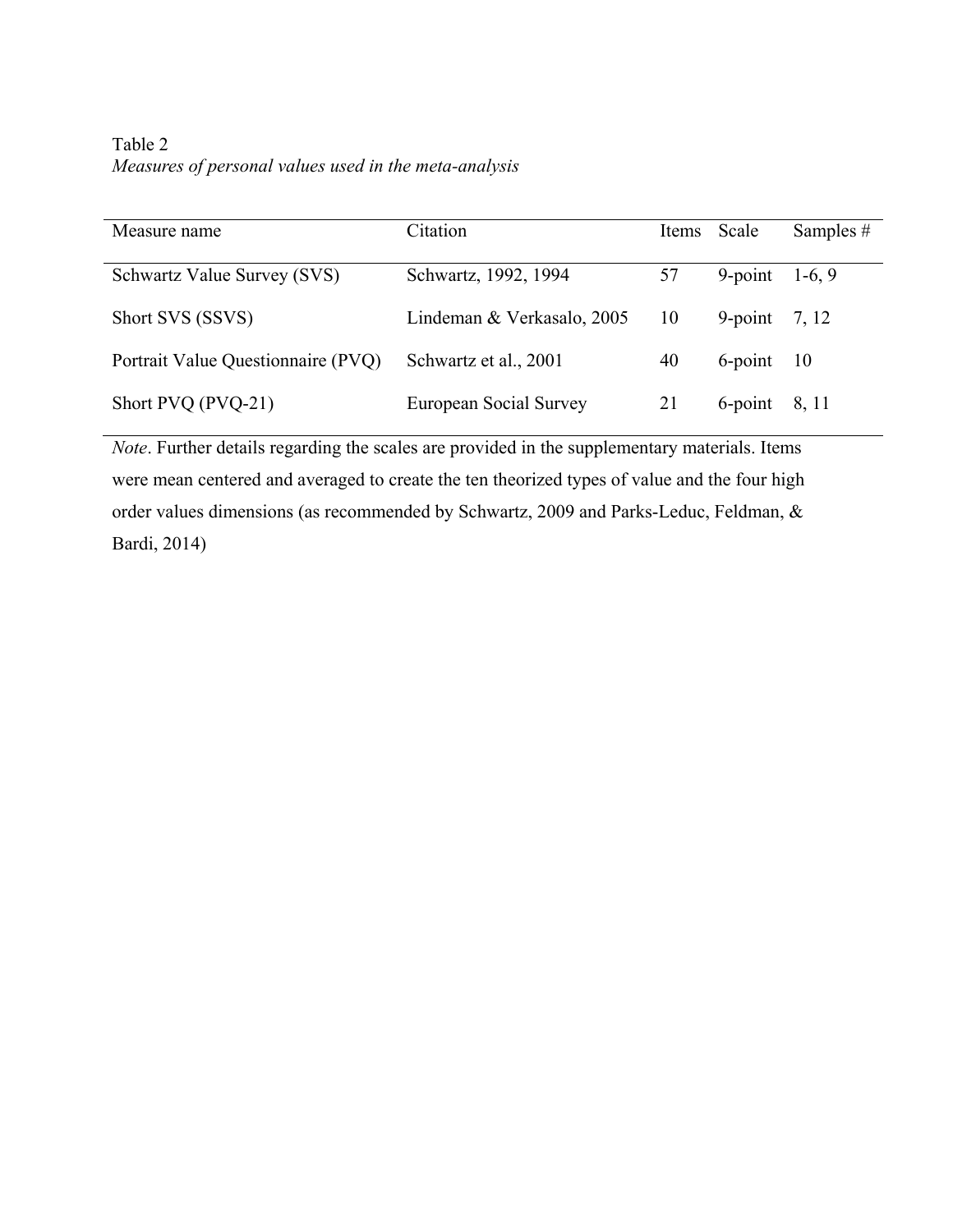*Main meta-analysis results* 

| <b>Values Categories</b>  | $\bf k$ | N      | Mean r | $\boldsymbol{\rho}$ | $SD_r$ | $SD_{\rho}$ | <b>LCV</b> | <b>HCV</b> | % Var |
|---------------------------|---------|--------|--------|---------------------|--------|-------------|------------|------------|-------|
| Power (SE)                | 12      | 105928 | .16    | .24                 | .02    | .04         | .19        | .30        | 12.20 |
| Achievement (SE)          | 12      | 105928 | .10    | .13                 | .02    | .02         | .11        | .16        | 36.18 |
| Hedonism                  | 12      | 105928 | .13    | .18                 | .05    | .07         | .09        | .28        | 3.76  |
| Stimulation (OC)          | 12      | 105928 | .16    | .21                 | .03    | .04         | .16        | .26        | 11.43 |
| Self Direction (OC)       | 12      | 105928 | .03    | .04                 | .03    | .04         | $-.01$     | .10        | 14.45 |
| Universalism (ST)         | 12      | 105928 | $-.14$ | $-.20$              | .02    | .04         | $-.25$     | $-.15$     | 13.36 |
| Benevolence (ST)          | 12      | 105928 | $-.11$ | $-.15$              | .02    | .02         | $-.18$     | $-.12$     | 29.02 |
| Conformity (CO)           | 12      | 105928 | $-.15$ | $-.22$              | .04    | .06         | $-.30$     | $-.14$     | 5.71  |
| Tradition (CO)            | 12      | 105928 | $-.12$ | $-.20$              | .04    | .08         | $-.29$     | $-.10$     | 5.26  |
| Security (CO)             | 12      | 105928 | $-.10$ | $-14$               | .02    | .03         | $-18$      | $-.10$     | 17.43 |
| <b>Values Dimensions</b>  | $\bf k$ | N      | Mean r | $\boldsymbol{\rho}$ | $SD_r$ | $SD_{\rho}$ | <b>LCV</b> | <b>HCV</b> | % Var |
| Self-Enhancement          | 12      | 105928 | .21    | .31                 | .04    | .03         | .27        | .35        | 18.18 |
| Self-Transcendence        | 12      | 105928 | $-.16$ | $-.25$              | .02    | .03         | $-.29$     | $-.21$     | 20.65 |
| <b>Openness to Change</b> | 12      | 105928 | .13    | .20                 | .03    | .03         | .16        | .25        | 16.76 |
| Conservation              | 12      | 105928 | $-.18$ | $-.26$              | .04    | .03         | $-.31$     | $-.22$     | 14.87 |

*Note:*  $k =$  number of studies;  $N =$  total number of individuals across all studies; Mean  $r =$ the average of the uncorrected correlations;  $\rho$  = the estimated true score correlation; SD<sub>r</sub> = standard deviation of mean r;  $SD_\rho$  = the standard deviation of the corrected correlations; LCV = Low Credibility Value – this is the lower limit of the  $80\%$  credibility interval;  $HCV = High$ Credibility Value – this is the upper limit of the 80% credibility interval; % Var = the percentage of variance that was accounted for by statistical artifacts (sampling error and unreliability of measures). (SE)=self enhancement dimension; (OC) = openness to change dimension;  $(ST)$  = self transcendence dimension; (CO) = conservation dimension. Bolded scores have an 80% credibility interval that does not include 0.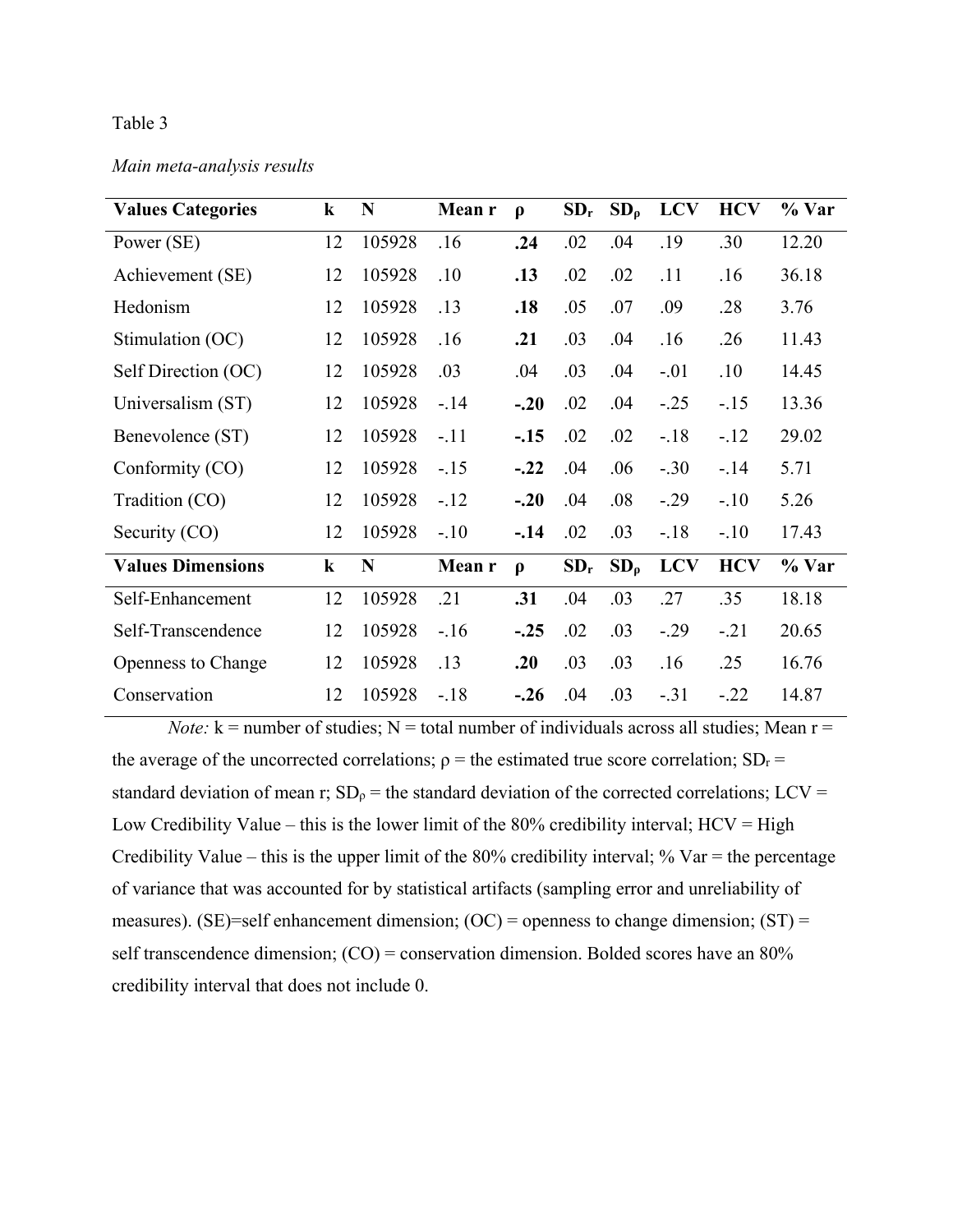# *Sinusoidal shape consistency values*

| <b>Values Categories</b>      | SET-shape | OC-shape         | Theorized-shape |
|-------------------------------|-----------|------------------|-----------------|
| Power (SE)                    | $-0.95$   | 0.59             | 0.95            |
| Achievement (SE)              | $-0.95$   | $\boldsymbol{0}$ | 0.95            |
| Hedonism                      | $-0.59$   | $-0.59$          | 0.59            |
| Stimulation (OC)              | $\theta$  | $-0.95$          | $\theta$        |
| Self Direction (OC)           | 0.59      | $-0.05$          | $\theta$        |
| Universalism (ST)             | 0.95      | $-0.59$          | $-0.95$         |
| Benevolence (ST)              | 0.95      | $\theta$         | $-0.95$         |
| Conformity (CO)               | $\theta$  | 0.95             | $-0.95$         |
| Tradition (CO)                | 0.59      | 0.59             | $-0.59$         |
| Security (CO)                 | $-0.59$   | 0.95             | $-0.59$         |
| Meta correlations consistency | $-.62$    | $-.14$           | 0.88            |
| Consistency summary           | Moderate  | None             | Very strong     |

*Note*. SET-shape (self-transcendence versus self-enhancement) and OC-shape (opennessto-change versus conservation) values were adapted from Boer and Fischer (2013).

Theorized-shape is based on theorizing of correlation with unethical behavior in the introduction.

Consistency effect size guide: 0.4 - weak; 0.6 - moderate; 0.8 - strong.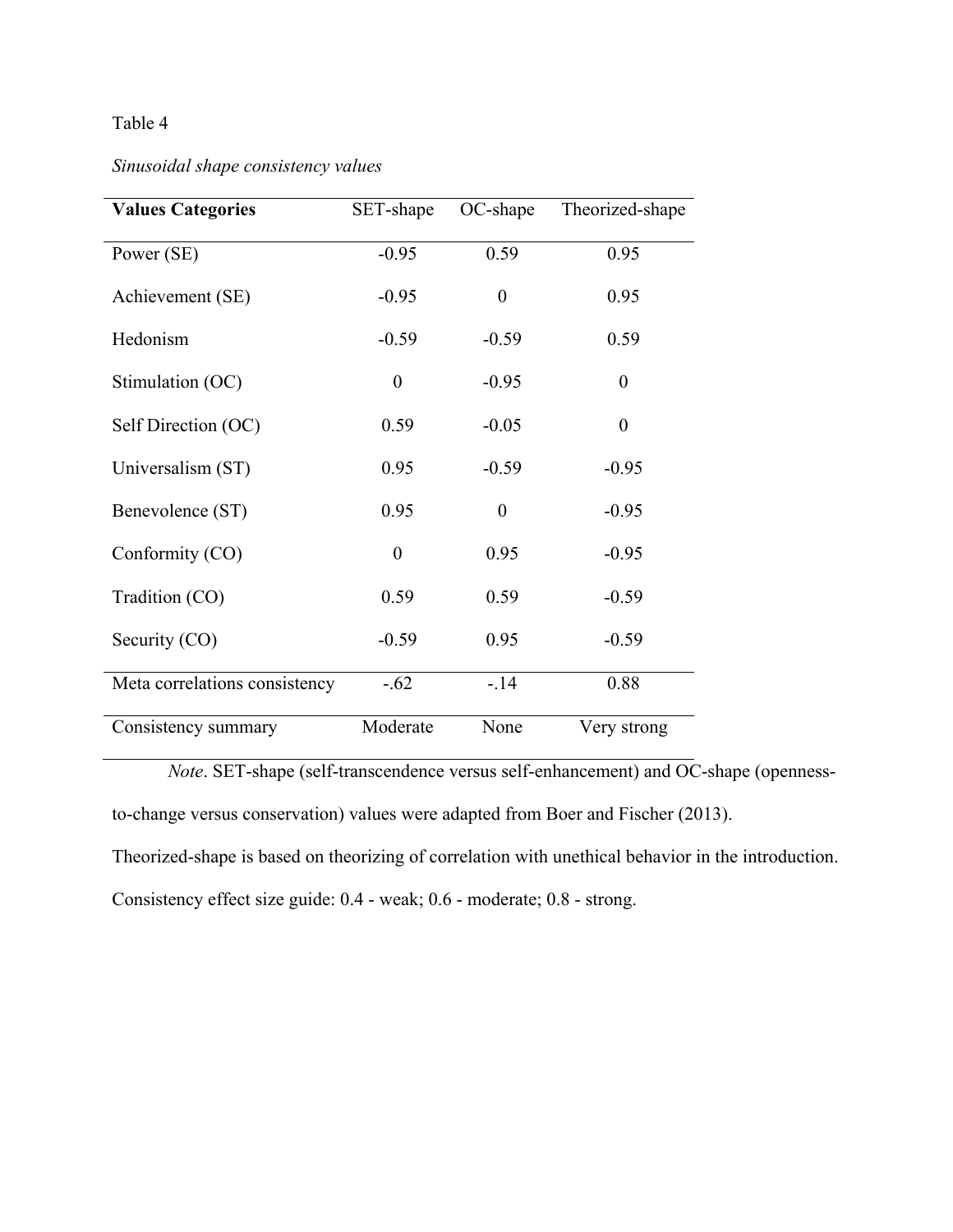| Study 2 - Descriptive statistics and correlations table |  |  |                |  |  |  |     |  |  |  |
|---------------------------------------------------------|--|--|----------------|--|--|--|-----|--|--|--|
|                                                         |  |  | M SD 1 2 3 4 5 |  |  |  | - 6 |  |  |  |

|                                                            | 1VI.           | ິ                        | $\blacksquare$ $\blacksquare$ |                                           | $\mathcal{I}$ and $\mathcal{I}$ |        | $\cdot$ | v   |
|------------------------------------------------------------|----------------|--------------------------|-------------------------------|-------------------------------------------|---------------------------------|--------|---------|-----|
| 1 - Cheating                                               | .13            | .33                      |                               |                                           |                                 |        |         |     |
| 2 - Self-enhancement                                       | $-.21$         | .46                      | $.20*$                        | (.81)                                     |                                 |        |         |     |
| 3 - Self-transcendence                                     |                |                          |                               | $.17 \t .42 \t .10 \t .48***$             | (.89)                           |        |         |     |
| 4 - Openness to change $.11$ $.47$ $-.14$ $-.25**$ $-.20*$ |                |                          |                               |                                           |                                 | (.88)  |         |     |
| 5 - Conservation                                           | $\overline{0}$ |                          |                               | $.40 \t-.20^* \t-.53*** \t-.16 \t-.32***$ |                                 |        | (.87)   |     |
| $6 - Age$                                                  | 30.90          | 8.88                     | $-.06$                        | $-.22$                                    | .15                             | $-.02$ | .14     |     |
| 7 - Gender                                                 |                | $\overline{\phantom{a}}$ | $-0.09$                       | $-.27$                                    | .17                             | .01    | .16     | .12 |

*Note:*  $N = 135$ . Values on the diagonal in parentheses are alpha coefficients. Correlations for personal values dimensions are based on iptized scores (Schwartz, 2009). Gender was dummy coded as male = 1 and female =  $0. * p < .05; ** p < .01; *** p < .001$  (1-tailed)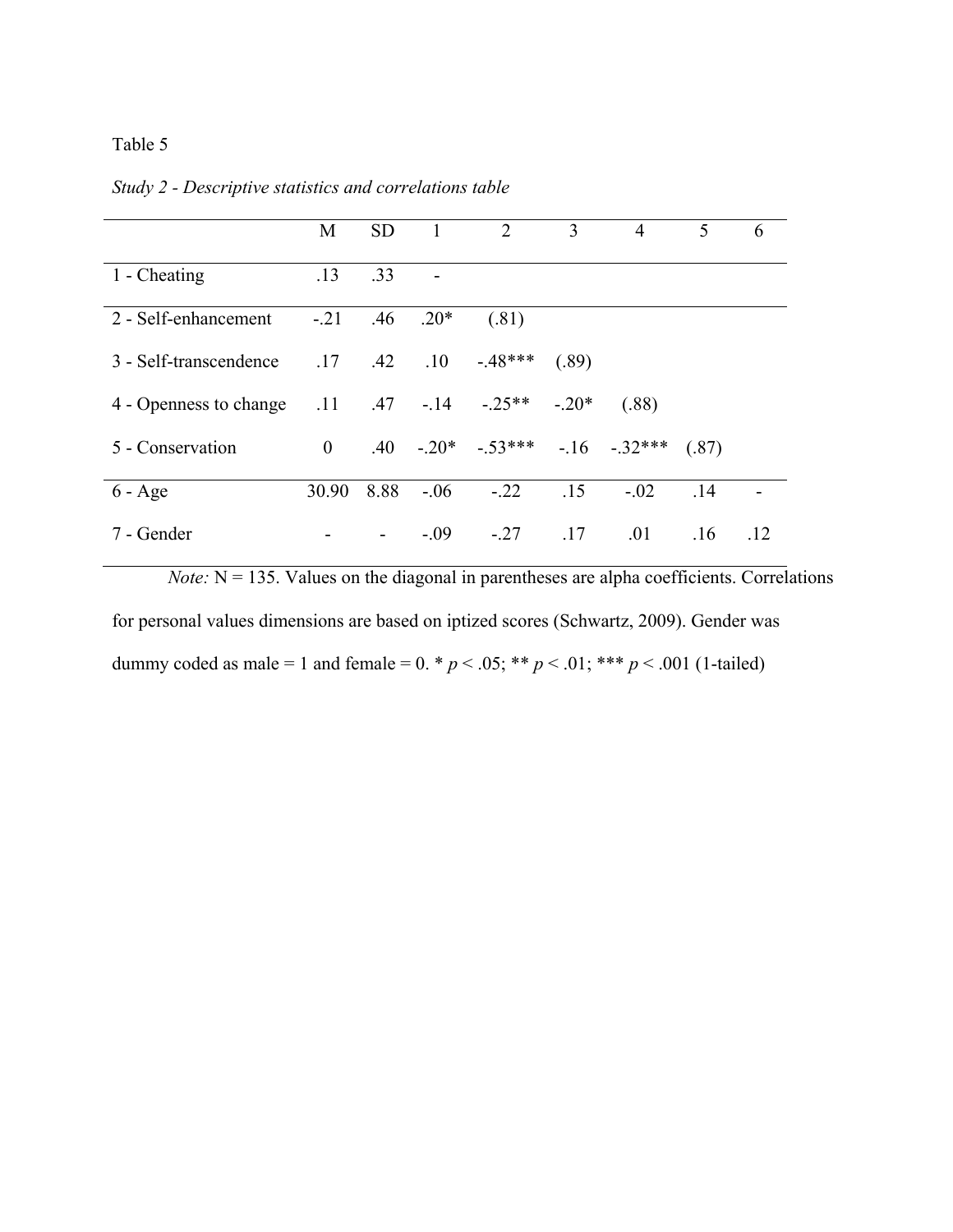| <b>LIWC</b> dimensions | Sample LIWC keywords       | Honesty            | Percentage |
|------------------------|----------------------------|--------------------|------------|
|                        |                            | Equation $\beta$ s | use in     |
|                        |                            |                    | this study |
| 1st person pronouns    | I, me, mine                | 0.260              | $4.22\%$   |
| 3rd person pronouns    | She, her, him, they, their | 0.250              | $0.93\%$   |
| Exclusive words        | But, without, exclude      | 0.419              | 1.94%      |
| Motion verbs           | Arrive, go                 | $-0.259$           | $1.55\%$   |
| Negative emotion       | Worried, fearful, nervous, | $-0.217$           | 2.04%      |
|                        | hate, annoy, crying, sad   |                    |            |

# *Study 3 - Word analysis LIWC categories & keywords*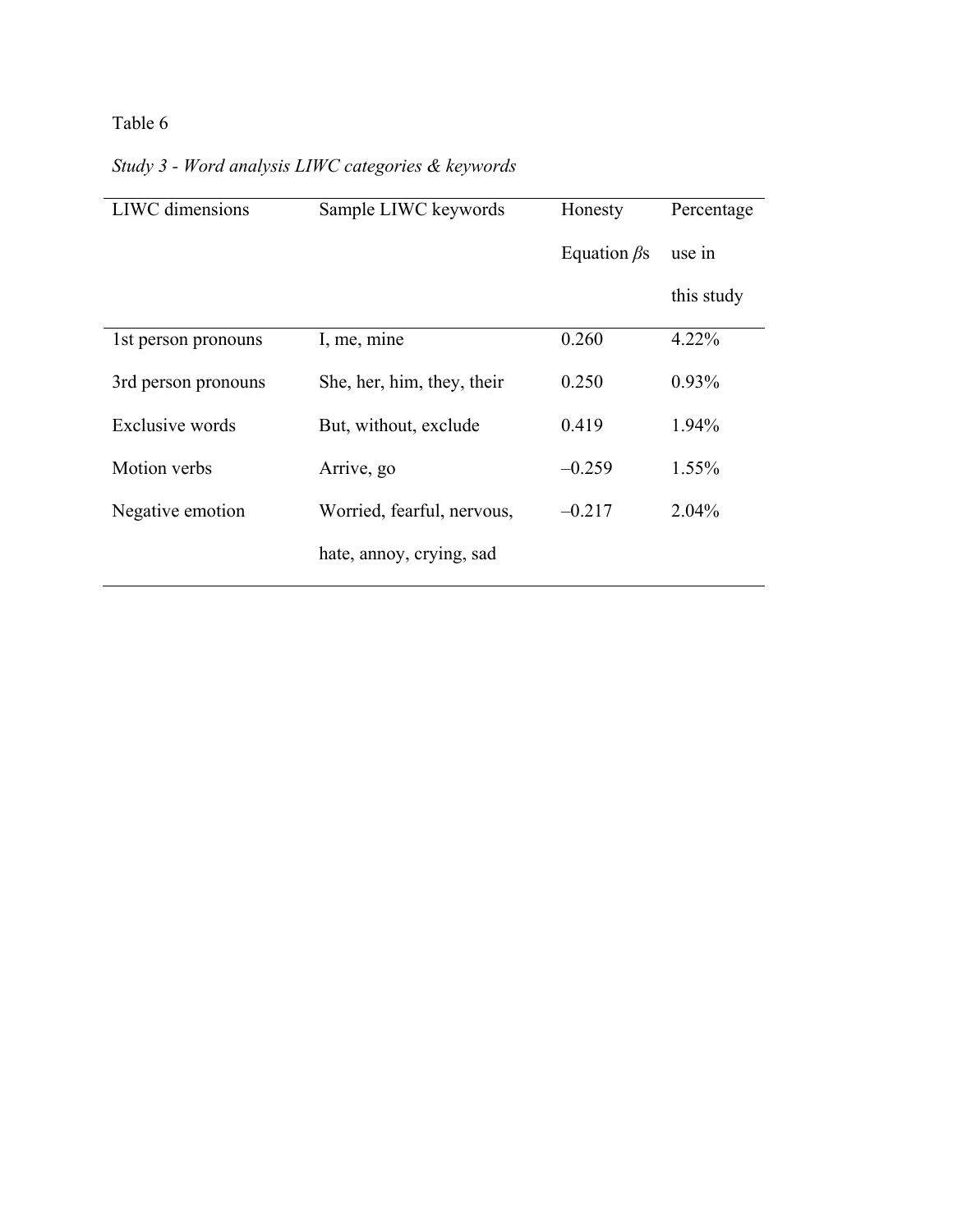|                       | Mean     | <b>SD</b> |           | $\overline{2}$ | 3                  | 4         | 5             |
|-----------------------|----------|-----------|-----------|----------------|--------------------|-----------|---------------|
| 1. Dishonesty         | $\theta$ |           |           |                |                    |           |               |
| 2. Self Enhancement   | $-.75$   | .91       | $.10**$   | (.92)          |                    |           |               |
| 3. Self-Transcendence | .39      | .85       | $-.07*$   | $-.39***$      | (.95)              |           |               |
| 4. Openness to change | .24      | .93       | $.08**$   |                | $.17***$ $-.11***$ | (.92)     |               |
| 5. Conservation       | $-.62$   | .77       | $-.09**$  |                | $-30***$ $-19***$  | $-64***$  | (.93)         |
| Age                   | 26.18    | 12.12     | .05       | $-12***$       | .04                | $-.05$    | .04           |
| Gender                | .59      | .49       | $-.17***$ | $-.10**$       | $.09**$            | $-.11***$ | $.05\text{-}$ |

*Study 3 – Means, standards deviations and correlations* 

*Note:*  $N = 1024$ . Values on the diagonal in parentheses are alpha coefficients.

Correlations for personal values dimensions are based on iptized scores (Schwarz, 2009). Gender was dummy coded as male = 0 and female = 1.  $\tau p$  < .1; \* *p* < .05; \*\* *p* < .01; \*\*\* *p* < .001 (1tailed)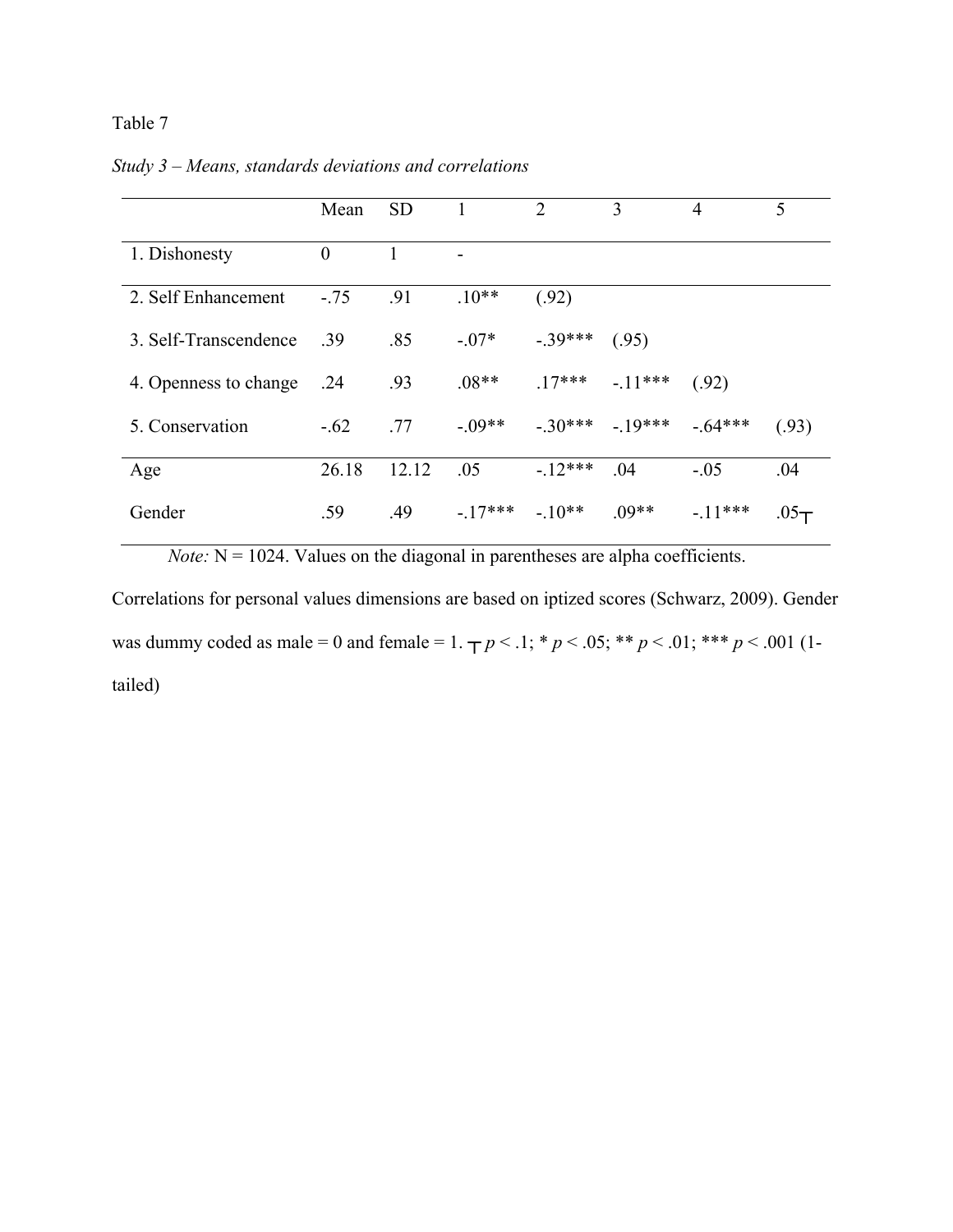*Summary of findings* 

| #        | N       | Sample characteristics     | Unethicality<br>type | <b>SE</b> | <b>ST</b> | OC     | CO     |
|----------|---------|----------------------------|----------------------|-----------|-----------|--------|--------|
|          |         |                            |                      |           |           |        |        |
| Study 1  | 105,928 | 8 student samples          | Unethicality         | .31       | $-.25$    | .20    | $-.26$ |
|          |         | 1 Yourmorals.org           | attitudes            |           |           |        |        |
|          |         | 1 MTurk                    |                      |           |           |        |        |
|          |         | European Social Survey     |                      |           |           |        |        |
|          |         | <b>World Values Survey</b> |                      |           |           |        |        |
| Study 2  | 72      | <b>Students</b>            | Cheating             | .38       | $-.01$    | $-.10$ | $-.20$ |
| pretests |         |                            |                      |           |           |        |        |
| Study 2  | 135     | <b>MTurk</b>               | Cheating             | .20       | .10       | $-.14$ | $-.20$ |
| Study 3  | 1,024   | Internationals on Facebook | Dishonesty           | .10       | $-.07$    | .08    | $-.09$ |

*Note*: Bolded values are significant effects. SE: Self-enhancement; ST: Self-transcendence; OC: Openness to Change; CO: Conservation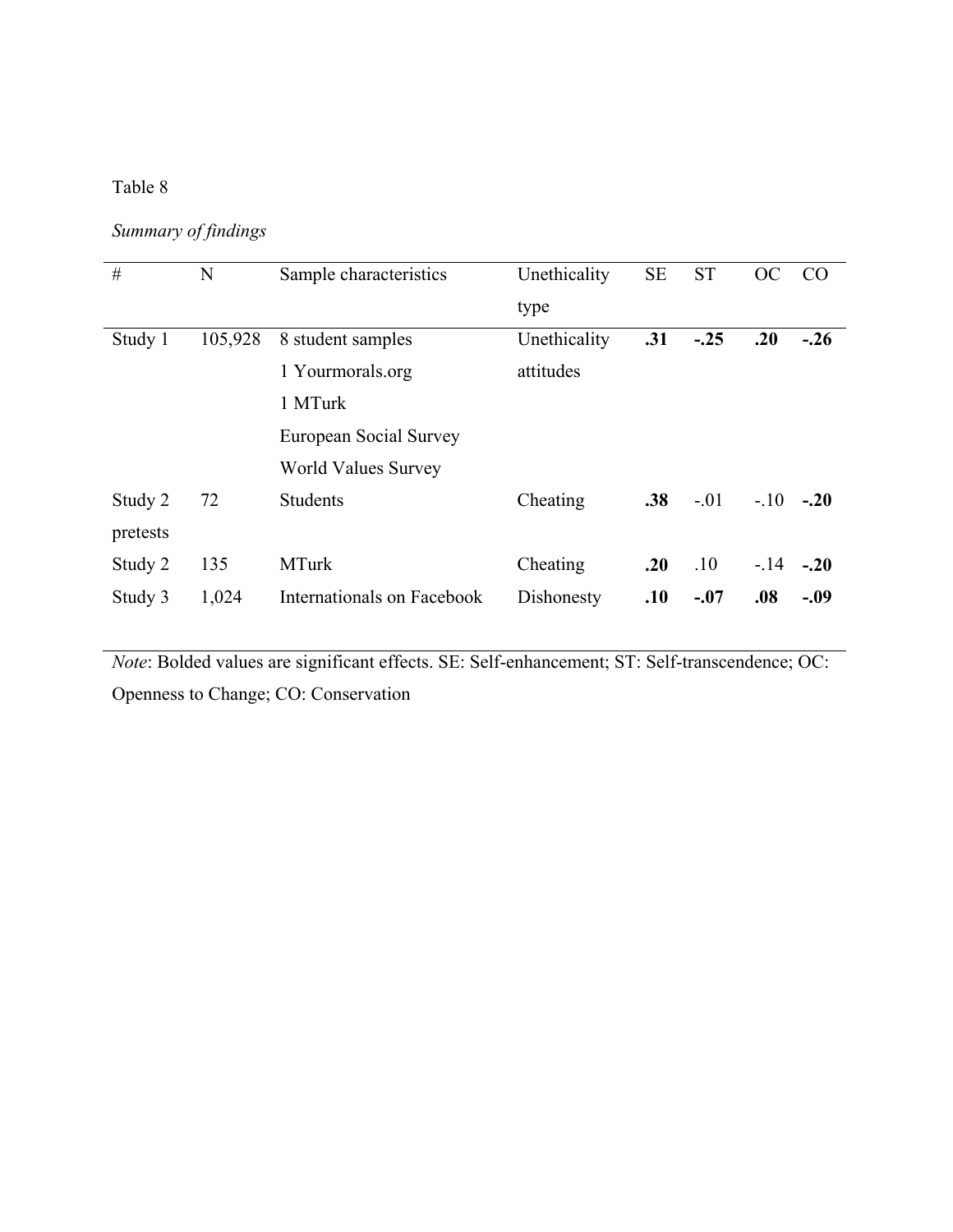



*Figure 1*. The theoretical structure of personal values.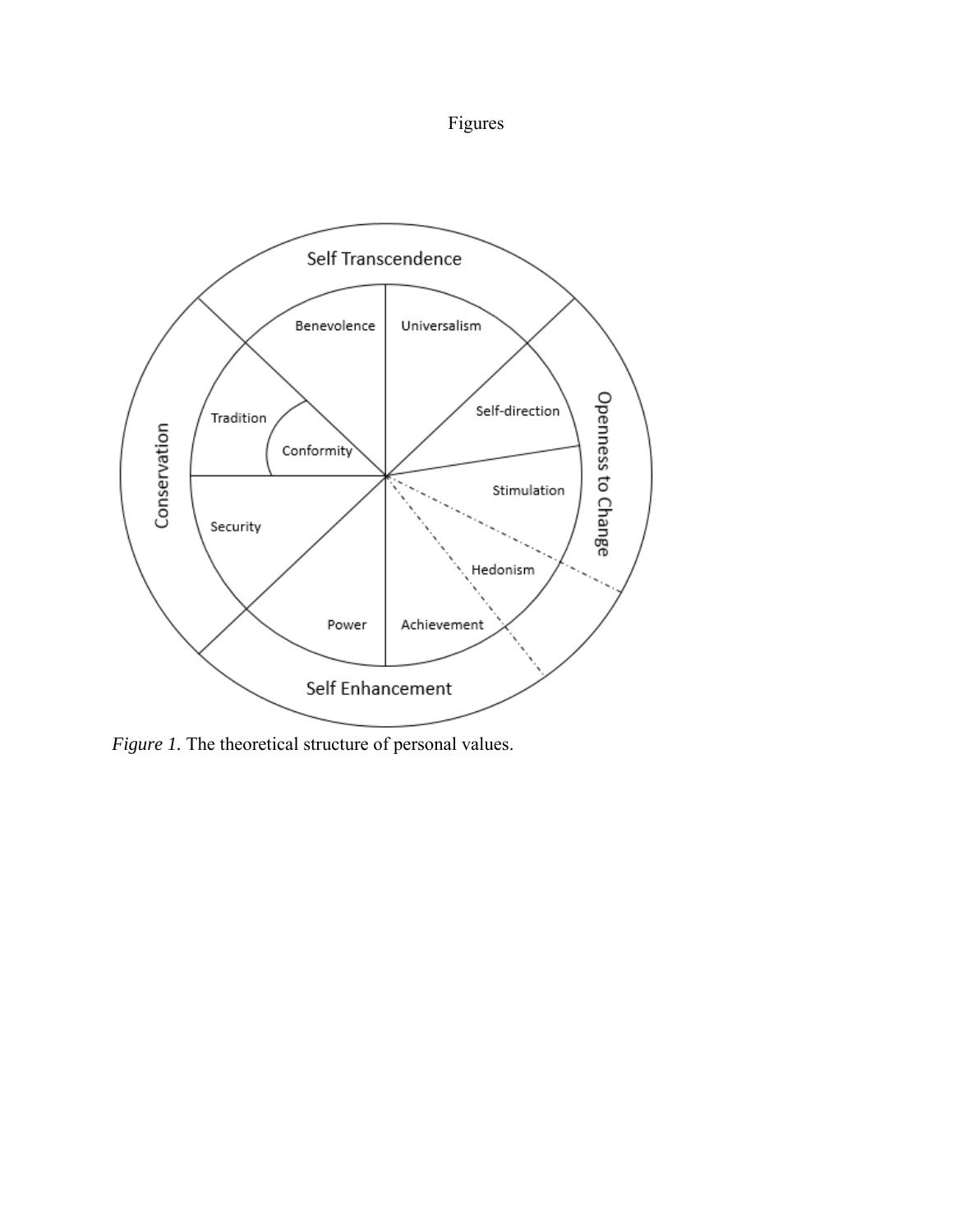

*Figure 2.* Personal values high-order dimensions mapping according to types and levels of unethicality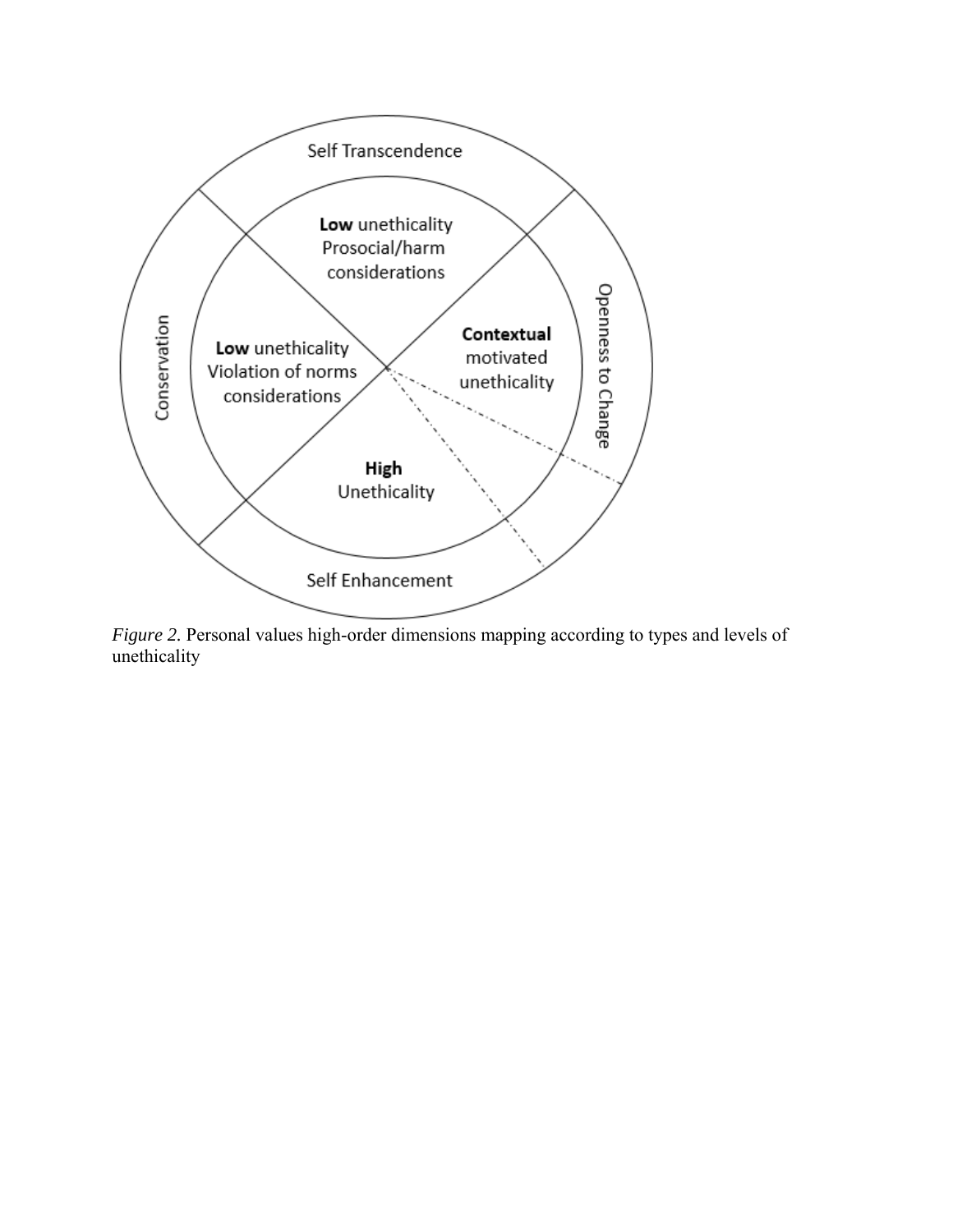

*Figure 3*. Study 1 - Plot for personal values and unethicality expected pattern and effect sizes